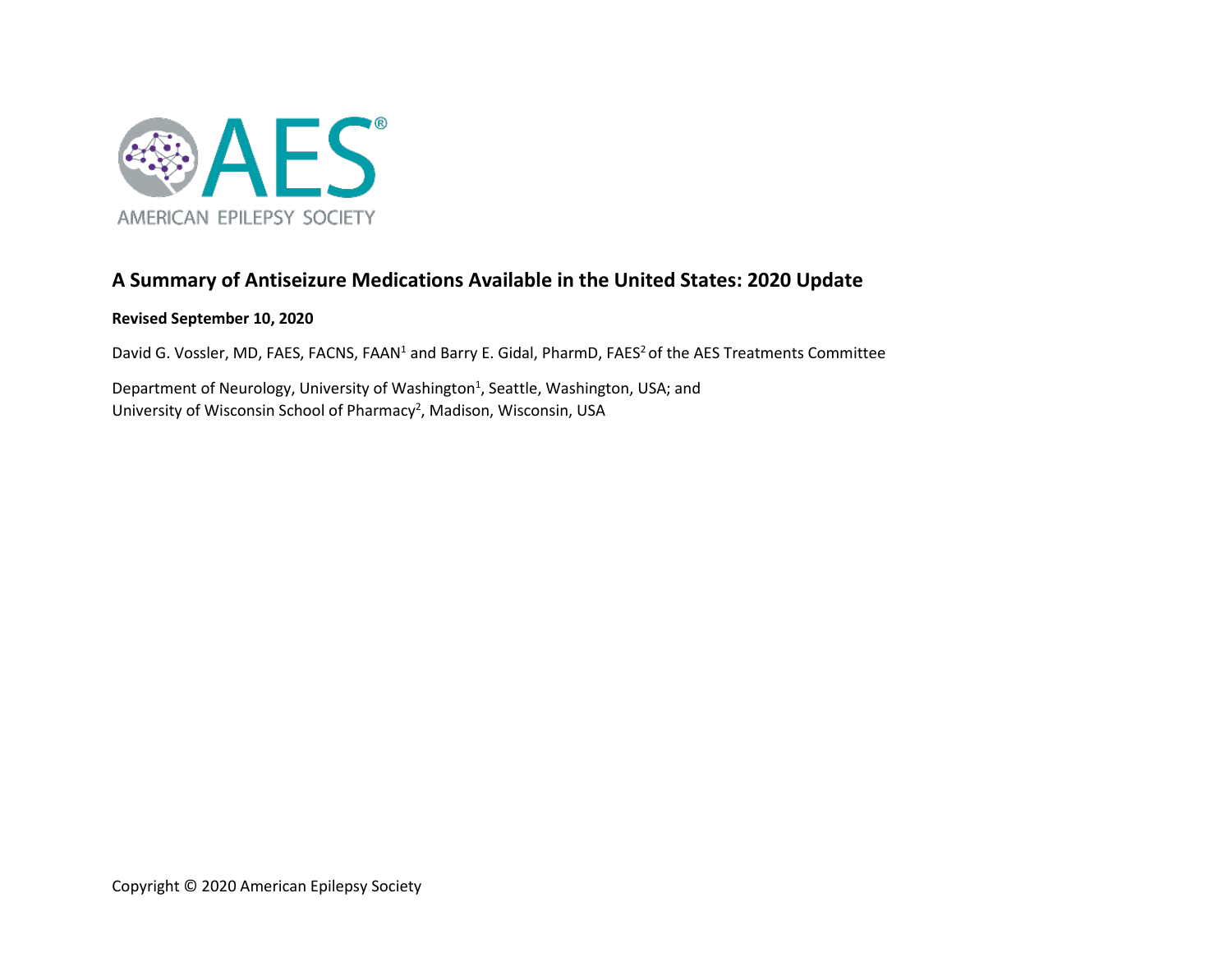# **American Epilepsy Society. A Summary of Antiseizure Medications Available in the United States: 2020 Update. September 10, 2020**

**Introduction**: The current review summarizes the most commonly used antiseizure medications (ASMs) available for prescription in the United States and is an update to the AES 2018 summary[.](#page-28-1)<sup>1</sup> Information on rarely prescribed ASMs may be found elsewhere.<sup>2</sup> Tables 1-3 present the major pharmacologic properties of commonly-used ASMs to assist clinicians with providing care for persons with epilepsy and to facilitate the training of healthcare professionals.

**Background**: Two and one-half decades ago, the choice of ASMs was relatively limited. Beginning in August 1993 in the United States, the first new ASM in approximately 15 years was approved by the US Food and Drug Administration (FDA). Since then, a panoply of ASMs have been approved. The vast majority of these ASMs are in new drug classes, and many have novel mechanisms of action. Furthermore, most of the newer ASMs have pharmacokinetic properties that are different from those of older ASMs.

**Target Audience**: Now that more than 30 ASMs are available in the United States, it can be challenging for epileptologists, neurologists, pharmacists, nurses, trainees, and other healthcare professionals to quickly access and cross-reference information needed in clinical practice to optimally select and use these medications. The American Epilepsy Society Treatments Committee provides this summary as a tool to help meet this need. It is the sincere hope of the authors and the American Epilepsy Society that providers will find this document to be a beneficial reference tool in the advanced care of people with epilepsy.

**Sources**: Data for these summaries were obtained in July and August 2020 from the most recent FDA-approved prescribing information (PI) for each ASM available in the FDA's searchable database, **Drugs@FDA: [FDA-Approved Drugs](https://www.accessdata.fda.gov/scripts/cder/daf/index.cfm)[.](#page-28-2)**<sup>3</sup> Additional notes:

- Among PIs for all ASMs approved since 1993, the PIs for carbamazepine, divalproex, and phenytoin were substantially more detailed than PIs for other older drugs. Phenobarbital is no longer listed on the FDA website, but an older PI was used to obtain FDA-approved information[.](#page-28-3) <sup>4</sup> In instances where PIs lacked important data, ASM pharmacology texts were used to supplement the information in the PIs.<sup>[5,](#page-28-4)[6](#page-28-5)</sup>
- Serum level ranges are based on the clinical experience of American Epilepsy Society (AES) Treatments Committee members.
- PIs use the former terminology "partial onset seizures"; Table 1 uses the current terminology "focal onset seizures.["7](#page-28-6)
- Regulatory language for approval of monotherapy versus adjunctive treatment has changed over the past decades.<sup>[8](#page-28-7)</sup>
- In Table 1, all drugs are approved for monotherapy and adjunctive treatment unless otherwise stated.
- Phenytoin maintenance dosing in Table 1 is from the PI, but modern research and experience indicate that adult dose requirements vary considerably from 200 to 600 mg/day. We advise that the reader consult modern sources for recommended maintenance dosing.<sup>9</sup>
- **Important**: Actual practice of providers may differ substantially from official approved indications, doses, dose frequency, and other parameters.

## **Precautions for ASMs:**

- All ASMs confer an elevated risk of suicidal ideation and behavior and an increased risk of teratogenesis.
- All women becoming pregnant while taking ASMs (also called antiepileptic drugs or AEDs), are encouraged to enroll themselves with the North American Antiepileptic Drug Pregnancy Registry by calling 1-888-233-2334 or visiting [www.aedpregnancyregistry.org.](http://www.aedpregnancyregistry.org/)<sup>[10](#page-28-9)</sup>
- In the United States, report ASM adverse events to [www.fda.gov/medwatch.](http://www.fda.gov/medwatch)<sup>[11](#page-28-10)</sup>

# **Important Notes**:

- This document is not intended to constitute treatment recommendations but instead to provide an easy reference listing of products on the market.
- PI information is updated on an ongoing basis, and the FDA database PI sources for each ASM should be consulted for the most current information.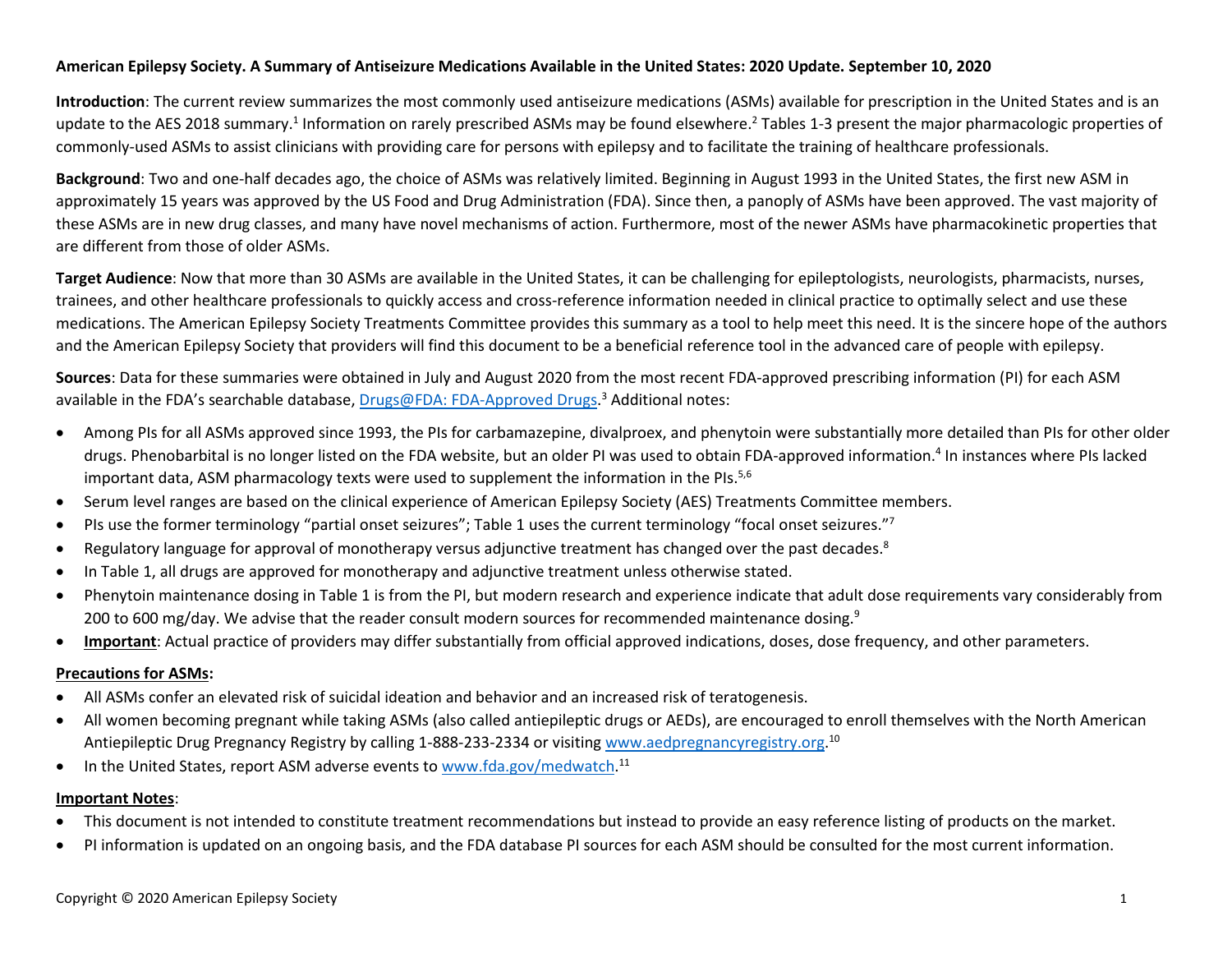| Drugs,<br>Formulations,<br>and DEA<br>Scheduling                                                          | FDA-Approved<br>Seizure/Syndrome<br>Type, Mono- or<br><b>Adjunctive Therapy,</b><br>and Patient Age  | Proposed<br>Mechanism(s)<br>of Action(s)                                                                                                                    | Pharmacokinetics<br>(ADME)                                                                                                                                    | Recommended<br><b>Initial Dose and</b><br><b>Patient Age</b>                                                                                         | Minimum and<br>Maximum<br>Maintenance<br><b>Doses</b>                                                               | Serum<br>Level<br>Range | <b>Selected Possible</b><br><b>Adverse Reactions</b>                                                                                                                                                                                                                                                                                                                                                                                                                                               | Contraindications,<br>Warnings, and<br><b>Precautions</b>                                                                                                                                                                               | Drug-Drug<br><b>Interactions</b><br>(DDI)<br>and Other<br><b>Considerations</b>                                                                                                                                       |
|-----------------------------------------------------------------------------------------------------------|------------------------------------------------------------------------------------------------------|-------------------------------------------------------------------------------------------------------------------------------------------------------------|---------------------------------------------------------------------------------------------------------------------------------------------------------------|------------------------------------------------------------------------------------------------------------------------------------------------------|---------------------------------------------------------------------------------------------------------------------|-------------------------|----------------------------------------------------------------------------------------------------------------------------------------------------------------------------------------------------------------------------------------------------------------------------------------------------------------------------------------------------------------------------------------------------------------------------------------------------------------------------------------------------|-----------------------------------------------------------------------------------------------------------------------------------------------------------------------------------------------------------------------------------------|-----------------------------------------------------------------------------------------------------------------------------------------------------------------------------------------------------------------------|
| adrenocortico-<br>tropic<br>hormone<br>(ACTH)<br>IM injection<br>(80 IU/mL)                               | Epileptic spasms<br>Monotherapy<br>Younger than 2 y                                                  | <b>Stimulates</b><br>adrenal<br>gland to<br>secrete<br>cortisol,<br>cortico-<br>sterone,<br>aldosterone,<br>and several<br>weakly<br>androgenic<br>steroids | Not adequately<br>characterized<br>$t_{1/2} = 0.25$ (IV)                                                                                                      | N/A                                                                                                                                                  | Multiple<br>regimens<br>Manufacturer:<br>75 IU/m <sup>2</sup> IM<br>bid for 2 wk,<br>then taper<br>over 2 wk        | N/A                     | New infections or<br>worsening of<br>latent ones,<br>adrenal<br>insufficiency,<br>Cushing syndrome,<br>decreased growth<br>with prolonged<br>therapy, salt and<br>water retention,<br>hypertension,<br>paralytic ileus,<br>hypokalemic<br>alkalosis, gastric<br>ulcers, bleeding,<br>weight gain, bowel<br>perforation,<br>behavior or mood<br>disturbances<br>Long-term use:<br>worsened diabetes<br>or myasthenia<br>gravis, cataracts,<br>glaucoma, loss of<br>endogenous ACTH,<br>osteoporosis | Contraindicated to<br>give IV with<br>congenital or other<br>infections, recent<br>surgery,<br>uncontrolled<br>hypertension, or<br>sensitivity to porcine<br>proteins<br>Do not administer<br>with live or live-<br>attenuated vaccines | DDI not studied<br>Consider weekly to<br>twice weekly BP<br>and glucose<br>monitoring,<br>monitoring<br>electrolyte levels<br>intermittently<br>(hypokalemia), and<br>treatment with a<br>histamine 2 (H2)<br>blocker |
| brivaracetam<br>(BRV)<br>Tablet, oral<br>solution<br>10 mg/mL,<br>IV solution<br>50 mg/5 mL<br>Schedule V | Focal onset<br>At least 4 y<br>(IV formulation<br>not approved for<br>those younger<br>than $16 y$ ) | Inhibits<br>synaptic<br>vesicle<br>protein<br>SV <sub>2</sub> A                                                                                             | F ~100%<br>PPB <20%<br>Metabolism:<br>1st - hydrolysis,<br>2nd - CYP2C19<br>hydroxylation,<br>CYP2C9<br>hydrolysis then<br>renal excretion<br>$t_{1/2} = 9 h$ | Children:<br>11-20 $kg =$<br>0.5-1.25 mg/kg<br>bid<br>$20-50$ kg =<br>$0.5-1$ mg/kg<br>bid<br>$\geq$ 50 kg =<br>25-50 mg bid<br>Adults:<br>50 mg bid | Children:<br>11-20 $kg =$<br>0.5-2.5 mg/kg<br>bid<br>$20-50$ kg =<br>0.5-2 mg/kg<br>bid<br>Adults:<br>25-100 mg bid | Not<br>establish-<br>ed | Sedation, N/V,<br>dizziness, anger,<br>depression,<br>anxiety, psychosis,<br>and disturbance in<br>gait and<br>coordination                                                                                                                                                                                                                                                                                                                                                                        | Bronchospasm,<br>Angioedema<br>In all stages of<br>hepatic impairment<br>reduce BRV dosage                                                                                                                                              | Rifampin decreases<br>BRV by 45%;<br>EIASMs decrease<br>BRV by 19%-26%<br><b>BRV increases PHT</b><br>by 20% and CBZ-<br>epoxide by 100%                                                                              |

**Table 1. Antiseizure medications (ASMs) for chronic and subacute treatment of seizures.** September 10, 2020. (See [Abbreviations.](#page-26-0))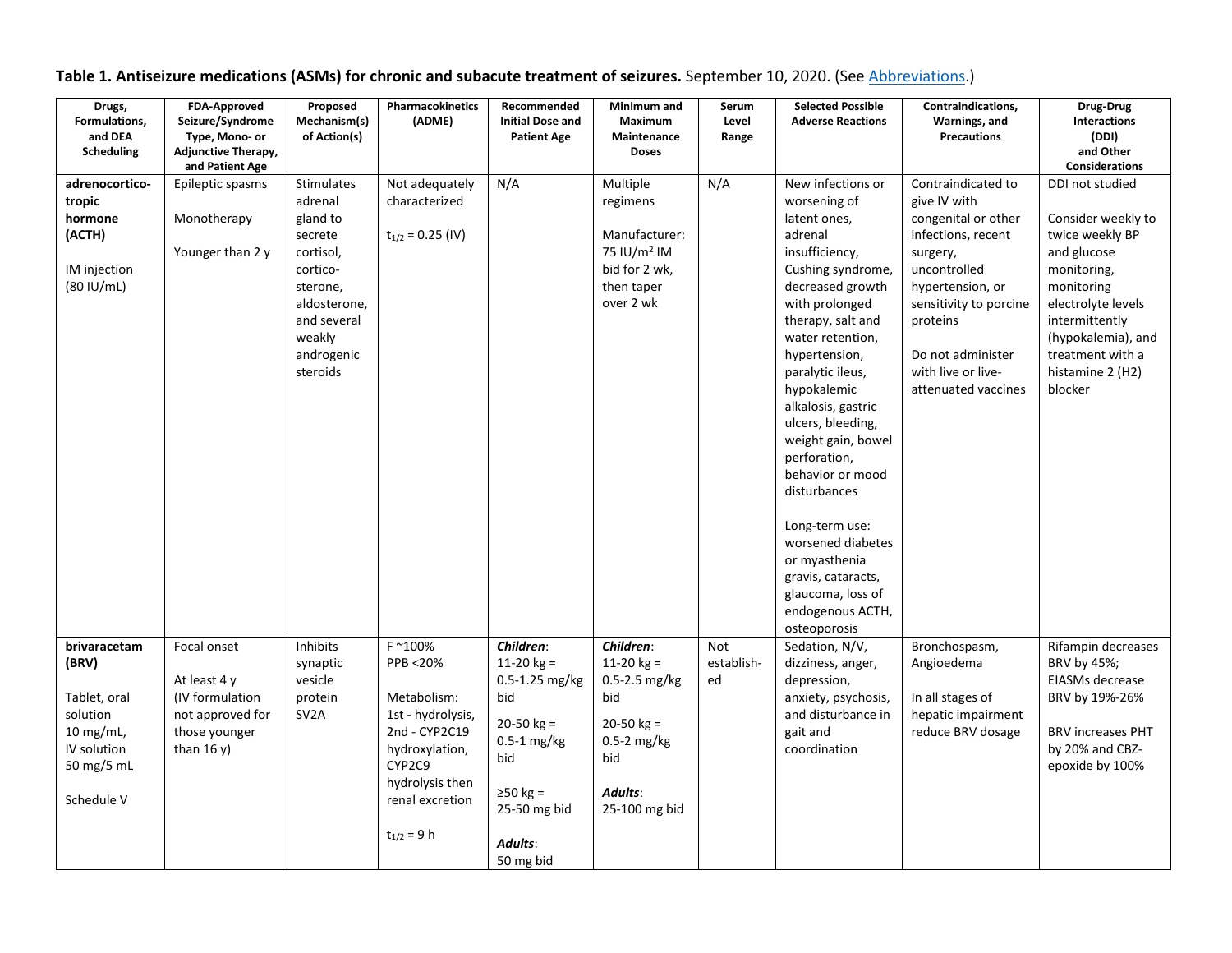| Table 1 (continued). Antiseizure medications (ASMs) for chronic and subacute treatment of seizures. September 10, 2020. (See Abbreviations.) |  |  |  |
|----------------------------------------------------------------------------------------------------------------------------------------------|--|--|--|
|----------------------------------------------------------------------------------------------------------------------------------------------|--|--|--|

| Drugs,        | FDA-Approved        | Proposed     | Pharmacokinetics      | Recommended             | Minimum and     | Serum      | <b>Selected Possible</b> | Contraindications,     | Drug-Drug             |
|---------------|---------------------|--------------|-----------------------|-------------------------|-----------------|------------|--------------------------|------------------------|-----------------------|
| Formulations, | Seizure/Syndrome    | Mechanism(s) | (ADME)                | <b>Initial Dose and</b> | <b>Maximum</b>  | Level      | <b>Adverse Reactions</b> | Warnings, and          | <b>Interactions</b>   |
| and DEA       | Type, Mono- or      | of Action(s) |                       | <b>Patient Age</b>      | Maintenance     | Range      |                          | <b>Precautions</b>     | (DDI)                 |
| Scheduling    | Adjunctive Therapy, |              |                       |                         | <b>Doses</b>    |            |                          |                        | and Other             |
|               | and Patient Age     |              |                       |                         |                 |            |                          |                        | <b>Considerations</b> |
| cannabidiol   | Seizures            | Unclear      | Low F                 | 5 mg/kg                 | 10-20 mg/kg/d   | Not        | Somnolence/              | Obtain baseline        | Drugs that inhibit    |
| (CBD)         | associated with     |              |                       | divided bid x 1         | divided bid for | establish- | sedation that may        | serum ALT, AST and     | or induce CYP3A4      |
|               | LGS, tuberous       | Does not     | Extensively           | wk                      | LGS and Dravet  | ed         | be increased with        | total bilirubin levels | or CYP2C19 may        |
| Oral solution | sclerosis complex,  | interact at  | metabolized,          |                         | syndrome        |            | concomitant CLB,         | in all patients        | alter CBD kinetics    |
| $100$ mg/mL   | or Dravet           | CB1 or CB2   | principally via       |                         |                 |            | potentially due to       |                        |                       |
|               | syndrome            | receptors    | CYP3A4 and            |                         | 25 mg/kg/day    |            | increase in N-des-       | Obtain periodic liver  | <b>CBD</b> inhibits   |
|               |                     |              | CYP2C19               |                         | divided bid for |            | methylclobazam;          | enzyme levels,         | CYP2C19, so it        |
|               | At least 1 y        | Potential    |                       |                         | tuberous        |            | elevated                 | especially if patient  | increases the         |
|               |                     | targets      | 7-OH-CBD              |                         | sclerosis       |            | transaminase level       | is receiving           | N-desmethyl-CLB       |
|               |                     | include      | metabolite            |                         | complex         |            | (>3x upper limit of      | concomitant VPA        | level by 3-fold and   |
|               |                     | blockade of  | appears to be         |                         |                 |            | normal),                 | with or without CLB    | increases DZP         |
|               |                     | orphan G     | active                |                         |                 |            | particularly at          |                        |                       |
|               |                     | protein-     |                       |                         |                 |            | higher CBD doses         | Artisanal              | CBD may inhibit       |
|               |                     | coupled      | PPB >90%              |                         |                 |            | and with                 | formulations of CBD    | CYP2C9 (increasing    |
|               |                     | receptor 55  |                       |                         |                 |            | concomitant VPA;         | are not                | PHT, and may          |
|               |                     | (GPR55);     | $Tmax = 2.5 - 5 h$    |                         |                 |            | decreased                | biopharmaceutically    | increase              |
|               |                     | agonist at   |                       |                         |                 |            | appetite, weight         | equivalent and         | anticoagulant         |
|               |                     | transient    | High-fat meals        |                         |                 |            | loss, diarrhea,          | should not be          | effect of warfarin),  |
|               |                     | receptor     | increase extent       |                         |                 |            | rash, pruritis,          | substituted            | CYP2B6, CYP2C8,       |
|               |                     | potential    | of absorption         |                         |                 |            | angioedema               |                        | and CYP1A2, and       |
|               |                     | vanilloid    | >4- to 5-fold         |                         |                 |            |                          | Dose should be         | UGT1A9 and            |
|               |                     | receptor     |                       |                         |                 |            |                          | reduced in patients    | UGT2B7 substrates     |
|               |                     | (TRPV1);     | Elimination $t_{1/2}$ |                         |                 |            |                          | with moderate to       |                       |
|               |                     | modulation   | ~60 h; effective      |                         |                 |            |                          | severe hepatic         | May increase EVL      |
|               |                     | of           | $t_{1/2}$ ~17 h       |                         |                 |            |                          | impairment             | levels several fold   |
|               |                     | adenosine-   |                       |                         |                 |            |                          |                        |                       |
|               |                     | mediated     |                       |                         |                 |            |                          |                        | May use with          |
|               |                     | signaling    |                       |                         |                 |            |                          |                        | ketogenic diet        |
|               |                     |              |                       |                         |                 |            |                          |                        |                       |
|               |                     |              |                       |                         |                 |            |                          |                        | May administer via    |
|               |                     |              |                       |                         |                 |            |                          |                        | non-polyvinyl         |
|               |                     |              |                       |                         |                 |            |                          |                        | chloride feeding      |
|               |                     |              |                       |                         |                 |            |                          |                        | tubes                 |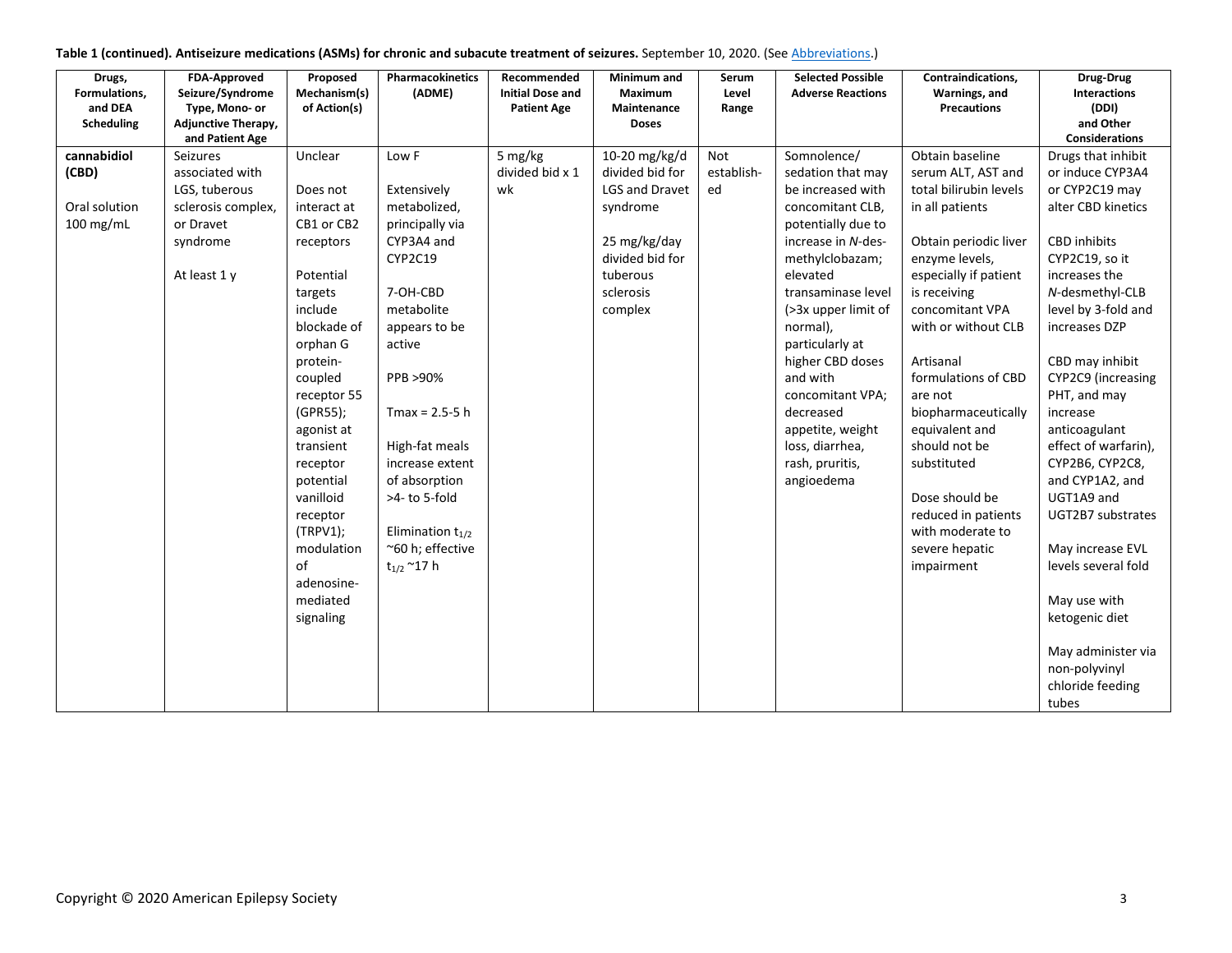|  | Table 1 (continued). Antiseizure medications (ASMs) for chronic and subacute treatment of seizures. September 10, 2020. (See Abbreviations.) |  |
|--|----------------------------------------------------------------------------------------------------------------------------------------------|--|
|--|----------------------------------------------------------------------------------------------------------------------------------------------|--|

| Drugs,<br>Formulations,<br>and DEA                                                                                                  | <b>FDA-Approved</b><br>Seizure/Syndrome<br>Type, Mono- or | Proposed<br>Mechanism(s)<br>of Action(s)                                                              | Pharmacokinetics<br>(ADME)                                                                                                                                                                                                                                                                                                                                                                | Recommended<br><b>Initial Dose and</b><br><b>Patient Age</b>                                                                        | Minimum and<br><b>Maximum</b><br>Maintenance                                                                                                   | Serum<br>Level<br>Range | <b>Selected Possible</b><br><b>Adverse Reactions</b>                                                                                                                                                              | Contraindications,<br>Warnings, and<br><b>Precautions</b>                                                                                                                                                                                                                                                                                                                                                                                                                                                                                   | Drug-Drug<br><b>Interactions</b><br>(DDI)                                                                                                                                                                                                                                                                                                      |
|-------------------------------------------------------------------------------------------------------------------------------------|-----------------------------------------------------------|-------------------------------------------------------------------------------------------------------|-------------------------------------------------------------------------------------------------------------------------------------------------------------------------------------------------------------------------------------------------------------------------------------------------------------------------------------------------------------------------------------------|-------------------------------------------------------------------------------------------------------------------------------------|------------------------------------------------------------------------------------------------------------------------------------------------|-------------------------|-------------------------------------------------------------------------------------------------------------------------------------------------------------------------------------------------------------------|---------------------------------------------------------------------------------------------------------------------------------------------------------------------------------------------------------------------------------------------------------------------------------------------------------------------------------------------------------------------------------------------------------------------------------------------------------------------------------------------------------------------------------------------|------------------------------------------------------------------------------------------------------------------------------------------------------------------------------------------------------------------------------------------------------------------------------------------------------------------------------------------------|
| Scheduling                                                                                                                          | <b>Adjunctive Therapy,</b><br>and Patient Age             |                                                                                                       |                                                                                                                                                                                                                                                                                                                                                                                           |                                                                                                                                     | <b>Doses</b>                                                                                                                                   |                         |                                                                                                                                                                                                                   |                                                                                                                                                                                                                                                                                                                                                                                                                                                                                                                                             | and Other<br><b>Considerations</b>                                                                                                                                                                                                                                                                                                             |
| carbamazepine<br>(CBZ)<br>IR/ER tablet,<br>ER capsule,<br>chewable<br>tablet,<br>suspension<br>$100 \,\mathrm{mg}/5 \,\mathrm{m}$ L | Focal onset,<br>GTCS, Mixed<br>types                      | Enhance<br>rapid<br>inactivation<br>of Na <sup>+</sup><br>channels;<br>block L-type<br>$Ca2+ channel$ | $F = 70%$ (ER<br>formulations<br>may be less),<br>$PPB = 76%$<br>Metabolism:<br>CYP3A4 to CBZ<br>10,11 epoxide;<br>hydroxylated<br>and conjugated<br>metabolites<br>found in urine<br>more than<br>feces<br>Time-<br>dependent<br>clearance<br>(autoinduction)<br>$t_{1/2}$ = 25-65 h<br>initially, then<br>$t_{1/2}$ = 12-17 h<br>after<br>autoinduction is<br>completed<br>3-5 wk later | Children:<br>$< 6y =$<br>10-20 $mg/kg/d$<br>divided doses<br>2-4x daily<br><b>Adults:</b><br>$2-3$ mg/kg/d<br>divided bid or<br>tid | Children:<br>$<$ 35 mg/kg/d<br><b>Adults:</b><br>Increase every<br>2-3 wk up to<br>2400 mg/d<br>(divided tid or<br>4x/d for IR; bid<br>for ER) | $4 - 12$<br>mcg/mL      | Sedation, diplopia,<br>ataxia, dizziness,<br>blurred vision,<br>hyponatremia,<br>N/V; low WBC<br>counts; decreased<br>T3, T4; increased<br>liver enzymes;<br>worsens GTCS in<br>patients with<br>absence seizures | Contraindicated in<br>bone marrow<br>suppression; with<br>use of nefazadone,<br>boceprevir, or<br>delavirdine; in<br>hypersensitivity to<br>TCAs, and with<br>MAOIs (serotonin<br>syndrome)<br>SJS and TEN<br>(increased with<br>HLA-B*1502,<br>10x increase with<br>Asian ancestry),<br>aplastic anemia,<br>agranulocytosis,<br>DRESS, rash (SJS,<br>TEN, rash, and<br><b>DRESS moderately</b><br>associated with<br>HLA-A*3101)<br>Use with caution in<br>2 <sup>nd</sup> and 3 <sup>rd</sup> degree<br>heart block<br>Avoid in porphyria | Induces CYP1A2,<br>CYP2B6,<br>CYP2C9/CYP2C19,<br>and CYP3A4,<br>affecting OCs,<br>warfarin, and many<br>other drugs<br>CBZ metabolism is<br>inhibited by<br>macrolides,<br>propoxyphene,<br>many other drugs<br>which inhibit<br>CYP3A4, and<br>grapefruit juice<br>In patients with<br>hepatic<br>impairment,<br>monitor CBZ<br>concentration |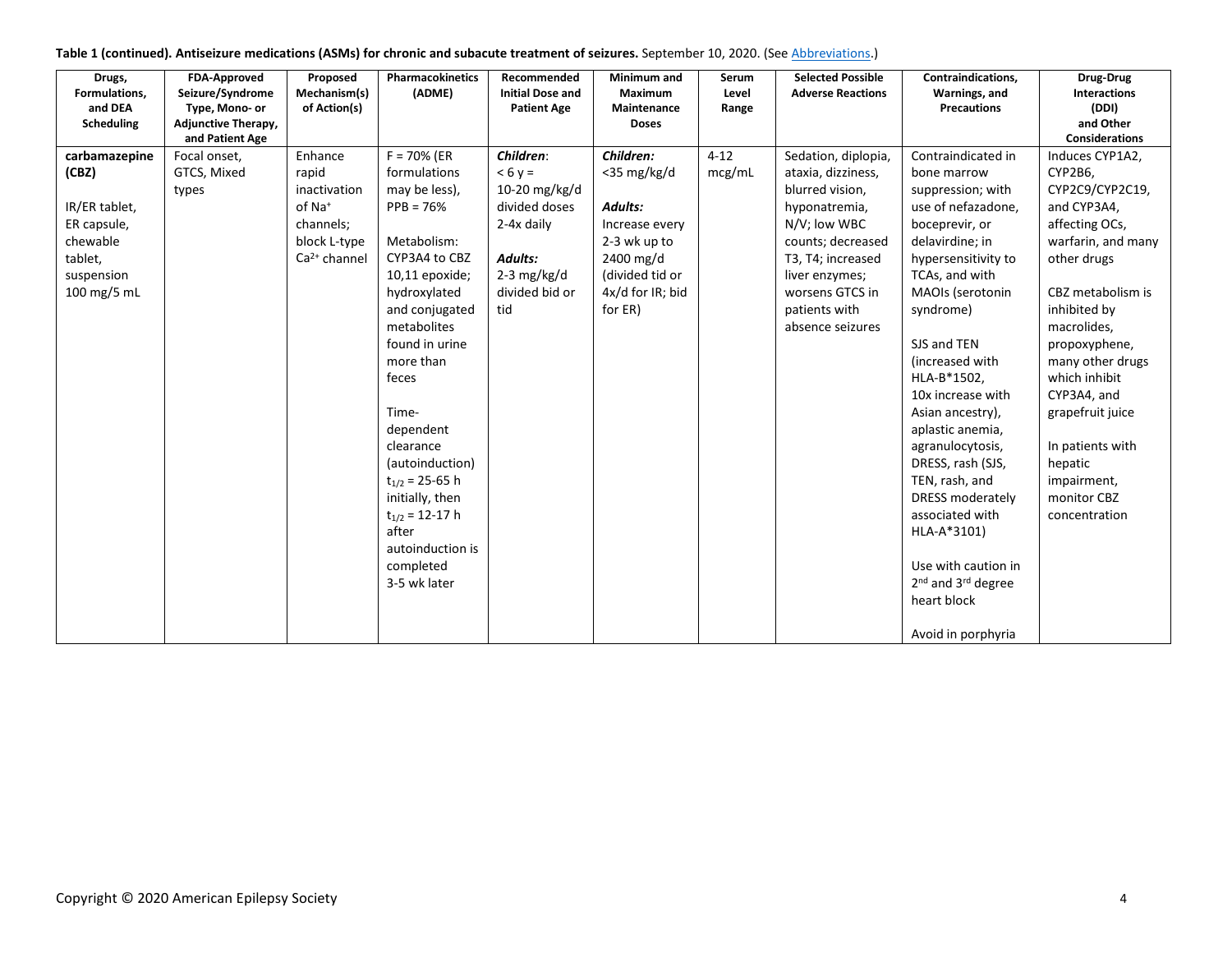| Drugs,<br>Formulations,<br>and DEA<br>Scheduling | <b>FDA-Approved</b><br>Seizure/Syndrome<br>Type, Mono- or<br>Adjunctive Therapy, | Proposed<br>Mechanism(s)<br>of Action(s)                                                                                                                                                                                     | <b>Pharmacokinetics</b><br>(ADME)                                                                                                                                | Recommended<br><b>Initial Dose and</b><br><b>Patient Age</b>                                                                                                           | Minimum and<br>Maximum<br>Maintenance<br><b>Doses</b>                                                 | Serum<br>Level<br>Range | <b>Selected Possible</b><br><b>Adverse Reactions</b>                                                                                                                              | Contraindications,<br>Warnings, and<br><b>Precautions</b>                                                                                                                                                                                                                                                                                                                                                                                                                                                                  | Drug-Drug<br><b>Interactions</b><br>(DDI)<br>and Other                                                                                                                                                                                                                                                                                                                                                                                                                                             |
|--------------------------------------------------|----------------------------------------------------------------------------------|------------------------------------------------------------------------------------------------------------------------------------------------------------------------------------------------------------------------------|------------------------------------------------------------------------------------------------------------------------------------------------------------------|------------------------------------------------------------------------------------------------------------------------------------------------------------------------|-------------------------------------------------------------------------------------------------------|-------------------------|-----------------------------------------------------------------------------------------------------------------------------------------------------------------------------------|----------------------------------------------------------------------------------------------------------------------------------------------------------------------------------------------------------------------------------------------------------------------------------------------------------------------------------------------------------------------------------------------------------------------------------------------------------------------------------------------------------------------------|----------------------------------------------------------------------------------------------------------------------------------------------------------------------------------------------------------------------------------------------------------------------------------------------------------------------------------------------------------------------------------------------------------------------------------------------------------------------------------------------------|
| cenobamate<br>(CNB)<br>Tablet<br>Schedule V      | and Patient Age<br>Focal onset<br>Adults                                         | Enhance<br>rapid and<br>slow<br>inactivation<br>of Na <sup>+</sup><br>channels;<br>inhibits non-<br>inactivating<br>persistent<br>Na <sup>+</sup> current;<br>positive<br>allosteric<br>modulator<br>of GABAA<br>ion channel | $F = 88%$<br>$PPB = 60%$<br>Metabolism:<br>glucuronidation<br>by UGT2B7 and<br>oxidation by<br>multiple CYP<br>isozymes<br>$Tmax = 1-4 h$<br>$t_{1/2}$ = 50-60 h | 12.5 mg/d<br>weeks 1 and 2<br>$25 \text{ mg/d}$<br>weeks 3 and 4<br>50 mg/d<br>weeks 5 and 6<br>$100$ mg/d<br>weeks 7 and 8<br>$150 \text{ mg/d}$<br>weeks 9 and<br>10 | 200 mg/d;<br>may increase<br>by increments<br>of 50 $mg/d$<br>every 2 wk up<br>to 400 mg/d<br>maximum | Not<br>establish-<br>ed | Shortening of QT<br>interval,<br>somnolence,<br>fatigue, dizziness,<br>ataxia, diplopia,<br>nystagmus,<br>vertigo, cognitive<br>dysfunction,<br>hyperkalemia<br>$(K^* > 5 mEq/L)$ | Contraindication:<br>Familial short QT<br>syndrome<br>DRESS (multiorgan<br>hypersensitivity)<br>occurred in 3 of 953<br>patients in initial<br>trials using a more<br>rapid titration, but<br>in 0 of 1339 adults<br>using the<br>recommended slow<br>up-titration<br>schedule<br>Caution should be<br>exercised when<br>used with drugs<br>which shorten the<br>QT interval (eg, RUF)<br>Mild to moderate<br>renal or hepatic<br>impairment: Use<br>caution and reduced<br>dose<br>Severe renal or<br>hepatic impairment: | Considerations<br><b>CNB</b> inhibits<br>CYP2C19, so the<br>Cmax of PHT<br>increases 70-84%,<br>PB increases 34-<br>37%, and<br>N-desmethyl-CLB<br>increases<br>substantially<br>CNB induces<br>CYP3A4, so the<br>Cmax of CBZ<br>decreases 23%<br><b>CNB</b> induces<br>glucuronidation, so<br>the Cmax of LTG<br>decreases 21-52%<br>CNB can decrease<br>the effectiveness of<br>OCs and may<br>decrease<br>midazolam and<br>bupropion levels<br>CNB increases the<br>omeprazole level 2-<br>fold |
|                                                  |                                                                                  |                                                                                                                                                                                                                              |                                                                                                                                                                  |                                                                                                                                                                        |                                                                                                       |                         |                                                                                                                                                                                   | Use is not<br>recommended                                                                                                                                                                                                                                                                                                                                                                                                                                                                                                  | PHT induces CNB<br>metabolism, so the<br><b>CNB</b> level<br>decreases 28%                                                                                                                                                                                                                                                                                                                                                                                                                         |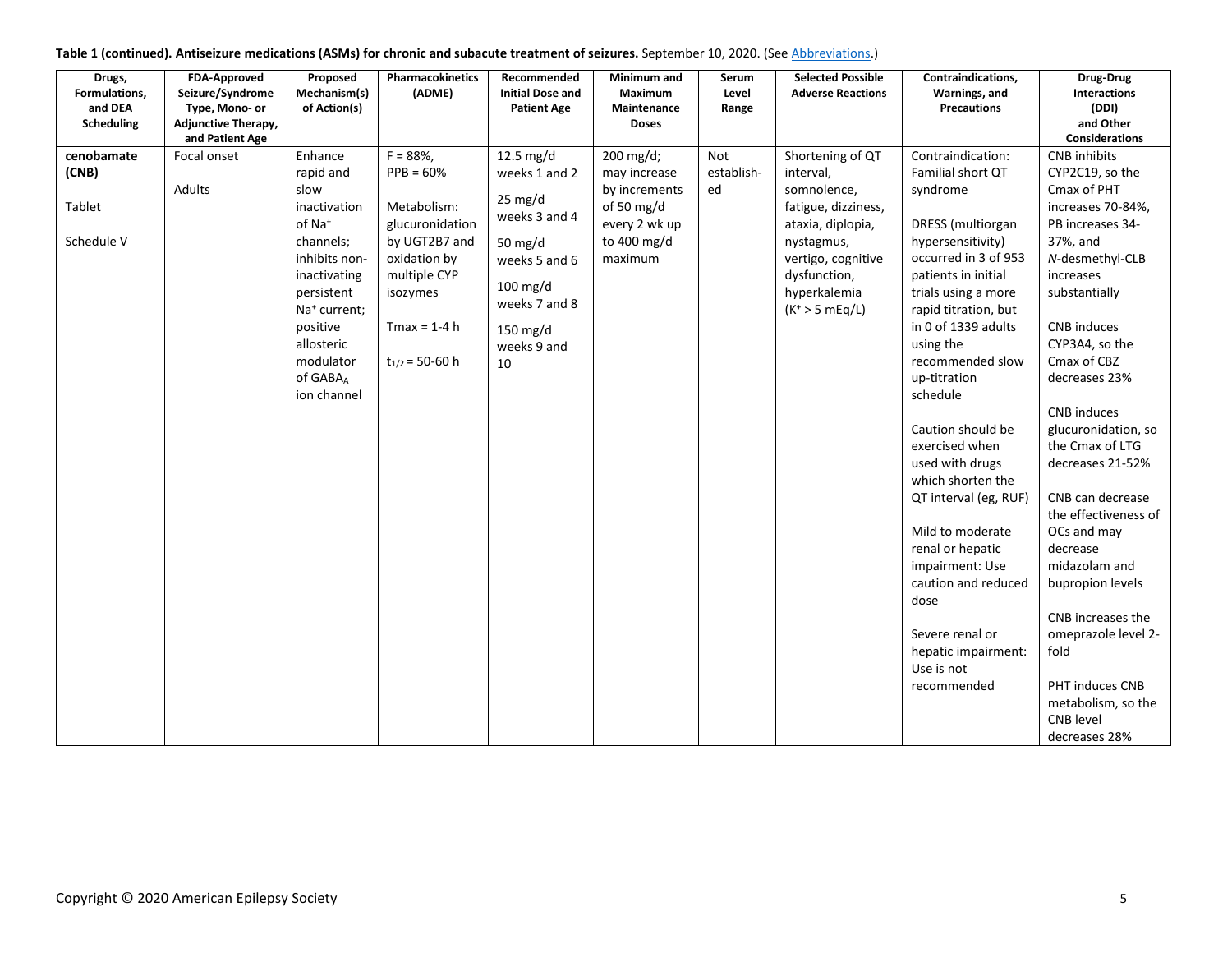| Table 1 (continued). Antiseizure medications (ASMs) for chronic and subacute treatment of seizures. September 10, 2020. (See Abbreviations.) |  |  |
|----------------------------------------------------------------------------------------------------------------------------------------------|--|--|
|----------------------------------------------------------------------------------------------------------------------------------------------|--|--|

| Drugs,<br>Formulations,<br>and DEA<br>Scheduling                                            | <b>FDA-Approved</b><br>Seizure/Syndrome<br>Type, Mono- or<br><b>Adjunctive Therapy,</b><br>and Patient Age | Proposed<br>Mechanism(s)<br>of Action(s)                                                                  | Pharmacokinetics<br>(ADME)                                                                                                                                                                                                                                           | Recommended<br><b>Initial Dose and</b><br><b>Patient Age</b>                                                                                                 | Minimum and<br>Maximum<br>Maintenance<br><b>Doses</b>              | Serum<br>Level<br>Range | <b>Selected Possible</b><br><b>Adverse Reactions</b>                                                                                                                                                                                                                                                                     | Contraindications,<br>Warnings, and<br><b>Precautions</b>                                                                                                                                                                                                                                                                                | Drug-Drug<br>Interactions<br>(DDI)<br>and Other<br><b>Considerations</b>                                                                                                                                                                                                                                       |
|---------------------------------------------------------------------------------------------|------------------------------------------------------------------------------------------------------------|-----------------------------------------------------------------------------------------------------------|----------------------------------------------------------------------------------------------------------------------------------------------------------------------------------------------------------------------------------------------------------------------|--------------------------------------------------------------------------------------------------------------------------------------------------------------|--------------------------------------------------------------------|-------------------------|--------------------------------------------------------------------------------------------------------------------------------------------------------------------------------------------------------------------------------------------------------------------------------------------------------------------------|------------------------------------------------------------------------------------------------------------------------------------------------------------------------------------------------------------------------------------------------------------------------------------------------------------------------------------------|----------------------------------------------------------------------------------------------------------------------------------------------------------------------------------------------------------------------------------------------------------------------------------------------------------------|
| clobazam<br>(CLB)<br>Tablet,<br>oral suspension<br>(2.5 mg/mL),<br>oral film<br>Schedule IV | <b>LGS</b><br>Adjunctive Tx<br>At least 2 y                                                                | <b>GABA</b> <sub>A</sub><br>receptor<br>agonist;<br>binds<br>between<br>$\alpha$ and $\gamma$<br>subunits | $F = 100%$<br>$PPB = 85%$<br>Tmax = 0.5-4 h<br>Lipophilic;<br>Metabolism:<br>N-demethyl-<br>ated by CYP3A4<br>> CYP2C19 and<br>CYP2B6, to<br>N-desmethyl-<br>clobazam,<br>which is<br>metabolized by<br>CYP2C19<br>$t_{1/2}$ = 36-42 h;<br>71-82 h for<br>metabolite | $\leq$ 30 kg =<br>5 mg/d for at<br>least 1 week<br>$>30$ kg =<br>5 mg bid for at<br>least 1 week                                                             | $\leq$ 30 kg = up to<br>10 mg bid<br>$>30$ kg = up to<br>20 mg bid | $0.25 - 0.75$<br>mcg/mL | Sedation, fever,<br>URI, drooling,<br>constipation,<br>urinary tract<br>infection,<br>insomnia,<br>irritability,<br>depression,<br>dependence,<br>withdrawal<br>effects, vomiting,<br>ataxia, bronchitis,<br>pneumonia                                                                                                   | Rash<br>Rarely SJS, and TEN<br>Use with opioids can<br>cause profound<br>sedation, respiratory<br>depression, coma,<br>and death<br>Use lower dose in<br>older adults, those<br>with known<br>CYP2C19 poor<br>metabolizers, and<br>those with mild or<br>moderate liver<br>failure. Not studied<br>in patients with<br>severe hepatic or | Weak CYP3A4<br>inducer, so may<br>affect OCs<br><b>CLB</b> inhibits<br>CYP2D6 (dextro-<br>methorphan)<br>CBD, CNB, STP,<br>ethanol and<br>CYP2C19 inhibitors<br>(fluconazole,<br>fluvoxamine,<br>omeprazole) inhibit<br>CLB metabolism<br>CLB is a 1,5-BDZ<br>(all other BDZs<br>are $1,4)$                    |
| clonazepam<br>(CZP)<br>Tablet,<br>ODT tablet<br>Schedule IV                                 | LGS, myoclonic<br>and absence<br>seizures<br>No age specified                                              | <b>GABA</b> <sub>A</sub><br>receptor<br>agonist;<br>binds<br>between<br>$\alpha$ and $\gamma$<br>subunits | $F = 90%$<br>$PPB = 85%$<br>$Tmax = 1-4 h$<br>CYP3A4 reduces<br>the 7-nitro<br>group; 4-amino<br>derivative is<br>acetylated,<br>hydroxylated,<br>and<br>glucuronidated;<br>metabolites are<br>renally excreted<br>$t_{1/2}$ = 30-40 h                               | Children:<br>≤10 y or ≤30 kg<br>$= 0.01 - 0.03$<br>mg/kg/d,<br>not to exceed<br>$0.05$ mg/kg/d<br>given in 2-3<br>divided doses<br>Adults:<br>$<$ 1.5 mg tid | Children:<br>$0.1 - 0.2$<br>mg/kg/d<br>Adults:<br>$<$ 20 mg/d      | $0.04 - 0.07$<br>mcg/mL | Sedation;<br>dizziness; ataxia,<br>hypersalivation;<br>respiratory<br>depression;<br>porphyrogenic;<br>impaired<br>judgment,<br>cognition, or<br>motor skills<br>Paradoxical<br>agitation,<br>irritability, anger,<br>anxiety,<br>nightmares,<br>hallucination,<br>psychoses,<br>depression,<br>dependence,<br>tolerance | renal impairment<br>Use with opioids can<br>cause respiratory<br>depression, coma,<br>and death<br>Contraindications:<br>acute narrow angle<br>glaucoma,<br>significant liver<br>disease, sensitivity<br>to BDZs<br>Use caution in<br>patients with renal<br>impairment and<br>underlying<br>respiratory<br>impairment                   | Worsened or new<br>TCS<br>VPA + CZP may<br>cause absence SE;<br>withdraw all BDZs<br>gradually to help<br>avoid SE<br>Periodic CBC and<br>liver tests<br>recommended<br>CBZ, LTG, PB and<br>PHT decrease CZP<br>levels ~38%<br>Oral antifungal<br>agents (eg,<br>fluconazole) may<br>inhibit CZP<br>metabolism |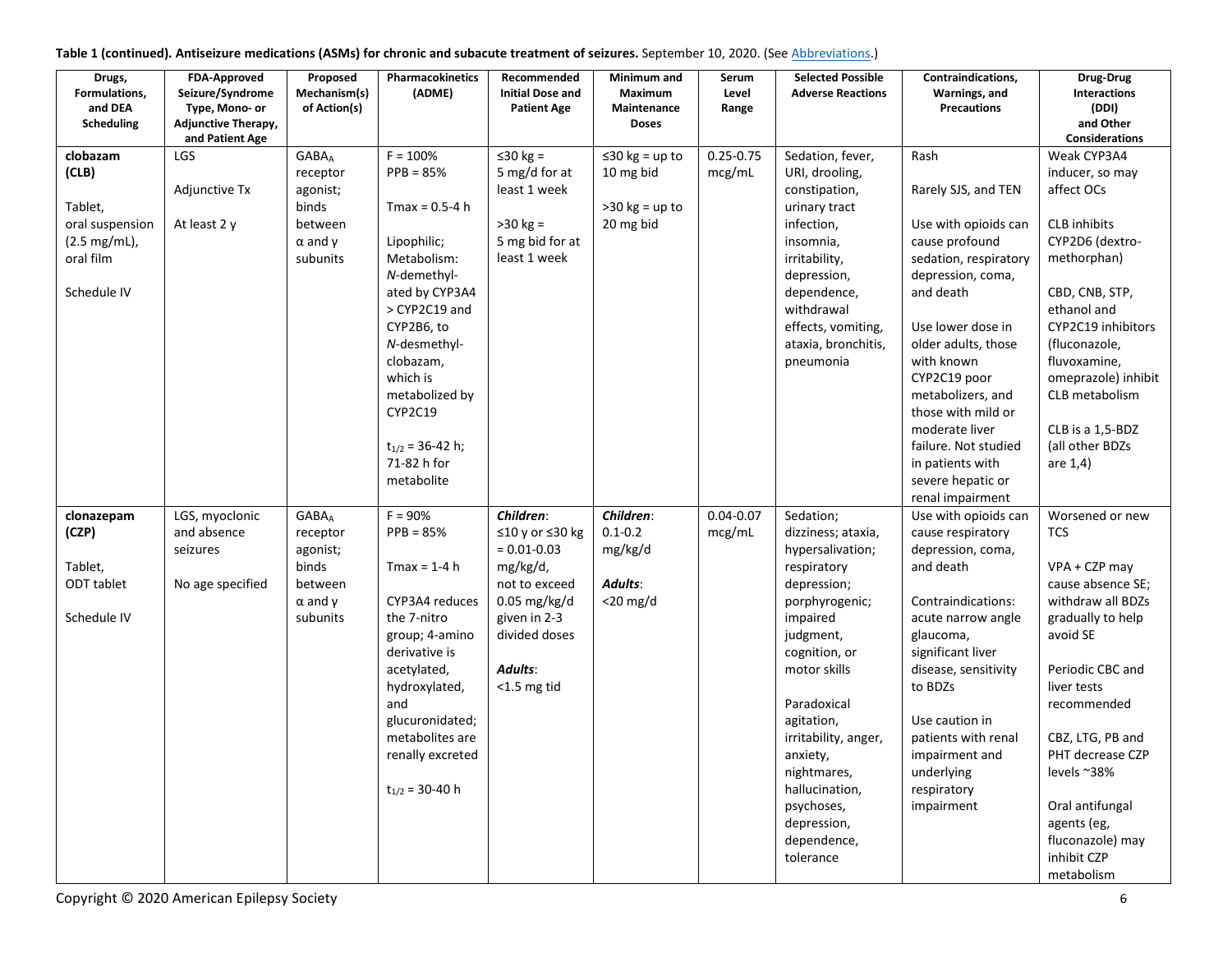| Table 1 (continued). Antiseizure medications (ASMs) for chronic and subacute treatment of seizures. September 10, 2020. (See Abbreviations.) |  |  |  |
|----------------------------------------------------------------------------------------------------------------------------------------------|--|--|--|
|----------------------------------------------------------------------------------------------------------------------------------------------|--|--|--|

| Drugs,<br>Formulations,<br>and DEA<br><b>Scheduling</b>  | FDA-Approved<br>Seizure/Syndrome<br>Type, Mono- or<br><b>Adjunctive Therapy,</b><br>and Patient Age | Proposed<br>Mechanism(s)<br>of Action(s)                                                                                                             | Pharmacokinetics<br>(ADME)                                                                                                                                                                | Recommended<br><b>Initial Dose and</b><br><b>Patient Age</b>                                                                                     | Minimum and<br><b>Maximum</b><br>Maintenance<br><b>Doses</b>                                                                                                                                      | Serum<br>Level<br>Range                        | <b>Selected Possible</b><br><b>Adverse Reactions</b>                                                                                                                                                                                                                                                                        | Contraindications,<br>Warnings, and<br><b>Precautions</b>                                                                                                                                                                                                                           | Drug-Drug<br><b>Interactions</b><br>(DDI)<br>and Other<br><b>Considerations</b>                                                                                             |
|----------------------------------------------------------|-----------------------------------------------------------------------------------------------------|------------------------------------------------------------------------------------------------------------------------------------------------------|-------------------------------------------------------------------------------------------------------------------------------------------------------------------------------------------|--------------------------------------------------------------------------------------------------------------------------------------------------|---------------------------------------------------------------------------------------------------------------------------------------------------------------------------------------------------|------------------------------------------------|-----------------------------------------------------------------------------------------------------------------------------------------------------------------------------------------------------------------------------------------------------------------------------------------------------------------------------|-------------------------------------------------------------------------------------------------------------------------------------------------------------------------------------------------------------------------------------------------------------------------------------|-----------------------------------------------------------------------------------------------------------------------------------------------------------------------------|
| eslicarbazepine<br>acetate<br>(ESL)<br>tablet            | Focal onset<br>At least 4 y                                                                         | Enhances<br>Na <sup>+</sup> channel<br>rapid<br>inactivation;<br>blocks<br>$h$ Cav3.2 Ca <sup>2+</sup><br>channel;<br>enhances K+<br>conductanc<br>e | $F = 90%$<br>$PPB = 40%$<br><b>ESL</b> acetate<br>hydrolyzed to<br>ESL; renal<br>excretion as ESL<br>and ESL<br>glucuronide<br>$t_{1/2}$ = 13-20 h                                        | Children:<br>11-21 $kg = 200$<br>mg/d<br>$22-31$ kg = 300<br>mg/d<br>$32 - 38$ kg = 300<br>mg/d<br>$>38$ kg = 400<br>mg/d<br>Adults:<br>400 mg/d | Given once<br>daily<br>Children:<br>$11-21$ kg =<br>400-600 mg/d<br>$22 - 31$ kg =<br>500-800 mg/d<br>$31-38$ kg =<br>600-900 mg/d<br>$>38$ kg = 800-<br>1600 mg/d<br>Adults:<br>800-1600<br>mg/d | Possibly<br>10-35<br>mcg/mL<br>(as OXC<br>MHD) | 1%-1.5%<br>hyponatremia<br>(<125 mmol/L);<br>dizziness.<br>sedation, cognitive<br>disturbance,<br>blurred vision,<br>diplopia, HA, N/V,<br>disturbance in gait<br>and coordination,<br>tremor; elevated<br>ALT, AST and<br>bilirubin;<br>pancytopenia,<br>leukopenia,<br>agranulocytosis;<br>decreased T3 and<br>T4 levels. | SJS and TEN<br>(increased risk with<br>HLA-B*1502),<br>angioedema, DRESS,<br>anaphylaxis<br>Obtain baseline liver<br>enzyme and<br>bilirubin levels.<br>In moderate to<br>severe renal<br>impairment reduce<br>dose 50%.<br>Has not been<br>studied in severe<br>hepatic impairment | <b>EIASMs induce ESL</b><br>metabolism<br>ESL induces OCs,<br>statins, and<br>S-warfarin<br><b>ESL</b> inhibits<br>CYP2C19, so it<br>increases CLB and<br><b>PHT</b> levels |
| ethosuximide<br>(ESM)<br>Capsule (gel),<br>oral solution | Absence                                                                                             | Affects low-<br>threshold,<br>slow, T-type<br>$Ca2+$<br>thalamic<br>currents                                                                         | $F \sim 93\%$<br>Metabolism:<br>CYP3A4 and<br>CYP2E1<br>clearance may<br>be nonlinear at<br>higher doses<br>(saturable)<br>$t_{1/2} \approx 30$ h<br>(children),<br>$~\sim$ 60 h (adults) | Children:<br>$3-6y =$<br>250 mg/d<br>Children &<br>Adults:<br>$6 + y =$<br>250 mg bid                                                            | Children:<br>optimal is<br>20 mg/kg/d<br>Adults:<br>1500 mg<br>divided bid or<br>tid                                                                                                              | 40-100<br>mcg/mL                               | N/V, abdominal<br>pain, anorexia,<br>weight loss,<br>diarrhea, sedation,<br>dizziness, ataxia,<br>leukopenia, HA,<br>behavior changes,<br>sleep disturbance,<br>depression,<br>hyperactivity,<br>irritability,<br>psychosis,<br>hallucinations,<br>gingival<br>hypertrophy,<br>tongue swelling                              | SJS, rash, DRESS,<br>leukopenia,<br>agranulocytosis,<br>pancytopenia,<br>eosinophilia,<br>systemic lupus<br>erythematosus<br>Abnormal liver and<br>renal function tests<br>Use cautiously in<br>patients with renal<br>or hepatic disease                                           | Monitor CBC and<br><b>CMP</b> tests<br>May increase TCS                                                                                                                     |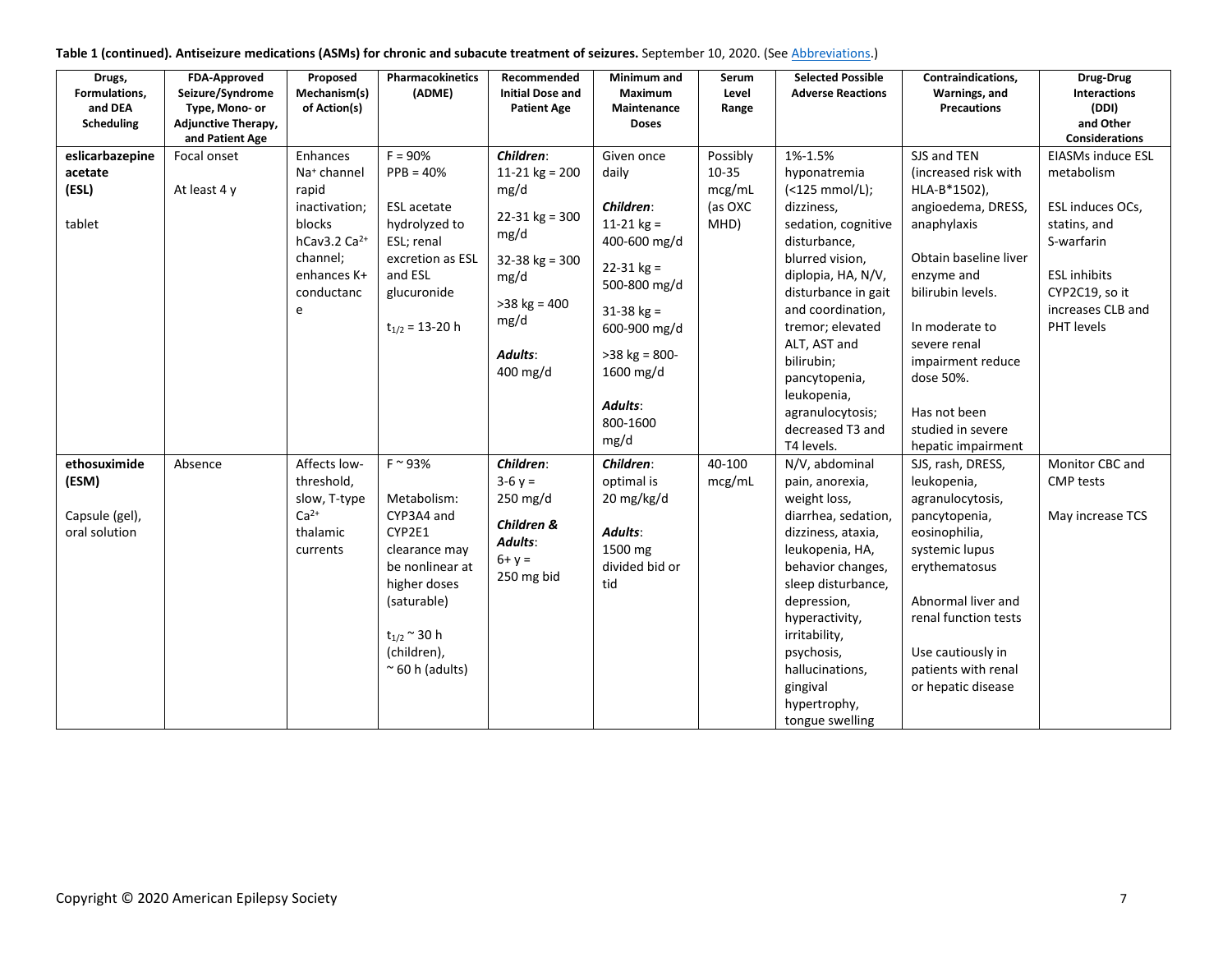| Table 1 (continued). Antiseizure medications (ASMs) for chronic and subacute treatment of seizures. September 10, 2020. (See Abbreviations.) |  |  |
|----------------------------------------------------------------------------------------------------------------------------------------------|--|--|
|----------------------------------------------------------------------------------------------------------------------------------------------|--|--|

| Drugs,<br>Formulations,<br>and DEA<br>Scheduling | <b>FDA-Approved</b><br>Seizure/Syndrome<br>Type, Mono- or<br><b>Adjunctive Therapy,</b><br>and Patient Age | Proposed<br>Mechanism(s)<br>of Action(s) | Pharmacokinetics<br>(ADME) | Recommended<br><b>Initial Dose and</b><br><b>Patient Age</b> | Minimum and<br>Maximum<br>Maintenance<br><b>Doses</b> | Serum<br>Level<br>Range | <b>Selected Possible</b><br><b>Adverse Reactions</b> | Contraindications,<br>Warnings, and<br><b>Precautions</b> | Drug-Drug<br>Interactions<br>(DDI)<br>and Other<br><b>Considerations</b> |
|--------------------------------------------------|------------------------------------------------------------------------------------------------------------|------------------------------------------|----------------------------|--------------------------------------------------------------|-------------------------------------------------------|-------------------------|------------------------------------------------------|-----------------------------------------------------------|--------------------------------------------------------------------------|
| everolimus                                       | Tuberous                                                                                                   | <b>mTOR</b>                              | $PPB = 74%$                | 5 mg/m <sup>2</sup> once                                     | New dose $=$                                          | Target:                 | Stomatitis (>30%),                                   | Impaired wound                                            | EVL increases CBZ,                                                       |
| (EVL)                                            | sclerosis complex-                                                                                         | inhibitor                                |                            | daily                                                        | current dose                                          | $5 - 15$                | non-infectious                                       | healing,                                                  | CLB, and OXC levels                                                      |
|                                                  | associated focal                                                                                           |                                          | Intake of fatty            |                                                              | multiplied by                                         | ng/mL                   | pneumonitis                                          | hypersensitivity                                          | $^{\sim}10\%$                                                            |
| Tablets for                                      |                                                                                                            |                                          | foods can                  |                                                              | (target)                                              |                         |                                                      | (anaphylaxis,                                             |                                                                          |
| suspension                                       | Adjunctive Tx                                                                                              |                                          | reduce systemic            |                                                              | concentration                                         |                         | Bacterial, fungal,                                   | dyspnea, flushing,                                        | Avoid strong                                                             |
|                                                  |                                                                                                            |                                          | exposure                   |                                                              | divided by                                            |                         | viral, and                                           | chest pain,                                               | CYP3A4 and                                                               |
|                                                  | At least 2 y                                                                                               |                                          | 20%-30%                    |                                                              | current                                               |                         | protozoal                                            | angioedema), renal                                        | P-glycoprotein                                                           |
|                                                  |                                                                                                            |                                          |                            |                                                              | concentration)                                        |                         | infection,                                           | failure, increased                                        | inhibitors                                                               |
|                                                  |                                                                                                            |                                          | CYP3A4                     |                                                              |                                                       |                         | including                                            | risk of angioedema                                        |                                                                          |
|                                                  |                                                                                                            |                                          | substrate                  |                                                              |                                                       |                         | opportunistic                                        | with ACE inhibitor,                                       | Case reports                                                             |
|                                                  |                                                                                                            |                                          |                            |                                                              |                                                       |                         | infection                                            | hyperglycemia,                                            | suggest that CBD                                                         |
|                                                  |                                                                                                            |                                          | $T_{1/2}$ = 30 h           |                                                              |                                                       |                         |                                                      | thrombocytopenia,                                         | may increase EVL<br>plasma levels.                                       |
|                                                  |                                                                                                            |                                          |                            |                                                              |                                                       |                         | Myelosuppression,<br>embryofetal                     | neutropenia,<br>anemia, increased                         | Monitoring may be                                                        |
|                                                  |                                                                                                            |                                          |                            |                                                              |                                                       |                         | toxicity,                                            | cholesterol level,                                        | warranted. <sup>12,13</sup>                                              |
|                                                  |                                                                                                            |                                          |                            |                                                              |                                                       |                         | pneumonia,                                           | increased                                                 |                                                                          |
|                                                  |                                                                                                            |                                          |                            |                                                              |                                                       |                         | irregular menses,                                    | triglyceride level,                                       |                                                                          |
|                                                  |                                                                                                            |                                          |                            |                                                              |                                                       |                         | fever, diarrhea,                                     | increased liver                                           |                                                                          |
|                                                  |                                                                                                            |                                          |                            |                                                              |                                                       |                         | rash                                                 | enzymes, embryo-                                          |                                                                          |
|                                                  |                                                                                                            |                                          |                            |                                                              |                                                       |                         |                                                      | fetal toxicity                                            |                                                                          |
|                                                  |                                                                                                            |                                          |                            |                                                              |                                                       |                         |                                                      |                                                           |                                                                          |
|                                                  |                                                                                                            |                                          |                            |                                                              |                                                       |                         |                                                      | Reduce dose in                                            |                                                                          |
|                                                  |                                                                                                            |                                          |                            |                                                              |                                                       |                         |                                                      | severe hepatic                                            |                                                                          |
|                                                  |                                                                                                            |                                          |                            |                                                              |                                                       |                         |                                                      | impairment                                                |                                                                          |
| felbamate                                        | <b>Refractory focal:</b>                                                                                   | Enhance Na <sup>+</sup>                  | $F = 90\%$ ,               | Children:                                                    | 800-1200 mg                                           | 60-100                  | HA, insomnia, N/V,                                   | Aplastic anemia,                                          | Hepatic enzyme                                                           |
| (FBM)                                            | <b>Adults</b>                                                                                              | channel                                  | $PPB = 23%$                | 15 mg/kg/d                                                   | tid                                                   | mcg/mL                  | abdominal pain,                                      | hepatic failure                                           | inhibitor: Increases                                                     |
|                                                  | LGS:                                                                                                       | rapid                                    | 40%-50%                    | divided tid or                                               |                                                       |                         | anorexia, weight                                     |                                                           | CBZ-epoxide, PB,                                                         |
| Tablet,<br>Suspension                            | <b>Adjunctive Tx</b>                                                                                       | inactivation;<br>blocks Ca <sup>2+</sup> | excreted in                | $4 \times d$                                                 |                                                       |                         | loss, facial edema,                                  | Contraindications:<br>history of blood                    | PHT, and VPA levels                                                      |
| (600 mg/5 mL)                                    | At least 2 y                                                                                               | channel,                                 | urine                      | Children &                                                   |                                                       |                         | anxiety, acne,<br>rash, constipation,                | dyscrasia or hepatic                                      | EIASMs CBZ, PB and                                                       |
|                                                  |                                                                                                            | inhibits                                 | unchanged;                 | Adults:                                                      |                                                       |                         | diarrhea,                                            | dysfunction                                               | PHT decrease FBM                                                         |
|                                                  |                                                                                                            | <b>NMDA</b>                              | remainder                  | $14 + y =$                                                   |                                                       |                         | increased SGPT,                                      |                                                           | level                                                                    |
|                                                  |                                                                                                            | receptor;                                | hepatically                | 1200 mg                                                      |                                                       |                         | hypophospha-                                         | Decreased clearance                                       |                                                                          |
|                                                  |                                                                                                            | potentiates                              | metabolized to             | divided tid or                                               |                                                       |                         | temia, rhinitis,                                     | and increased $t_{1/2}$ in                                | FBM decreases the                                                        |
|                                                  |                                                                                                            | <b>GABA</b> <sub>A</sub>                 | multiple                   | $4 \times d$                                                 |                                                       |                         | infection,                                           | renal impairment                                          | progestin in OCs                                                         |
|                                                  |                                                                                                            | conduc-                                  | metabolites                |                                                              |                                                       |                         | somnolence,                                          |                                                           | but not the                                                              |
|                                                  |                                                                                                            | tance                                    | and conjugates             |                                                              |                                                       |                         | ataxia, dizziness,                                   | Monitor full                                              | estradiol                                                                |
|                                                  |                                                                                                            |                                          |                            |                                                              |                                                       |                         | tremor                                               | hematologic and                                           |                                                                          |
|                                                  |                                                                                                            |                                          | $t_{1/2}$ = 22 h           |                                                              |                                                       |                         |                                                      | LFTs before,                                              |                                                                          |
|                                                  |                                                                                                            |                                          |                            |                                                              |                                                       |                         |                                                      | frequently during,                                        |                                                                          |
|                                                  |                                                                                                            |                                          |                            |                                                              |                                                       |                         |                                                      | and after treatment                                       |                                                                          |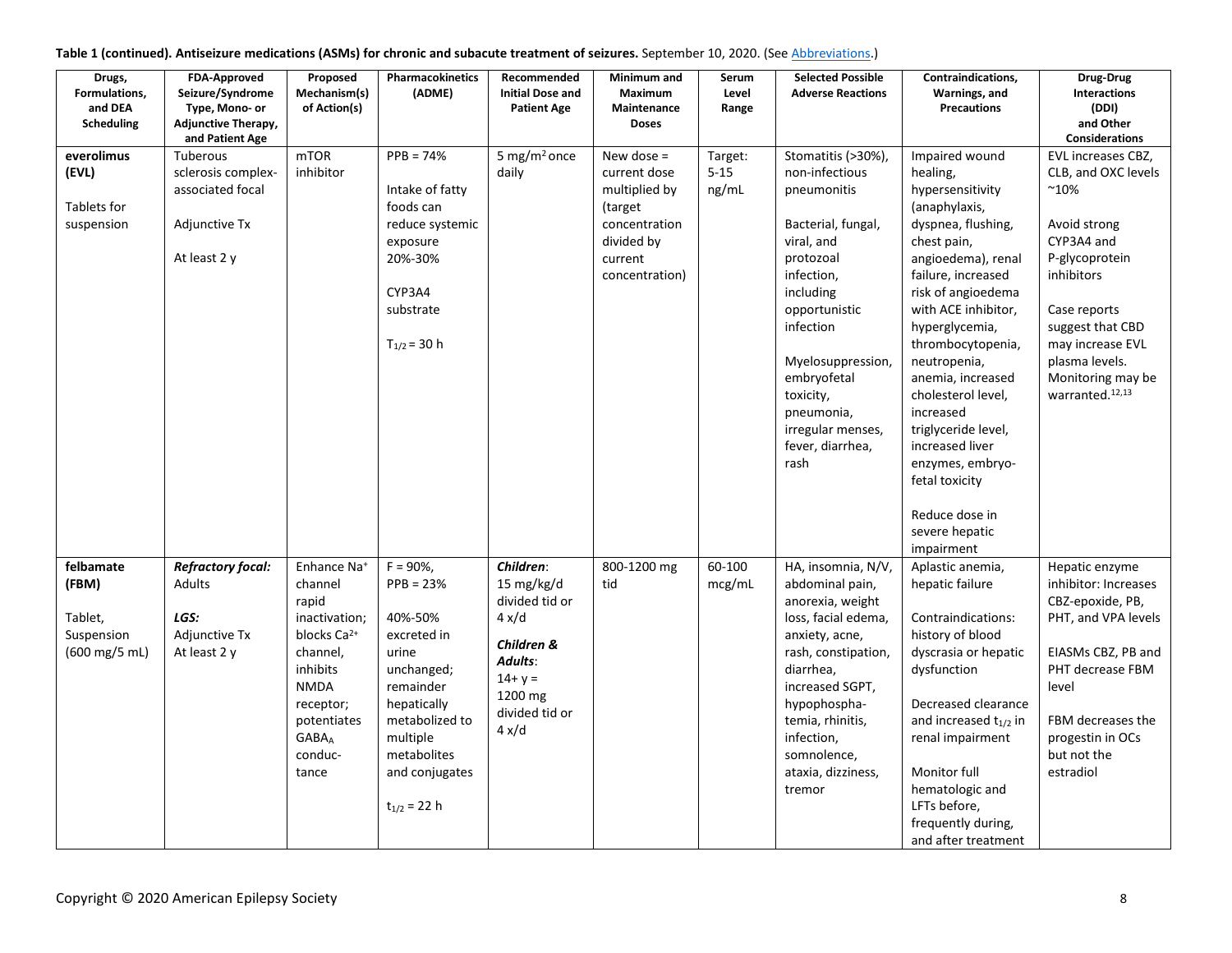| Table 1 (continued). Antiseizure medications (ASMs) for chronic and subacute treatment of seizures. September 10, 2020. (See Abbreviations.) |  |  |  |
|----------------------------------------------------------------------------------------------------------------------------------------------|--|--|--|
|----------------------------------------------------------------------------------------------------------------------------------------------|--|--|--|

| Drugs,<br>Formulations,<br>and DEA<br>Scheduling                               | <b>FDA-Approved</b><br>Seizure/Syndrome<br>Type, Mono- or<br><b>Adjunctive Therapy,</b><br>and Patient Age | Proposed<br>Mechanism(s)<br>of Action(s)                                                                                                                                                     | Pharmacokinetics<br>(ADME)                                                                                                                                                                                                                                                                | Recommended<br><b>Initial Dose and</b><br><b>Patient Age</b> | Minimum and<br>Maximum<br>Maintenance<br><b>Doses</b>                                                                                                                                 | Serum<br>Level<br>Range | <b>Selected Possible</b><br><b>Adverse Reactions</b>                                                                                             | Contraindications,<br>Warnings, and<br><b>Precautions</b>                                                                                                                                                                                                                                                                                                                         | Drug-Drug<br>Interactions<br>(DDI)<br>and Other<br><b>Considerations</b>                                                                                                                                                                                                                                                                                                                                                                 |
|--------------------------------------------------------------------------------|------------------------------------------------------------------------------------------------------------|----------------------------------------------------------------------------------------------------------------------------------------------------------------------------------------------|-------------------------------------------------------------------------------------------------------------------------------------------------------------------------------------------------------------------------------------------------------------------------------------------|--------------------------------------------------------------|---------------------------------------------------------------------------------------------------------------------------------------------------------------------------------------|-------------------------|--------------------------------------------------------------------------------------------------------------------------------------------------|-----------------------------------------------------------------------------------------------------------------------------------------------------------------------------------------------------------------------------------------------------------------------------------------------------------------------------------------------------------------------------------|------------------------------------------------------------------------------------------------------------------------------------------------------------------------------------------------------------------------------------------------------------------------------------------------------------------------------------------------------------------------------------------------------------------------------------------|
| fenfluramine<br>(FEN)<br>Oral solution<br>$(2.2 \text{ mg/mL})$<br>Schedule IV | Dravet syndrome<br>At least 2 v                                                                            | <b>Both FEN</b><br>and nor-FEN<br>increase<br>serotonin<br>(5HT) levels<br>and are<br>agonists at<br>$5HT-2$<br>receptors.<br>FEN may be<br>positive<br>modulator<br>of sigma-1<br>receptors | $F \sim 70\%$<br>$PPB = 50%$<br>Tmax = $4-5$ h<br>No effect of<br>food; may be<br>given via<br>feeding tube<br>Metabolized<br>(75%) via<br>CYP1A2, 2B6 &<br>2D6 to active<br>metabolite,<br>nor-FEN.<br>CYP2C9, 2C19 &<br>3A4 may play<br>minor role in<br>metabolism<br>$t_{1/2}$ = 20 h | 0.1mg/kg bid                                                 | If not taking<br>STP:<br>0.1-0.35 mg/kg<br>bid (max total<br>$=$<br>$26 \text{ mg/d}$<br>If taking STP<br>and CLB:<br>$0.1 - 0.2$ mg/kg<br>bid (max total<br>$=$<br>$17 \text{ mg/d}$ | unknown                 | Decreased<br>appetite, weight<br>loss, diarrhea,<br>somnolence,<br>sedation, lethargy,<br>increased blood<br>pressure, angle<br>closure glaucoma | Valvular heart<br>disease, pulmonary<br>arterial<br>hypertension (REMS<br>program is<br>mandatory)<br>Echocardiogram is<br>required at baseline,<br>every 6 months on<br>treatment, and 3-6<br>months after<br>stopping treatment<br>To avoid serotonin<br>syndrome, do not<br>use within 14 days<br>of MAO inhibitor<br>and use with caution<br>with other<br>serotonergic drugs | STP and CLB can<br>increase plasma<br>levels of FEN and<br>decrease levels of<br>nor-FEN (dose<br>modification<br>required)<br>CYP inducers can<br>reduce FEN plasma<br>levels<br>5HT1A, 1D, 2A & 2C<br>receptor<br>antagonists (e.g.<br>cyproheptadine)<br>may reduce FEN<br>efficacy<br>Serotonergic<br>agents (e.g. SSRI,<br>SNRI, TCA, MAO<br>inhibitors,<br>trazodone, St.<br>John's Wort,<br>dextromethorphan)<br>increase risk of |
|                                                                                |                                                                                                            |                                                                                                                                                                                              |                                                                                                                                                                                                                                                                                           |                                                              |                                                                                                                                                                                       |                         |                                                                                                                                                  |                                                                                                                                                                                                                                                                                                                                                                                   | serotonin<br>syndrome                                                                                                                                                                                                                                                                                                                                                                                                                    |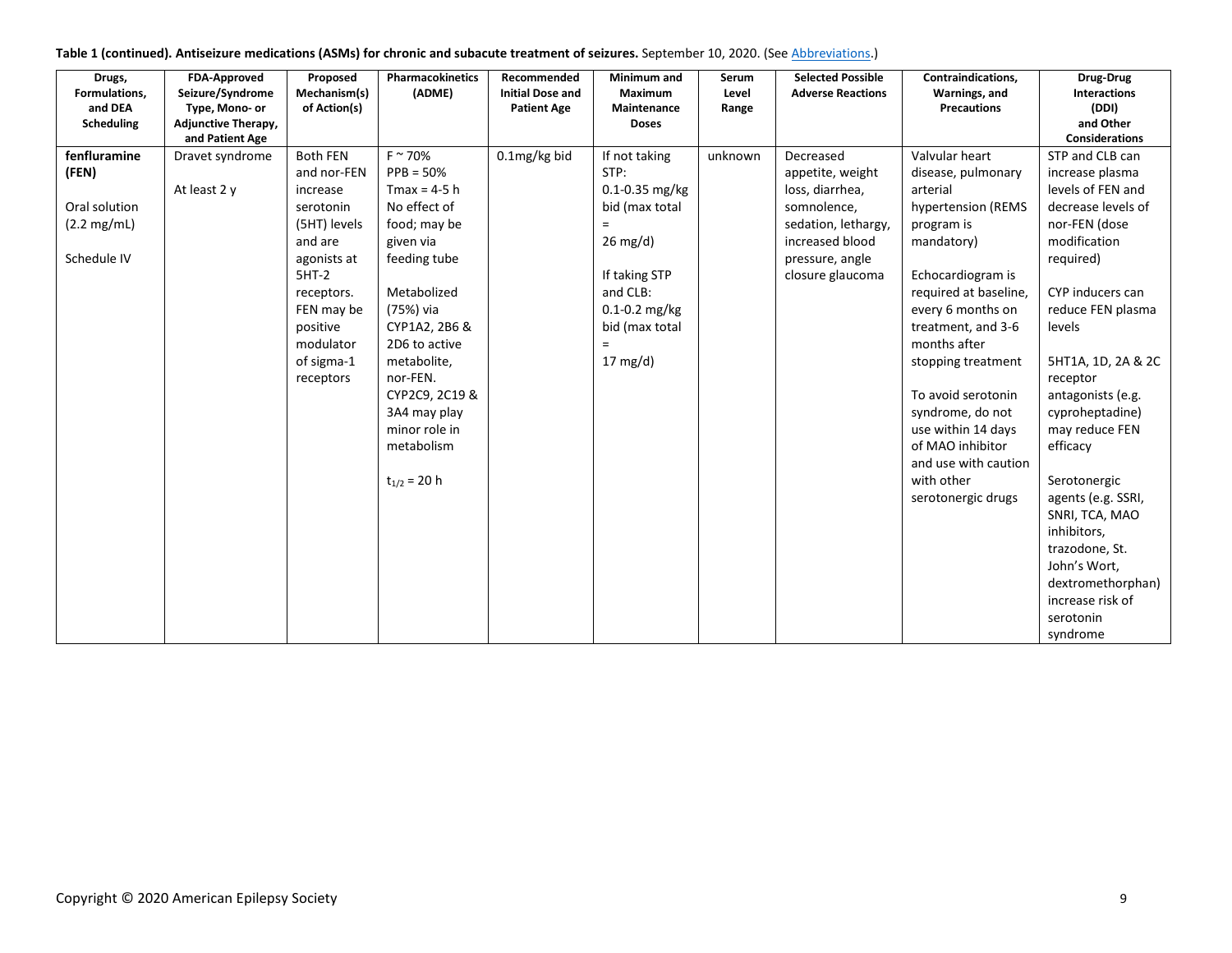|  | Table 1 (continued). Antiseizure medications (ASMs) for chronic and subacute treatment of seizures. September 10, 2020. (See Abbreviations.) |  |
|--|----------------------------------------------------------------------------------------------------------------------------------------------|--|
|--|----------------------------------------------------------------------------------------------------------------------------------------------|--|

| Drugs,<br>Formulations,<br>and DEA<br>Scheduling                                                               | FDA-Approved<br>Seizure/Syndrome<br>Type, Mono- or<br>Adjunctive Therapy,<br>and Patient Age | Proposed<br>Mechanism(s)<br>of Action(s)                                                                                                                                                                                                    | Pharmacokinetics<br>(ADME)                                                                                                                                                                                                                 | Recommended<br><b>Initial Dose and</b><br><b>Patient Age</b>                                                  | Minimum and<br><b>Maximum</b><br>Maintenance<br><b>Doses</b>                                                                                                        | Serum<br>Level<br>Range | <b>Selected Possible</b><br><b>Adverse Reactions</b>                                                                                                              | Contraindications,<br>Warnings, and<br><b>Precautions</b>                                                                                                                                                                                                                                                                                                                                                                                                                                                                                                                           | Drug-Drug<br>Interactions<br>(DDI)<br>and Other<br><b>Considerations</b>                                                                                            |
|----------------------------------------------------------------------------------------------------------------|----------------------------------------------------------------------------------------------|---------------------------------------------------------------------------------------------------------------------------------------------------------------------------------------------------------------------------------------------|--------------------------------------------------------------------------------------------------------------------------------------------------------------------------------------------------------------------------------------------|---------------------------------------------------------------------------------------------------------------|---------------------------------------------------------------------------------------------------------------------------------------------------------------------|-------------------------|-------------------------------------------------------------------------------------------------------------------------------------------------------------------|-------------------------------------------------------------------------------------------------------------------------------------------------------------------------------------------------------------------------------------------------------------------------------------------------------------------------------------------------------------------------------------------------------------------------------------------------------------------------------------------------------------------------------------------------------------------------------------|---------------------------------------------------------------------------------------------------------------------------------------------------------------------|
| gabapentin<br>(GBP)<br>Capsule,<br>tablet,<br>refrigerated<br>oral solution<br>$(250 \text{ mg}/5 \text{ mL})$ | Focal onset<br>Adjunctive Tx<br>At least 3 y                                                 | <b>Binds</b><br>presynaptic<br>$α2 - δ$ subunit<br>of voltage-<br>activated<br>$Ca2+ channel$<br>to modulate<br>$Ca2+ current,$<br>resulting in<br>decreased<br>glutamate<br>concentra-<br>tion, NE<br>level, and<br>substance P<br>release | Nonlinear F:<br>absorption<br>from gut via<br>L-amino acid<br>transferase is<br>saturable, so<br>$F = 60%$ at<br>900 mg/d,<br>34% at<br>2400 mg/d,<br>and<br>27% at<br>4800 mg/d total<br>$PPB = 3%$<br>Renal excretion<br>$t_{1/2} = 6 h$ | Children:<br>$3 - 11y =$<br>10-15 mg/kg/d<br>divided tid<br>Children &<br>Adults:<br>$12 + y =$<br>300 mg tid | Children:<br>$3-4y =$<br>40 mg/kg/d<br>divided tid<br>$5 - 11 y =$<br>25-35 mg/kg/d<br>divided tid<br><b>Children &amp;</b><br>Adults:<br>$12 + y =$<br>300-600 tid | $4 - 8.5$<br>mcg/mL     | Drowsiness,<br>sedation, fatigue,<br>ataxia, dizziness,<br>nystagmus,<br>diplopia,<br>peripheral edema,<br>fever, viral<br>infection, nausea,<br>vomiting, tremor | DRESS, anaphylaxis,<br>angioedema<br>Respiratory<br>depression when<br>used with CNS<br>depressants,<br>including opioids, or<br>in the setting of<br>underlying<br>respiratory<br>impairment. When<br>adding GBP in these<br>instances, consider<br>initiating GBP at<br>lower dose,<br>monitoring patients,<br>and adjusting dose<br>as appropriate<br>Cognitive<br>impairment<br>Neuropsychiatric<br>changes (emotional,<br>aggression,<br>cognitive and<br>concentration<br>problems,<br>hyperkinesia) in<br>children aged 3-12 y<br>Renal insufficiency<br>requires lower dose | <b>GBP</b> concentration<br>is increased by<br>morphine<br>GBP decreases<br>hydrocodone<br>exposure<br>Magnesium/<br>aluminum antacids<br>decrease GBP level<br>20% |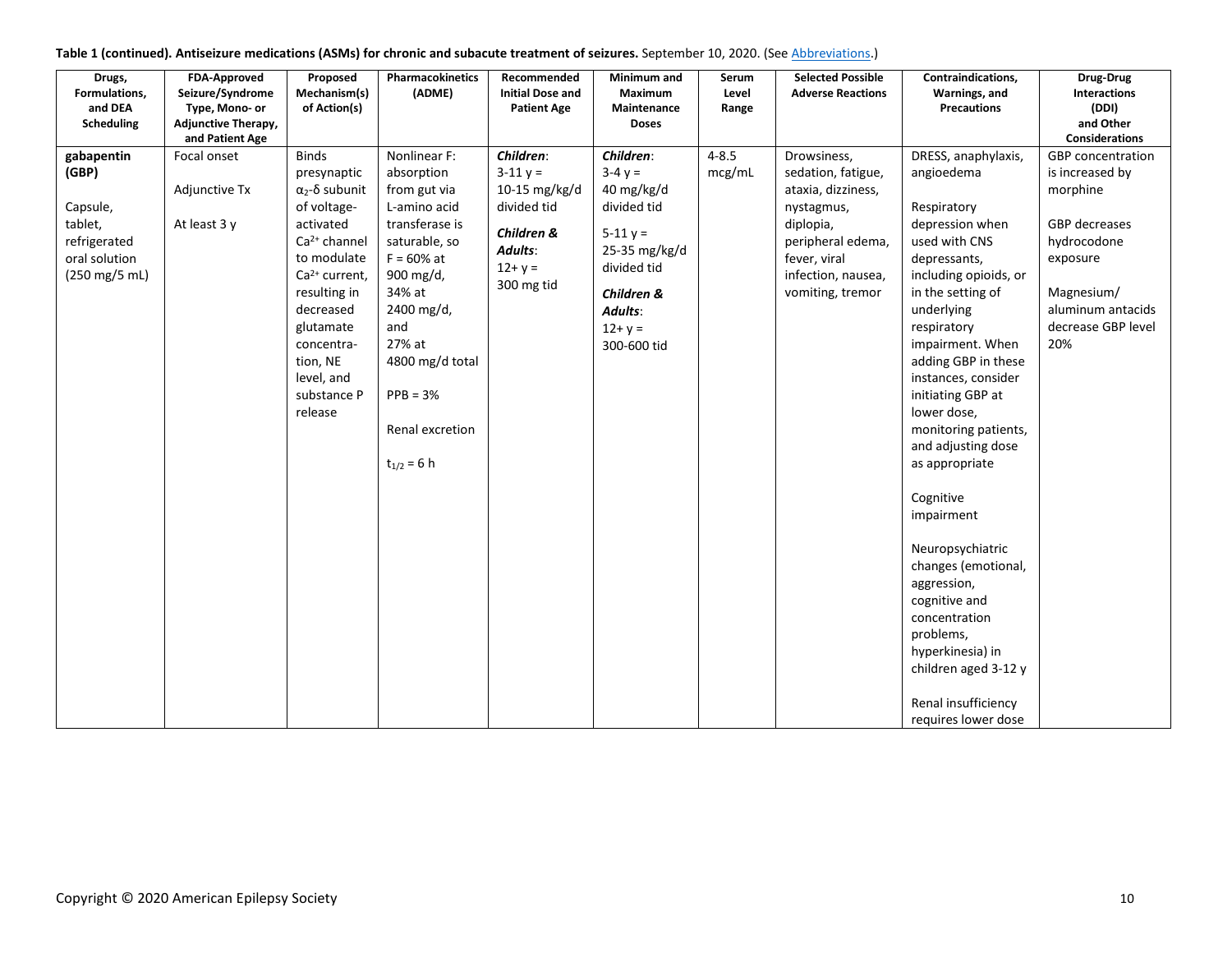| Drugs,<br>Formulations,<br>and DEA<br>Scheduling                                                                         | <b>FDA-Approved</b><br>Seizure/Syndrome<br>Type, Mono- or<br><b>Adjunctive Therapy,</b><br>and Patient Age | Proposed<br>Mechanism(s)<br>of Action(s)                    | Pharmacokinetics<br>(ADME)                                                                                                                              | Recommended<br><b>Initial Dose and</b><br><b>Patient Age</b>                                                                                                                         | Minimum and<br>Maximum<br>Maintenance<br><b>Doses</b>                                                                                                                                                                                                    | Serum<br>Level<br>Range | <b>Selected Possible</b><br><b>Adverse Reactions</b>                                                                                                                              | Contraindications,<br>Warnings, and<br><b>Precautions</b>                                                                                                                                                                                                                                                                                                                                                                                                                                                                                                                                                                                                                                | Drug-Drug<br><b>Interactions</b><br>(DDI)<br>and Other<br><b>Considerations</b>                                                                                                                                     |
|--------------------------------------------------------------------------------------------------------------------------|------------------------------------------------------------------------------------------------------------|-------------------------------------------------------------|---------------------------------------------------------------------------------------------------------------------------------------------------------|--------------------------------------------------------------------------------------------------------------------------------------------------------------------------------------|----------------------------------------------------------------------------------------------------------------------------------------------------------------------------------------------------------------------------------------------------------|-------------------------|-----------------------------------------------------------------------------------------------------------------------------------------------------------------------------------|------------------------------------------------------------------------------------------------------------------------------------------------------------------------------------------------------------------------------------------------------------------------------------------------------------------------------------------------------------------------------------------------------------------------------------------------------------------------------------------------------------------------------------------------------------------------------------------------------------------------------------------------------------------------------------------|---------------------------------------------------------------------------------------------------------------------------------------------------------------------------------------------------------------------|
| lacosamide<br>(LCM)<br>Tablet,<br>oral solution<br>$(10 \text{ mg/mL})$ ,<br>IV solution<br>(200 mg/20 mL)<br>Schedule V | Focal onset<br>At least 4 y<br>(injection<br>for those<br>at least 17 y)                                   | Enhances<br>Na <sup>+</sup> channel<br>slow<br>inactivation | $F = 100%$<br>Demethylated<br>by CYP3A4,<br>CYP2C9, and<br>CYP2C19;<br>95% renally<br>excreted, 40%<br>as LCM/60% as<br>metabolites<br>$t_{1/2} = 15 h$ | Children:<br>$11-49$ kg =<br>1 mg/kg bid<br>Children &<br>Adults:<br>$50 + kg =$<br>50 mg bid<br>$17+ =$<br>100 mg bid in<br>monotherapy,<br>and<br>50 mg bid<br>in adjunctive<br>Tx | Children:<br>$11-29$ kg =<br>3-6 mg/kg bid<br>$30-49$ kg =<br>2-4 mg/kg bid<br>Children &<br>Adults:<br>Adjunctive Tx:<br>$50+$ kg or at<br>least $17 y =$<br>100-200 mg<br>bid<br>Monotherapy:<br>$50+$ kg or at<br>least $17 y =$<br>150-200 mg<br>bid | $4 - 12$<br>mcg/mL      | Dizziness, ataxia,<br>diplopia, HA,<br>nausea, dose-<br>dependent<br>prolongation of PR<br>interval, atrial<br>fibrillation, atrial<br>flutter, and<br>ventricular<br>arrhythmias | Bradycardia, AV<br>block and<br>ventricular<br>tachyarrhythmia,<br>rarely resulting in<br>asystole, cardiac<br>arrest and death.<br>This occurs mostly in<br>proarrhythmic<br>conditions or when<br>taken with<br>medications that<br>affect cardiac<br>conduction (sodium<br>channel blockers,<br>beta-blockers,<br>calcium channel<br>blockers, or<br>potassium channel<br>blockers) or that<br>prolong the PR<br>interval (eg, sodium<br>channel blocker<br>ASMs)<br>For these instances<br>and in 2nd- or 3rd-<br>degree block,<br>obtaining an EKG<br>before treatment<br>and once reaching<br>steady state LCM<br>dose is<br>recommended<br>Syncope (especially<br>with diabetes), | May "load" with<br>200 mg oral or IV<br>LCM dose<br>reduction may be<br>needed in patients<br>with renal or<br>hepatic impairment<br>and those who are<br>taking drugs that<br>strongly inhibit<br>CYP3A4 or CYP2C9 |
|                                                                                                                          |                                                                                                            |                                                             |                                                                                                                                                         |                                                                                                                                                                                      |                                                                                                                                                                                                                                                          |                         |                                                                                                                                                                                   | <b>DRESS</b>                                                                                                                                                                                                                                                                                                                                                                                                                                                                                                                                                                                                                                                                             |                                                                                                                                                                                                                     |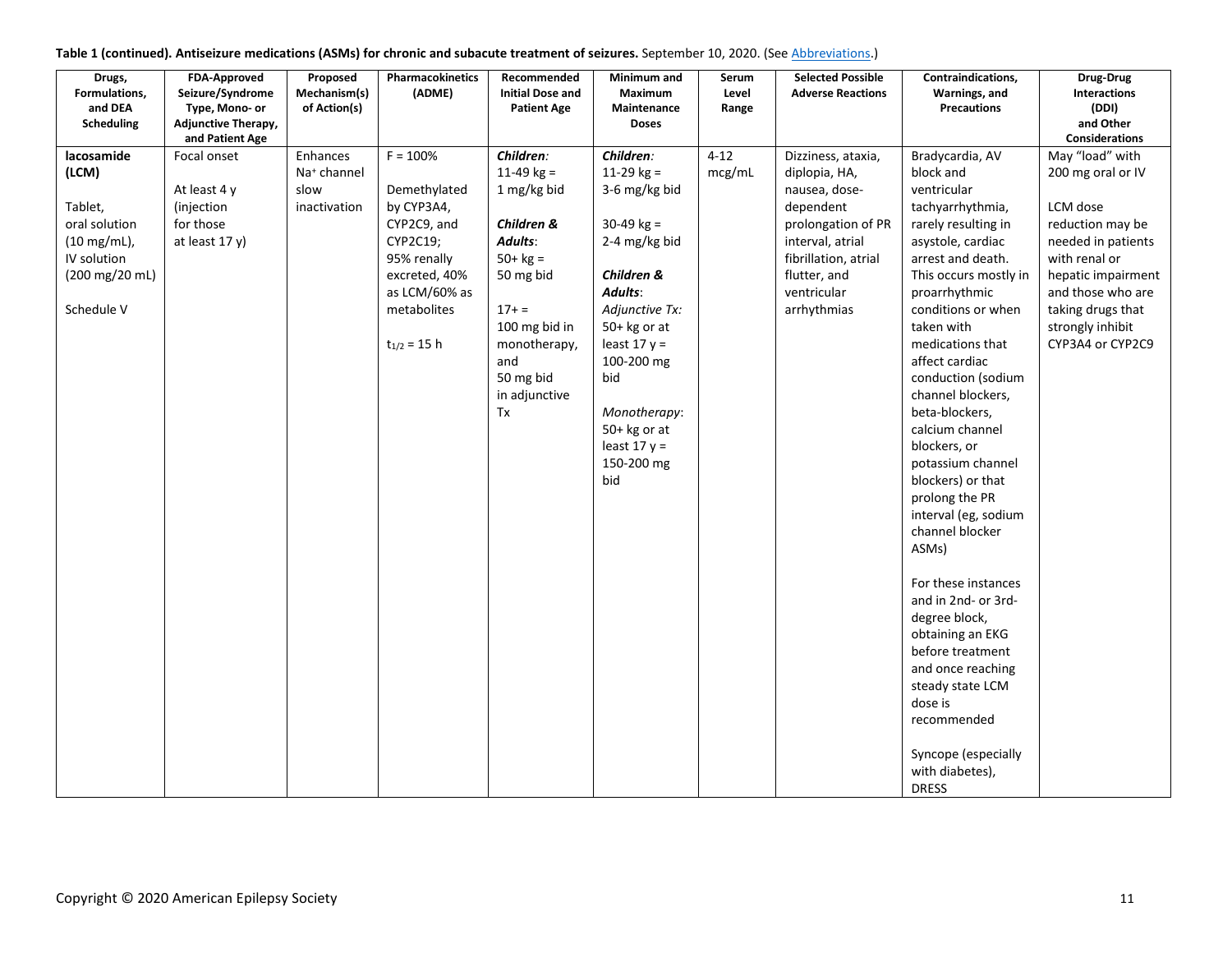| Table 1 (continued). Antiseizure medications (ASMs) for chronic and subacute treatment of seizures. September 10, 2020. (See Abbreviations.) |  |  |
|----------------------------------------------------------------------------------------------------------------------------------------------|--|--|
|----------------------------------------------------------------------------------------------------------------------------------------------|--|--|

| Drugs,<br>Formulations,<br>and DEA<br>Scheduling                                                                  | <b>FDA-Approved</b><br>Seizure/Syndrome<br>Type, Mono- or<br>Adjunctive Therapy,<br>and Patient Age                                                           | Proposed<br>Mechanism(s)<br>of Action(s)                                                                                                      | Pharmacokinetics<br>(ADME)                                                                                                                                                        | Recommended<br><b>Initial Dose and</b><br><b>Patient Age</b>                                                                                                  | Minimum and<br><b>Maximum</b><br>Maintenance<br><b>Doses</b>                                                                                                                                                                                                      | Serum<br>Level<br>Range | <b>Selected Possible</b><br><b>Adverse Reactions</b>                                                                                                                                                                           | Contraindications,<br>Warnings, and<br><b>Precautions</b>                                                                                                                                                                                                                                                                            | Drug-Drug<br><b>Interactions</b><br>(DDI)<br>and Other<br><b>Considerations</b>                                                                                                                                                        |
|-------------------------------------------------------------------------------------------------------------------|---------------------------------------------------------------------------------------------------------------------------------------------------------------|-----------------------------------------------------------------------------------------------------------------------------------------------|-----------------------------------------------------------------------------------------------------------------------------------------------------------------------------------|---------------------------------------------------------------------------------------------------------------------------------------------------------------|-------------------------------------------------------------------------------------------------------------------------------------------------------------------------------------------------------------------------------------------------------------------|-------------------------|--------------------------------------------------------------------------------------------------------------------------------------------------------------------------------------------------------------------------------|--------------------------------------------------------------------------------------------------------------------------------------------------------------------------------------------------------------------------------------------------------------------------------------------------------------------------------------|----------------------------------------------------------------------------------------------------------------------------------------------------------------------------------------------------------------------------------------|
| lamotrigine<br>(LTG)<br>Tablet<br>(standard,<br>chewable-<br>dispersable,<br>orally<br>disintegrating,<br>and ER) | <b>Focal onset:</b><br>Withdrawal to<br>monotherapy<br>At least 16 y<br>Focal onset, LGS,<br>primary TCS:<br>Adjunctive Tx<br>At least 2 y                    | Enhances<br>Na <sup>+</sup> channel<br>rapid<br>inactivation;<br>inhibits $Ca2+$<br>channels;<br>activates<br>postsynaptic<br>HCN<br>channels | $F = 98%$<br>$PPB = 55%$<br>$Vd =$<br>$0.9 - 1.3$ L/kg;<br>mostly<br>glucuronidated<br>then renally<br>excreted<br>$t_{1/2}$ = 25 h, 13 h<br>with EIASMs,<br>and<br>70 h with VPA | 25 mg<br>every 2nd day<br>(with VPA<br>only)<br>$25 \text{ mg/d}$<br>50 mg/d (with<br>EIASMs only)                                                            | 50-100 mg bid<br>with VPA alone<br>75-200 mg bid<br>without VPA or<br><b>EIASMs</b><br>150-250 mg<br>bid with<br>EIASMs<br>For children:<br>See PI                                                                                                                | $4 - 20$<br>mcg/mL      | Dizziness, HA,<br>diplopia, ataxia,<br>nausea, vomiting,<br>somnolence,<br>insomnia in high<br>doses, aseptic<br>meningitis                                                                                                    | Rash, SJS, TEN,<br><b>DRESS</b><br>Hemophagocytic<br>lymphohistocytosis<br>(rare)<br><b>Blood dyscrasias</b>                                                                                                                                                                                                                         | EIASMs (CBZ, CNB,<br>PB, PHT, PRM),<br>rifampin, and OCs<br>decrease LTG level<br>$40 + \%$<br>Pregnancy<br>decreases LTG level<br>~50%-67%<br><b>VPA increases LTG</b><br>level >2-fold<br>LTG inhibits<br>dihydrofolate<br>reductase |
| levetiracetam<br>(LEV)<br>IR/ER tablet,<br>oral solution<br>(100 mg/mL),<br>IV solution<br>(500 mg/5 mL)          | <b>Focal onset:</b><br>At least 1 month<br><b>Myoclonic in JME:</b><br>Adjunctive Tx<br>At least 12 y<br><b>Primary TCS:</b><br>Adjunctive Tx<br>At least 6 y | Inhibits<br>synaptic<br>vesicle<br>protein<br>SV2A;<br>partially<br>inhibits<br>N-type $Ca^{2+}$<br>currents                                  | $F = 100%$<br>PPB <10%<br>Enzymatic<br>hydrolysis (non-<br>CYP) to inactive<br>metabolite<br>~66% renally<br>eliminated<br>unchanged<br>$t_{1/2} = 7 h$                           | Children:<br>$1 - 5$ mo =<br>7 mg/kg bid<br>6 mo - <4 $y =$<br>10 mg/kg bid<br>$4 - 16y =$<br>10 mg/kg bid<br>Children &<br>Adults:<br>$16+ y:$<br>500 mg bid | Children:<br>$1 - 6$ mo =<br>21 mg/kg bid<br>6 mo - <4 $y =$<br>25 mg/kg bid<br>$4 - 16y =$<br>30 mg/kg bid<br><b>Children &amp;</b><br>Adults:<br>$16 + y$ :<br>1500 mg bid<br>(myoclonic<br>JME & primary<br>GTCS)<br>or<br>500-1500 mg<br>bid (focal<br>onset) | $20 - 50$<br>mcg/mL     | Somnolence,<br>fatigue, asthenia,<br>dizziness,<br>infection, ataxia,<br>incoordination,<br>anemia,<br>pancytopenia,<br>leukopenia,<br>neutropenia,<br>agranulocytosis,<br>thrombocytopenia<br><4 y: increased<br>diastolic BP | SJS and TEN,<br>rhabdomyolysis,<br>angioedema,<br>anaphylaxis<br>Irritability,<br>aggression,<br>depression, suicidal<br>ideation, psychotic<br>symptoms<br>(especially in<br>children)<br>In patients with<br>renal insufficiency,<br>dose must be<br>reduced<br>proportionate to<br>CrCl; hemodialysis<br>eliminates<br>50% in 4 h | Plasma LEV level<br>may gradually<br>decrease during<br>pregnancy                                                                                                                                                                      |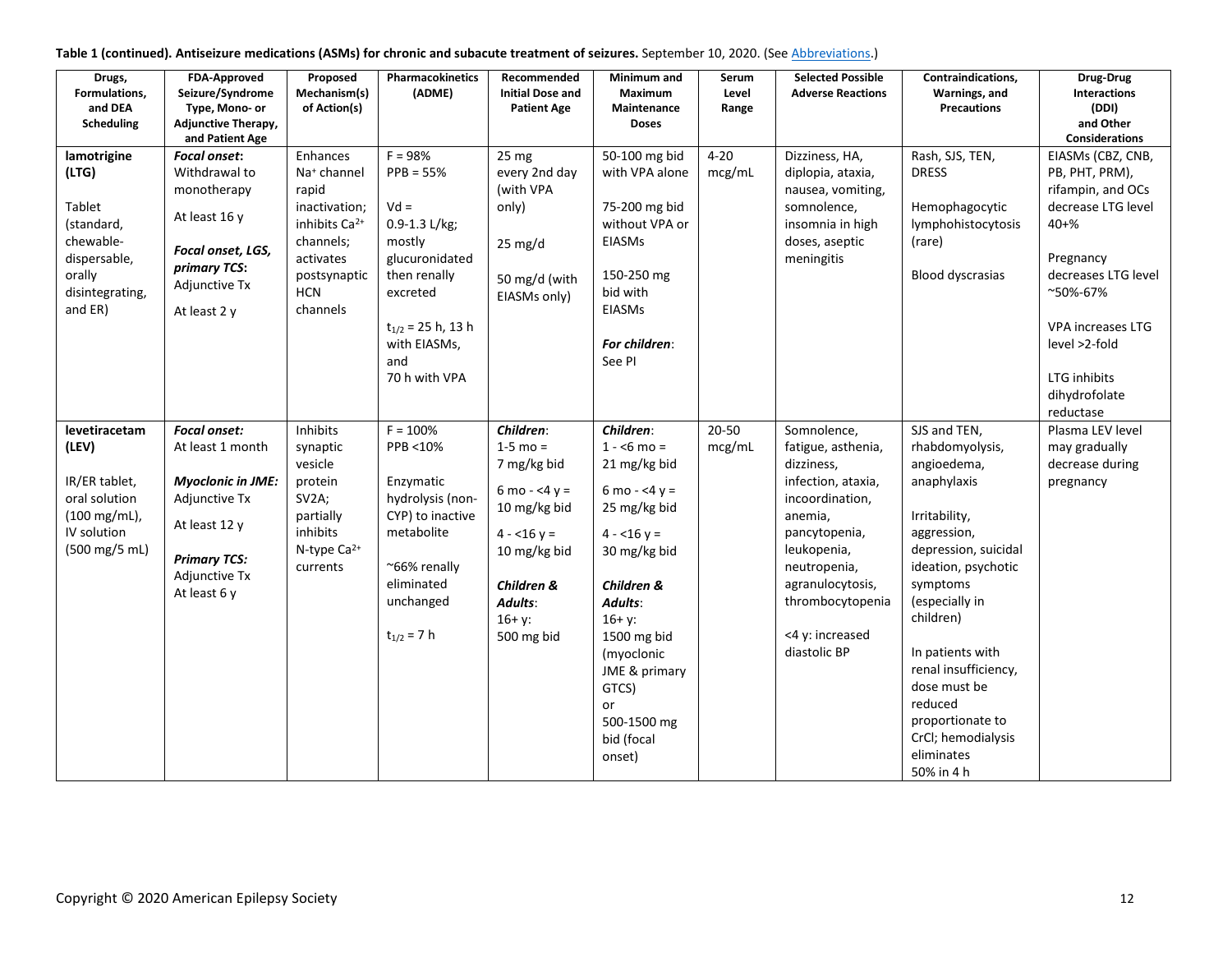| Table 1 (continued). Antiseizure medications (ASMs) for chronic and subacute treatment of seizures. September 10, 2020. (See Abbreviations.) |  |  |  |
|----------------------------------------------------------------------------------------------------------------------------------------------|--|--|--|
|----------------------------------------------------------------------------------------------------------------------------------------------|--|--|--|

| Drugs,<br>Formulations,<br>and DEA<br><b>Scheduling</b>                              | <b>FDA-Approved</b><br>Seizure/Syndrome<br>Type, Mono- or<br><b>Adjunctive Therapy,</b><br>and Patient Age | Proposed<br>Mechanism(s)<br>of Action(s)                                                                                                                                 | <b>Pharmacokinetics</b><br>(ADME)                                                                                                                                                                                                                                                                                                                                    | Recommended<br><b>Initial Dose and</b><br><b>Patient Age</b>                                                                                                                                     | Minimum and<br>Maximum<br>Maintenance<br><b>Doses</b>                                                                                                                                                                                                                                | Serum<br>Level<br>Range     | <b>Selected Possible</b><br><b>Adverse Reactions</b>                                                                                                                                                                                                                                                                              | Contraindications,<br>Warnings, and<br><b>Precautions</b>                                                                                                                                                                                                                                                                              | Drug-Drug<br><b>Interactions</b><br>(DDI)<br>and Other<br><b>Considerations</b>                                                                                                                                        |
|--------------------------------------------------------------------------------------|------------------------------------------------------------------------------------------------------------|--------------------------------------------------------------------------------------------------------------------------------------------------------------------------|----------------------------------------------------------------------------------------------------------------------------------------------------------------------------------------------------------------------------------------------------------------------------------------------------------------------------------------------------------------------|--------------------------------------------------------------------------------------------------------------------------------------------------------------------------------------------------|--------------------------------------------------------------------------------------------------------------------------------------------------------------------------------------------------------------------------------------------------------------------------------------|-----------------------------|-----------------------------------------------------------------------------------------------------------------------------------------------------------------------------------------------------------------------------------------------------------------------------------------------------------------------------------|----------------------------------------------------------------------------------------------------------------------------------------------------------------------------------------------------------------------------------------------------------------------------------------------------------------------------------------|------------------------------------------------------------------------------------------------------------------------------------------------------------------------------------------------------------------------|
| oxcarbazepine<br>(OXC)<br>Tablet (IR and<br>ER), oral<br>suspension<br>(300 mg/5 mL) | Focal onset<br>Monotherapy:<br>At least 4 y<br><b>Adjunctive Tx:</b><br>At least 2 y                       | Enhances<br>Na <sup>+</sup> channel<br>rapid<br>inactivation;<br>modulation<br>of high-<br>voltage<br>activated<br>$Ca2+$<br>channel;<br>enhances K+<br>conduct-<br>ance | $F = 100%$<br>$PPB = 40%$<br>OXC is a<br>prodrug:<br>reduced 80% to<br>S-licarbazepine<br>and 20% to<br>R-licarbazepine<br>(the MHDs), by<br>hepatic<br>cytosolic<br>enzymes<br>MHD is<br>glucuronidated,<br>then renally<br>excreted<br>Unlike CBZ,<br>there is no<br>autoinduction<br>or formation of<br>a 10,11 epoxide<br>$t_{1/2}$ =<br>9 h (MHD),<br>2 h (OXC) | Children:<br>$2 - 16y =$<br>$8-10$ mg/kg/d<br>divided bid,<br>not to exceed<br>300 mg bid<br>Adults:<br>$17 + y =$<br>300 mg bid<br>(wk 1),<br>then add no<br>more than 300<br>mg bid each<br>wk | Children:<br>$2 - 16$ y:<br>$<$ 20 kg =<br>16-60 mg/kg/d<br>$20-29$ kg =<br>900 mg/d<br>$30-39$ kg =<br>1200 mg/d<br>$40+kg =$<br>1800 mg/d<br>All above<br>doses are<br>divided bid<br>Adults:<br>$17 + y =$<br>1200-2400 mg<br>divided bid<br>(tid may<br>improve<br>tolerability) | 10-35<br>mcg/mL<br>(as MHD) | Dizziness,<br>cognitive<br>problems,<br>somnolence,<br>fatigue nausea,<br>HA, diarrhea,<br>vomiting, URI,<br>constipation,<br>dyspepsia, ataxia,<br>coordination<br>problems,<br>nervousness,<br>pancytopenia,<br>agranulocytosis,<br>leukopenia<br>Hyponatremia<br>$<$ 125 mmol/L =<br>2.5%, but the %<br>increases with<br>age) | SJS and TEN (risk<br>increases with<br>HLA-B*1502,<br>10x increase with<br>Asian ancestry),<br><b>DRESS</b><br>Anaphylaxis,<br>angioedema, cross<br>hypersensitivity with<br><b>CBZ</b><br>Mild to moderate<br>hepatic failure: No<br>adjustment<br>Renal failure: Adjust<br>dose; MHD is not<br>dialyzable, but<br>metabolites may be | Induces CYP3A4:<br>At 1200 mg/d, it<br>decreases OC<br>estrogen level<br>Inhibits CYP2C19:<br>At $>1200$ mg/d, the<br>PHT level increases<br>40%<br>CBZ, PB, and PHT<br>and rifampin<br>decrease OXC<br>levels 29%-40% |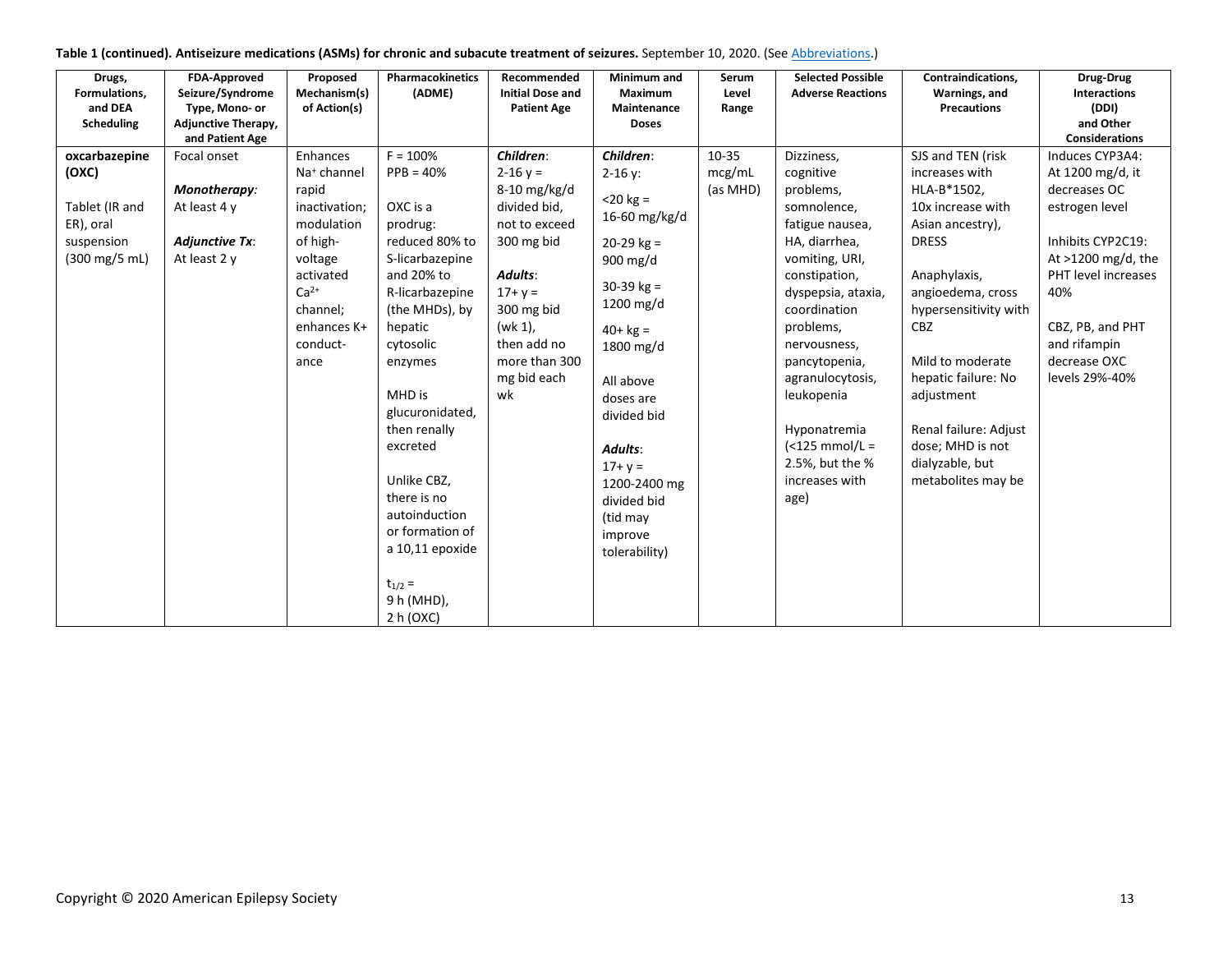| Drugs,<br>Formulations,<br>and DEA                                                                  | FDA-Approved<br>Seizure/Syndrome<br>Type, Mono- or                                                                          | Proposed<br>Mechanism(s)<br>of Action(s)                                                                                                               | Pharmacokinetics<br>(ADME)                                                                                                                                                                   | Recommended<br><b>Initial Dose and</b><br><b>Patient Age</b> | Minimum and<br>Maximum<br>Maintenance                                                                                                                                                                                                       | Serum<br>Level<br>Range | <b>Selected Possible</b><br><b>Adverse Reactions</b>                                                                                                                                                                                                                     | Contraindications,<br>Warnings, and<br><b>Precautions</b>                                                                                                                                                                                                                                                                          | Drug-Drug<br>Interactions<br>(DDI)                                                                                                                       |
|-----------------------------------------------------------------------------------------------------|-----------------------------------------------------------------------------------------------------------------------------|--------------------------------------------------------------------------------------------------------------------------------------------------------|----------------------------------------------------------------------------------------------------------------------------------------------------------------------------------------------|--------------------------------------------------------------|---------------------------------------------------------------------------------------------------------------------------------------------------------------------------------------------------------------------------------------------|-------------------------|--------------------------------------------------------------------------------------------------------------------------------------------------------------------------------------------------------------------------------------------------------------------------|------------------------------------------------------------------------------------------------------------------------------------------------------------------------------------------------------------------------------------------------------------------------------------------------------------------------------------|----------------------------------------------------------------------------------------------------------------------------------------------------------|
|                                                                                                     | and Patient Age                                                                                                             |                                                                                                                                                        |                                                                                                                                                                                              |                                                              |                                                                                                                                                                                                                                             |                         |                                                                                                                                                                                                                                                                          |                                                                                                                                                                                                                                                                                                                                    | <b>Considerations</b>                                                                                                                                    |
| <b>Scheduling</b><br>perampanel<br>(PER)<br>Tablet, oral<br>solution (0.5<br>mg/mL)<br>Schedule III | <b>Adjunctive Therapy,</b><br><b>Focal onset:</b><br>At least 4 y<br><b>Primary GTCS:</b><br>Adjunctive Tx<br>At least 12 y | Selective,<br>non-<br>competitive<br>antagonist<br>of AMPA<br>glutamate<br>receptor,<br>inhibiting<br>synaptic-<br>driven influx<br>of Na <sup>+</sup> | $F = 100\%$ , but<br>food delays by<br>2 h<br>PPB= 96%<br>Metabolized by<br>CYP3A4 and<br>CYP3A5 to<br>multiple<br>inactive<br>metabolites<br>$T_{1/2} = 105 h$<br>$(^224$ h with<br>EIASMs) | Children &<br>Adults:<br>2 mg qhs<br>(4 mg with<br>EIASMs)   | <b>Doses</b><br>Children &<br>Adults:<br>Increase by no<br>more than 2<br>mg weekly<br>(long $t_{1/2}$<br>suggests<br>slower)<br>Minimum $=$<br>4 mg<br>$Maximum =$<br>$8-12$ mg qhs<br>(may need<br>lower dose if<br>not taking<br>EIASMs) | Not<br>establish-<br>ed | Dizziness, vertigo,<br>somnolence,<br>fatigue, irritability,<br>hostility,<br>aggression, anger,<br>HA, ataxia,<br>anxiety, paranoia,<br>euphoric mood,<br>agitation, falls,<br>nausea, vomiting,<br>weight gain,<br>abdominal pain,<br>ataxia, mental<br>status changes | Homicidal ideation<br>(6 in 4368 subjects<br>in preclinical trials),<br>suicidal thoughts,<br><b>DRESS</b><br>Use lower dose in<br>mild and moderate<br>hepatic impairment<br>No dose adjustment<br>needed for mild or<br>moderate renal<br>insufficiency<br>Not recommended<br>in severe hepatic or<br>severe renal<br>impairment | and Other<br>CBZ, OXC, and PHT<br>(not PB) increase<br>PER metabolism<br>2-3x causing lower<br>PER level<br>PER at 12 mg/d<br>increases OC<br>metabolism |
|                                                                                                     |                                                                                                                             |                                                                                                                                                        |                                                                                                                                                                                              |                                                              |                                                                                                                                                                                                                                             |                         |                                                                                                                                                                                                                                                                          |                                                                                                                                                                                                                                                                                                                                    |                                                                                                                                                          |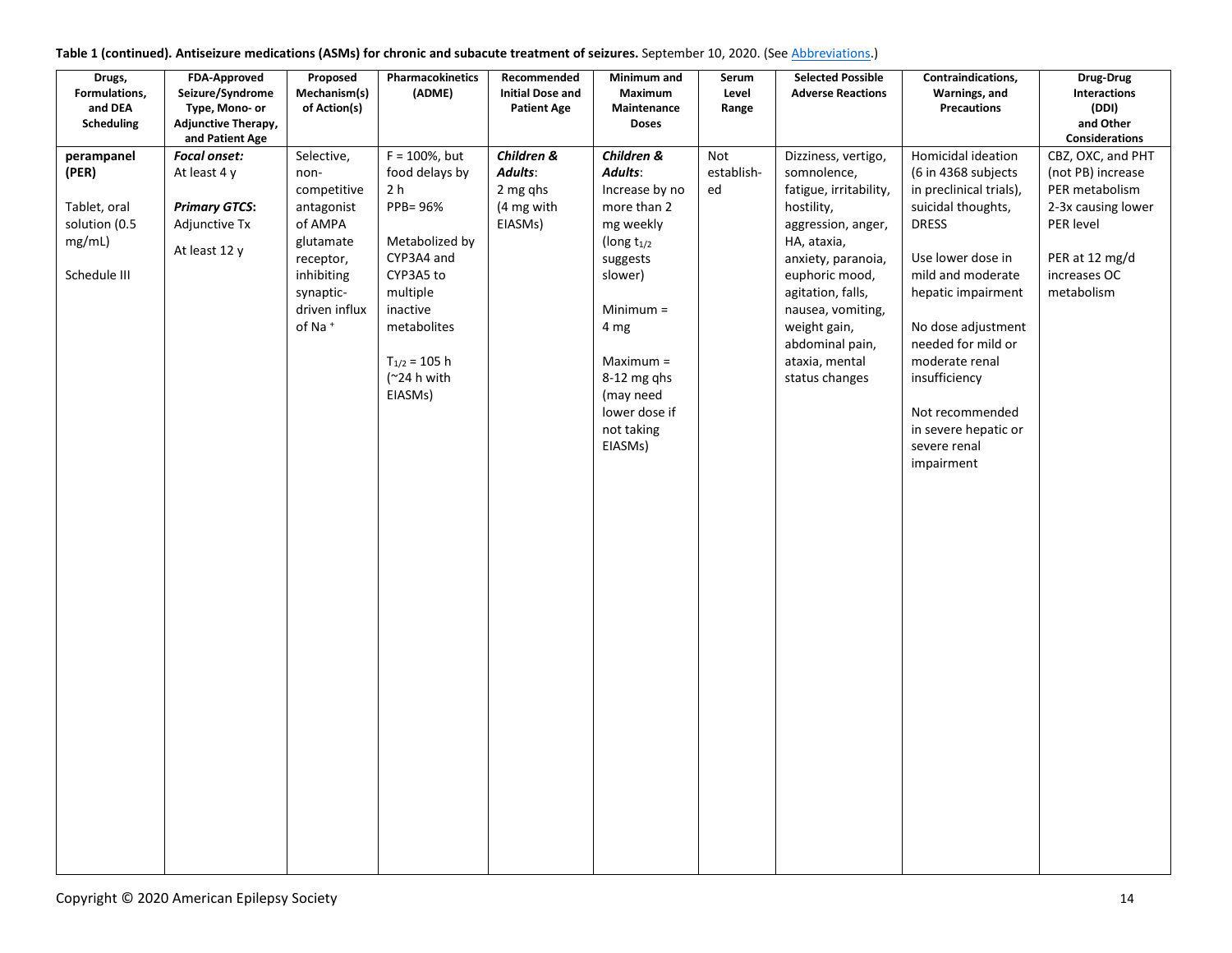| Drugs,            | <b>FDA-Approved</b>        | Proposed                 | Pharmacokinetics | Recommended             | Minimum and   | Serum     | <b>Selected Possible</b> | Contraindications,  | Drug-Drug             |
|-------------------|----------------------------|--------------------------|------------------|-------------------------|---------------|-----------|--------------------------|---------------------|-----------------------|
| Formulations,     | Seizure/Syndrome           | Mechanism(s)             | (ADME)           | <b>Initial Dose and</b> | Maximum       | Level     | <b>Adverse Reactions</b> | Warnings, and       | <b>Interactions</b>   |
| and DEA           | Type, Mono- or             | of Action(s)             |                  | <b>Patient Age</b>      | Maintenance   | Range     |                          | <b>Precautions</b>  | (DDI)                 |
| <b>Scheduling</b> | <b>Adjunctive Therapy,</b> |                          |                  |                         | <b>Doses</b>  |           |                          |                     | and Other             |
|                   | and Patient Age            |                          |                  |                         |               |           |                          |                     | <b>Considerations</b> |
| phenobarbital     | Focal onset and            | Nonspecific              | F ~95%           | Children:               | Children:     | $15 - 45$ | Sedation, cognitive      | SJS, TEN, DRESS,    | Elimination is        |
| (PB)              | generalized onset          | <b>GABA</b> <sub>A</sub> | $PPB = 45%$      | $< 6v =$                | Infants $=$   | mcg/mL    | slowing, HA,             | rash, angioedema,   | increased by          |
|                   |                            | receptor                 |                  | 3-5 mg/kg/d             | 5-6 mg/kg/d   |           | depression, N/V,         | respiratory         | diuretics, alkaline   |
| Tablets, elixir   |                            | binding:                 | Hepatically      | $6 - 12y =$             | $1 - 5y =$    |           | tolerance,               | depression,         | urine and activated   |
| $(4 mg/mL)$ ,     |                            | affects both             | parahydrox-      | $2-3$ mg/kg/d           | 8 mg/kg/d     |           | dependence,              | synergistic effects | charcoal but is       |
| IV solution       |                            | synaptic                 | ylated and       |                         |               |           | confusion,               | with ETOH or        | decreased by VPA      |
|                   |                            | (phasic) and             | glucuronidated   | Children &              | $6 - 12y =$   |           | decreased REM            | sedatives,          |                       |
| Schedule IV       |                            | extra-                   |                  | Adults:                 | 4-6 mg/kg/d   |           | sleep, hepatic           | psychological and   | MAOIs prolong the     |
|                   |                            | synaptic                 | 25%-50% of       | $13 + y =$              | Children &    |           | dysfunction,             | physical            | effects of PB         |
|                   |                            | (tonic)                  | unchanged PB     | $60$ mg/d               | Adults:       |           | osteoporosis,            | dependence          |                       |
|                   |                            | <b>GABA</b> A            | and its          | or 1-4 $mg/kg/d$        | $13 + y =$    |           | megaloblastic            |                     | PB is a strong        |
|                   |                            | receptors                | metabolites are  |                         | 1-4 $mg/kg/d$ |           | anemia with              | Caution should be   | CYP3A4 inducer:       |
|                   |                            |                          | renally excreted |                         |               |           | chronic use,             | exercised when      | It increases the      |
|                   |                            |                          |                  |                         | Adult         |           | hypoventilation,         | used with pain      | metabolism of PHT,    |
|                   |                            |                          | $t_{1/2}$ = 79 h |                         | $maximum =$   |           | bradycardia, and         | medications and     | LTG, OCs, warfarin,   |
|                   |                            |                          | (110 h in        |                         |               |           | hypotension              | CNS depressants     | corticosteroids, and  |
|                   |                            |                          | children and     |                         | 240 mg daily  |           |                          |                     | many other drugs      |
|                   |                            |                          | newborns)        |                         |               |           | With pain:               | Do not use in       |                       |
|                   |                            |                          |                  |                         |               |           | Agitation or             | hepatic             | Monitor CBC and       |
|                   |                            |                          |                  |                         |               |           | delirium                 | encephalopathy,     | <b>CMP</b> results    |
|                   |                            |                          |                  |                         |               |           |                          | porphyria, marked   |                       |
|                   |                            |                          |                  |                         |               |           | Children:                | hepatic impairment, |                       |
|                   |                            |                          |                  |                         |               |           | Irritability,            | or marked           |                       |
|                   |                            |                          |                  |                         |               |           | hyperactivity,           | respiratory disease |                       |
|                   |                            |                          |                  |                         |               |           | reduced IQ               |                     |                       |
|                   |                            |                          |                  |                         |               |           |                          | Taper very slowly   |                       |
|                   |                            |                          |                  |                         |               |           |                          | after chronic use,  |                       |
|                   |                            |                          |                  |                         |               |           |                          | because barbiturate |                       |
|                   |                            |                          |                  |                         |               |           |                          | withdrawal can      |                       |
|                   |                            |                          |                  |                         |               |           |                          | cause convulsions   |                       |
|                   |                            |                          |                  |                         |               |           |                          | and delirium and    |                       |
|                   |                            |                          |                  |                         |               |           |                          | may be fatal        |                       |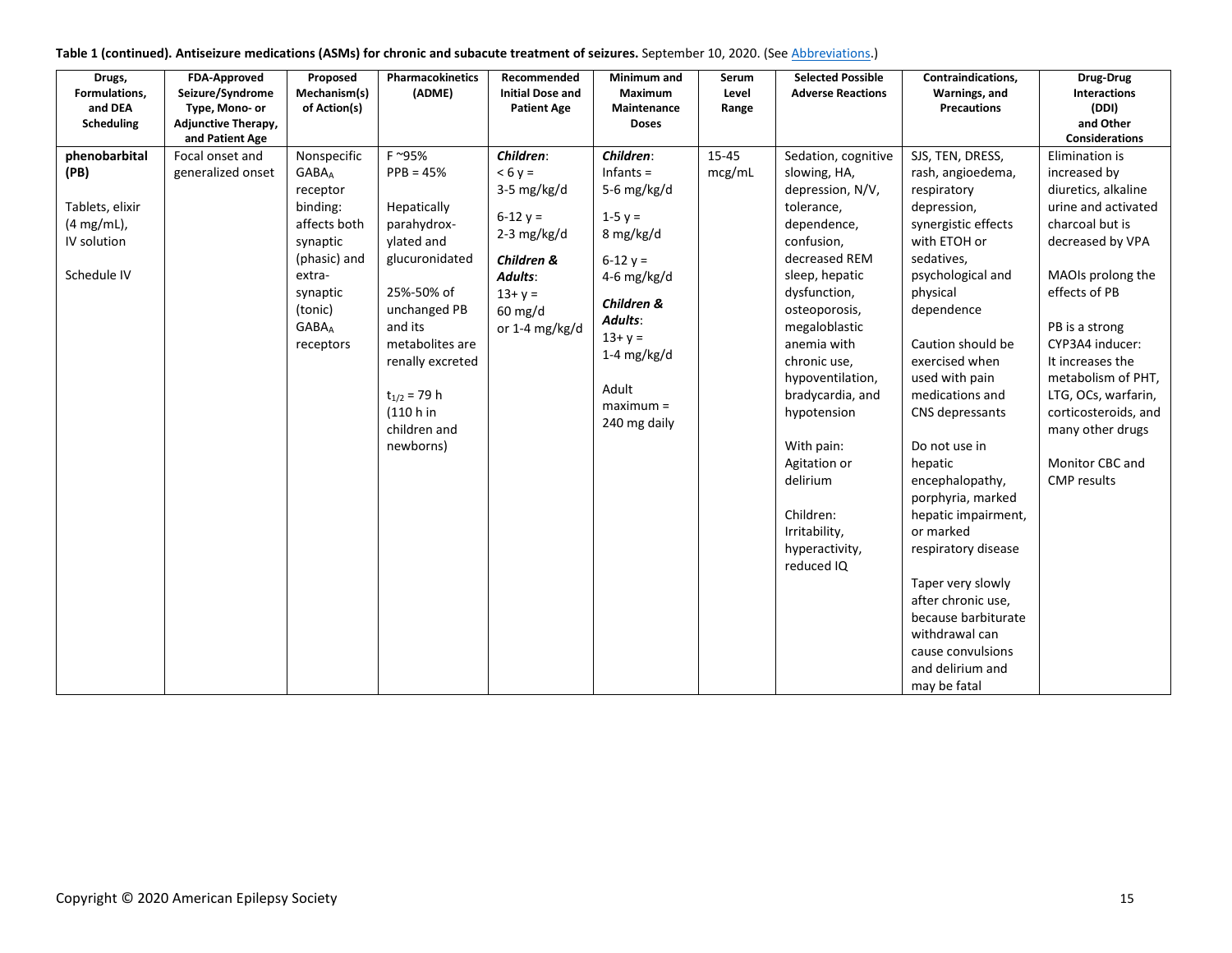| Drugs,                          | <b>FDA-Approved</b>                          | Proposed           | Pharmacokinetics                  | Recommended                   | Minimum and                 | Serum          | <b>Selected Possible</b>          | Contraindications,                    | Drug-Drug                             |
|---------------------------------|----------------------------------------------|--------------------|-----------------------------------|-------------------------------|-----------------------------|----------------|-----------------------------------|---------------------------------------|---------------------------------------|
| Formulations,                   | Seizure/Syndrome                             | Mechanism(s)       | (ADME)                            | <b>Initial Dose and</b>       | Maximum                     | Level          | <b>Adverse Reactions</b>          | Warnings, and<br><b>Precautions</b>   | <b>Interactions</b>                   |
| and DEA<br>Scheduling           | Type, Mono- or<br><b>Adjunctive Therapy,</b> | of Action(s)       |                                   | <b>Patient Age</b>            | Maintenance<br><b>Doses</b> | Range          |                                   |                                       | (DDI)<br>and Other                    |
|                                 | and Patient Age                              |                    |                                   |                               |                             |                |                                   |                                       | <b>Considerations</b>                 |
| phenytoin                       | Focal onset, GTCS                            | Enhances           | $F \sim 100\%$ (varies            | Children:                     | Children:                   | $10-20+$       | Nystagmus, ataxia,                | FOS is                                | CNB, ESM, FBM,                        |
| (PHT)                           |                                              | rapid              | by formulation)                   | 5 mg/kg/d                     | 4-8 mg/kg/d                 | mcg/mL         | coordination                      | contraindicated in                    | OXC, MSM, TPM,                        |
| and                             | Generalized tonic-                           | inactivation       | PPB = 90%-95%                     | divided bid or                | divided bid or              | $(^{210\%}$ as | impairment,                       | sinus bradycardia,                    | acute alcohol                         |
| fosphenytoin                    | clonic status                                | of Na <sup>+</sup> |                                   | tid                           | tid                         | free PHT)      | dysarthria,                       | sinoatrial block, 2nd-                | intake, and many                      |
| (FOS)                           | epilepticus,                                 | channels           | Metabolized by                    |                               |                             |                | cognitive slowing,                | and 3rd-degree AV                     | other drugs                           |
|                                 | prevention and                               |                    | CYP2C9 and                        | Adults:                       | $6 - 17$ y = up to          |                | gingival                          | block and Stokes-                     | increase PHT levels                   |
| PHT:                            | treatment of                                 |                    | <b>CYP2C19</b>                    | 300 mg/d                      | $300 \text{ mg/d}$          |                | hyperplasia, rash,                | Adams attacks                         |                                       |
| Delayed-                        | seizures during                              |                    |                                   | divided tid                   | given once                  |                | hypertrichosis,                   |                                       | CBZ, DZP, VGB,                        |
| release (sodium                 | neurosurgery,                                |                    | Excreted in bile                  |                               | daily or divided            |                | lymphadenopathy,                  | SJS and TEN                           | chronic alcohol                       |
| salt) capsule -                 | and short-term                               |                    | as inactive                       | Children &                    | bid or tid                  |                | pseudolymphoma,                   | (especially in                        | intake and many                       |
| has 8% less PHT                 | use when                                     |                    | metabolites,                      | Adults:<br>IV load for        |                             |                | lymphoma,                         | patients with                         | other drugs                           |
| than prompt                     | administration of<br>oral PHT is not         |                    | reabsorbed in<br>intestines, then | status                        | Adults:<br>$6-17y =$        |                | Hodgkin disease,<br>thrombo-      | Chinese ancestry<br>with HLA-B*1502), | decrease PHT levels                   |
| (acid) tablet<br>and suspension | possible (FOS                                |                    | renal tubular                     | epilepticus:                  | 300-600 mg/d                |                | cytopenia,                        | DRESS, angioedema,                    | PB and VPA have                       |
| $(25 \text{ mg/mL})$            | only)                                        |                    | secretion                         | 15-20 mg/kg                   | given once                  |                | leukopenia,                       | hepatotoxicity                        | variable effects on                   |
|                                 |                                              |                    |                                   | (PHT) at                      | daily or divided            |                | pancytopenia,                     |                                       | PHT and vice versa;                   |
| PHT and FOS:                    |                                              |                    | Nonlinear                         | ≤50 mg/min or                 | bid or tid                  |                | osteoporosis,                     | PHT must never be                     | <b>PHT</b> induces                    |
| IV (FOS is                      |                                              |                    | elimination                       | 15-20 mg                      |                             |                | decreased vitamin                 | given IM or IV in                     | metabolism of CBZ,                    |
| prodrug of PHT                  |                                              |                    | (zero order) PK                   | PE/kg (FOS) at                |                             |                | D level activates                 | diluents other than                   | FBM, LTG, OXC,                        |
| and has higher                  |                                              |                    | (saturable at                     | $\leq$ 2 mg                   |                             |                | porphyrogenia                     | normal saline or                      | TPM, and many                         |
| molecular                       |                                              |                    | higher doses)                     | PE/kg/min                     |                             |                |                                   | $>50$ mg/min                          | other drugs                           |
| weight due to                   |                                              |                    |                                   | (children) or                 |                             |                | IV PHT:                           | (hypotension,                         |                                       |
| PO <sub>4</sub> molecule)       |                                              |                    | $t_{1/2}$ = Adult:                | $≤150$ mg                     |                             |                | thrombophlebitis,                 | bradyarrhythmia,                      | The full effect of IV                 |
| (500 mg PE/10                   |                                              |                    | 22 h (7-40 h);                    | PE/min (adult)                |                             |                | peripheral                        | QT prolongation,                      | PHT and FOS is not                    |
| mL)                             |                                              |                    | longer at higher                  |                               |                             |                | neuropathy,                       | ventricular                           | immediate, so                         |
|                                 |                                              |                    | doses and older                   | IV non-                       |                             |                | cerebellar atrophy                | tachycardia or                        | concomitant                           |
|                                 |                                              |                    | age                               | emergent load:                |                             |                |                                   | fibrillation, asystole                | administration of                     |
|                                 |                                              |                    |                                   | $0-16 y =$                    |                             |                | IV PHT and FOS                    | and death)                            | an IV BDZ is usually                  |
|                                 |                                              |                    |                                   | 10-15 $mg$                    |                             |                | may produce                       |                                       | necessary to                          |
|                                 |                                              |                    |                                   | PE/kg (FOS) at                |                             |                | purple glove                      | FOS may be given                      | control SE                            |
|                                 |                                              |                    |                                   | $1-2$ mg                      |                             |                | syndrome. FOS                     | IM and IV up to 150                   |                                       |
|                                 |                                              |                    |                                   | PE/kg/min or<br>150 mg PE/min |                             |                | may produce<br>transient burning, | mg PE/min                             | Monitor unbound<br>(free) serum level |
|                                 |                                              |                    |                                   | whichever is                  |                             |                | itching and                       | EKG, respiratory and                  | in hepatic or renal                   |
|                                 |                                              |                    |                                   | slower                        |                             |                | paresthesia due to                | blood pressure                        | impairment or                         |
|                                 |                                              |                    |                                   | $17 + y =$                    |                             |                | the phosphate                     | monitoring is                         | hypoalbuminemia                       |
|                                 |                                              |                    |                                   | 10-20 mg                      |                             |                | load                              | essential during IV                   |                                       |
|                                 |                                              |                    |                                   | PE/kg (FOS) at                |                             |                |                                   | PHT and IV FOS                        | A small percentage                    |
|                                 |                                              |                    |                                   | ≤150 $mg$                     |                             |                | PHT decreases T4                  | infusion                              | of persons are slow                   |
|                                 |                                              |                    |                                   | PE/min                        |                             |                | level and increases               |                                       | metabolizers                          |
|                                 |                                              |                    |                                   |                               |                             |                | glucose, GGT, and                 |                                       | requiring lower                       |
|                                 |                                              |                    |                                   |                               |                             |                | alkaline                          |                                       | maintenance doses                     |
|                                 |                                              |                    |                                   |                               |                             |                | phosphatase levels                |                                       |                                       |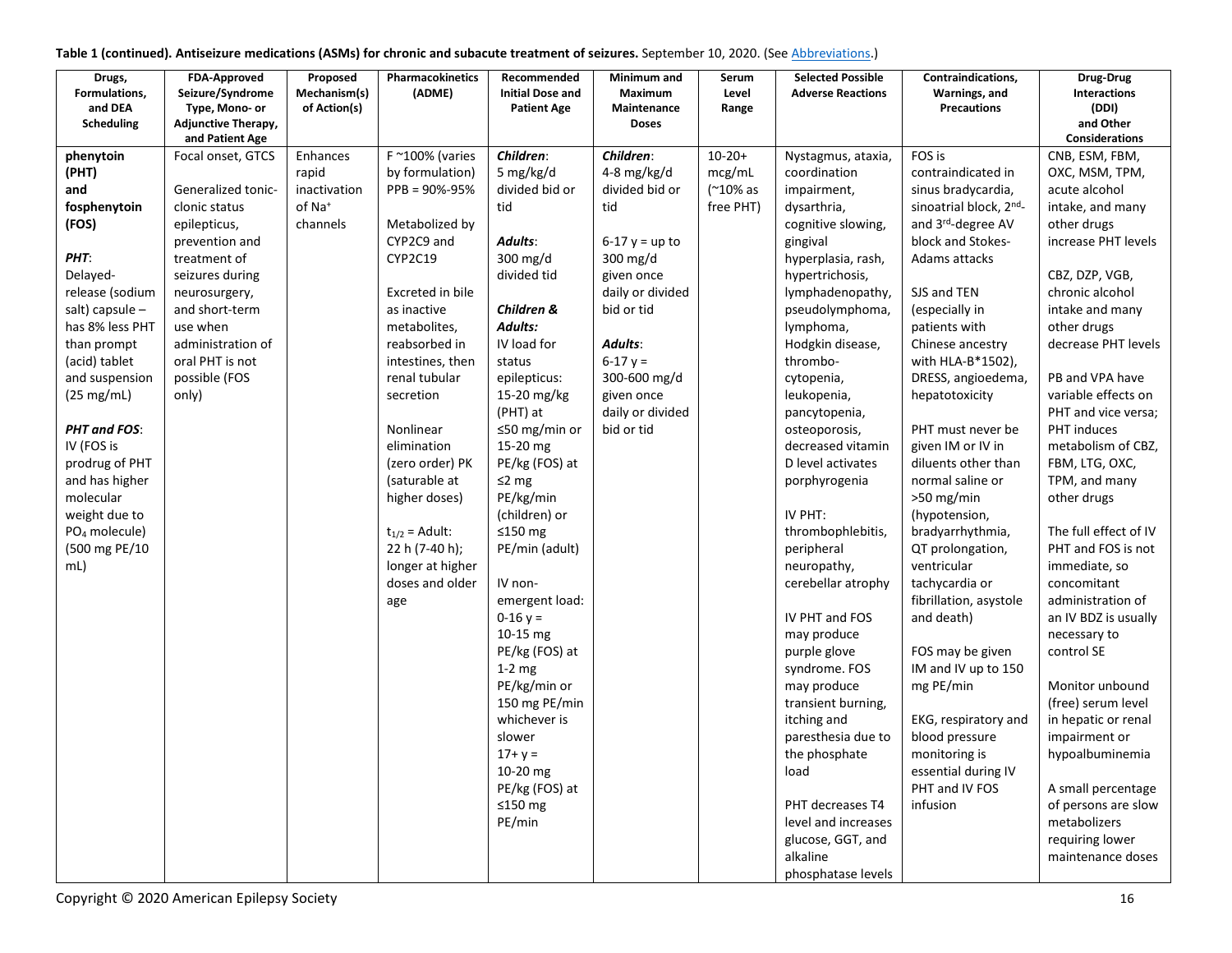| Table 1 (continued). Antiseizure medications (ASMs) for chronic and subacute treatment of seizures. September 10, 2020. (See Abbreviations.) |  |  |  |
|----------------------------------------------------------------------------------------------------------------------------------------------|--|--|--|
|----------------------------------------------------------------------------------------------------------------------------------------------|--|--|--|

| Drugs,<br>Formulations,<br>and DEA<br>Scheduling                                                                                                 | <b>FDA-Approved</b><br>Seizure/Syndrome<br>Type, Mono- or<br>Adjunctive Therapy,<br>and Patient Age | Proposed<br>Mechanism(s)<br>of Action(s)                                                                                                                                                                                      | Pharmacokinetics<br>(ADME)                                                                                                                       | Recommended<br><b>Initial Dose and</b><br><b>Patient Age</b>                                                                                                                                                                                                       | Minimum and<br>Maximum<br>Maintenance<br><b>Doses</b>                                                                                                                                                                          | Serum<br>Level<br>Range                       | <b>Selected Possible</b><br><b>Adverse Reactions</b>                                                                                                                                                                                                            | Contraindications,<br>Warnings, and<br><b>Precautions</b>                                                                                                                                                                                                                                                                           | Drug-Drug<br><b>Interactions</b><br>(DDI)<br>and Other<br><b>Considerations</b>                                                                                                                        |
|--------------------------------------------------------------------------------------------------------------------------------------------------|-----------------------------------------------------------------------------------------------------|-------------------------------------------------------------------------------------------------------------------------------------------------------------------------------------------------------------------------------|--------------------------------------------------------------------------------------------------------------------------------------------------|--------------------------------------------------------------------------------------------------------------------------------------------------------------------------------------------------------------------------------------------------------------------|--------------------------------------------------------------------------------------------------------------------------------------------------------------------------------------------------------------------------------|-----------------------------------------------|-----------------------------------------------------------------------------------------------------------------------------------------------------------------------------------------------------------------------------------------------------------------|-------------------------------------------------------------------------------------------------------------------------------------------------------------------------------------------------------------------------------------------------------------------------------------------------------------------------------------|--------------------------------------------------------------------------------------------------------------------------------------------------------------------------------------------------------|
| pregabalin<br>(PGB)<br>Capsule, oral<br>solution 20<br>mg/mL<br>(Extended<br>release form<br>not FDA-<br>approved for<br>epilepsy)<br>Schedule V | Focal onset<br>Adjunctive Tx<br>At least age 1<br>month                                             | Binds pre-<br>synaptic $\alpha_2$ -<br>δ subunit of<br>$Ca2+ channel$<br>to modulate<br>Ca <sup>2+</sup> current,<br>resulting in<br>decreased<br>glutamate<br>concentra-<br>tion, NE<br>level, and<br>substance P<br>release | $F = 90%$<br>$PPB = low$<br>Negligible<br>metabolism,<br>renal excretion<br>$t_{1/2} = 6 h$                                                      | Children:<br>$<$ 30 kg =<br>3.5 $mg/kg/d$<br>$(1 \text{ mo to } 4 \text{ y} =$<br>divided tid;<br>$4 + y = divided$<br>bid or tid)<br>$30 + kg =$<br>$2.5 \text{ mg/kg/d}$<br>divided bid or<br>tid<br>Adults:<br>$17 + y =$<br>≤150 mg/d<br>divided bid or<br>tid | Children:<br>$<$ 30 kg =<br>14 mg/kg/day<br>$(1 \text{ mo to } 4 \text{ v} =$<br>divided tid;<br>$4 + y =$ divided<br>bid or tid)<br>$30 + kg =$<br>10 mg/kg/d<br>divided bid or<br>tid<br>Adults:<br>200-600 mg<br>bid or tid | $3 - 10$<br>mcg/mL                            | Dizziness,<br>somnolence, dry<br>mouth, peripheral<br>edema, blurred<br>vision, weight<br>gain, ataxia,<br>attention and<br>concentration<br>problems,<br>increased CK level,<br>slight decrease in<br>platelet<br>concentration,<br>increase in PR<br>interval | Angioedema (face,<br>mouth, throat,<br>larynx), hives,<br>dyspnea, wheezing<br>Respiratory<br>depression with<br>concomitant CNS<br>depressants or with<br>underlying<br>respiratory<br>impairment<br>Maximum:<br>300 mg/d for CrCl<br>30-60 mL/min,<br>150 mg/d for CrCl<br>15-30 mL/min,<br>and 75 mg/d for CrCl<br>$<$ 15 mL/min | Taken with<br>thiazolidinedione<br>anti-diabetes drugs,<br>weight gain occurs<br>No DDI with ASMs<br>Additive cognitive<br>and gross motor<br>effects with<br>opiates,<br>benzodiazepines,<br>and ETOH |
| primidone<br>(PRM)<br>Tablet<br>Schedule IV                                                                                                      | Focal onset and<br><b>TCS</b><br>Monotherapy                                                        | Nonspecific<br><b>GABA</b> <sub>A</sub><br>receptor<br>binding:<br>affects both<br>synaptic<br>(phasic) and<br>extra-<br>synaptic<br>(tonic)<br><b>GABA</b> <sub>A</sub><br>receptors                                         | $F = 100%$<br><b>PPB &lt;5%</b><br>PRM and its<br>metabolites<br>(PB and PEMA)<br>are active ASMs<br>$t_{1/2} = 12 h$<br>(derived PB is<br>79 h) | Children:<br>$-8y =$<br>50 mg ghs<br>Children &<br>Adults:<br>$8 + y =$<br>100-125 mg<br>qhs                                                                                                                                                                       | Children:<br>$-8y =$<br>375-750 mg/d<br>$(10-25)$<br>mg/kg/d)<br>Children &<br>Adults:<br>$8 + y =$<br>750-2000<br>mg/d<br>divided tid or<br>4x/d                                                                              | $6 - 12$<br>mcg/mL<br>(plus<br>derived<br>PB) | Diplopia,<br>nystagmus,<br>drowsiness, ataxia,<br>vertigo, N/V,<br>fatigue, irritability,<br>emotional<br>disturbance,<br>impotence                                                                                                                             | Contraindications:<br>Porphyria, PB allergy<br>Rash, RBC<br>hypoplasia and<br>aplasia,<br>agranulocytosis,<br>megaloblastic<br>anemia (folate<br>responsive)                                                                                                                                                                        | <b>DDIs similar to PB</b>                                                                                                                                                                              |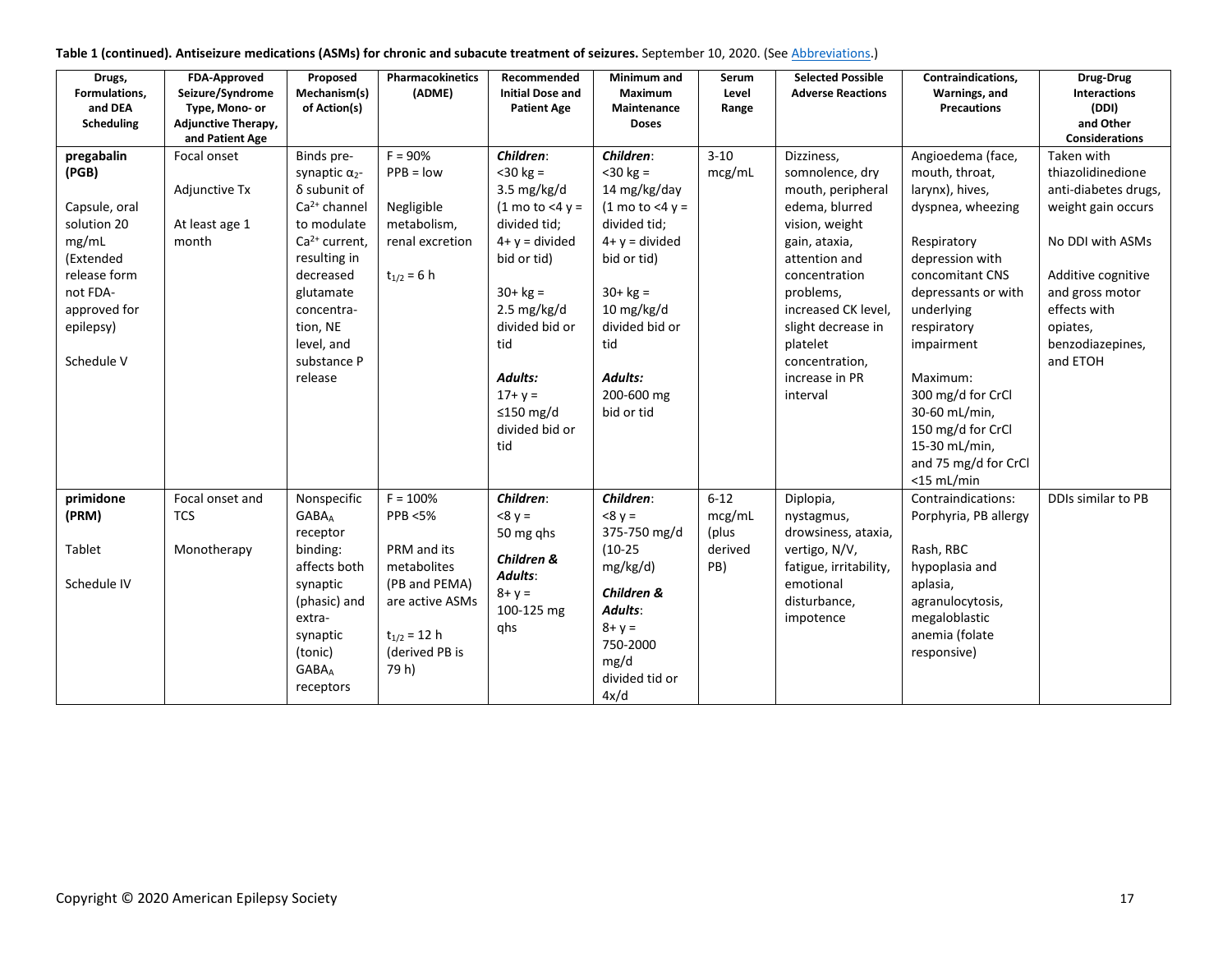| Table 1 (continued). Antiseizure medications (ASMs) for chronic and subacute treatment of seizures. September 10, 2020. (See Abbreviations.) |  |  |
|----------------------------------------------------------------------------------------------------------------------------------------------|--|--|
|----------------------------------------------------------------------------------------------------------------------------------------------|--|--|

| Drugs,<br>Formulations,<br>and DEA<br>Scheduling                          | <b>FDA-Approved</b><br>Seizure/Syndrome<br>Type, Mono- or<br>Adjunctive Therapy,<br>and Patient Age | Proposed<br>Mechanism(s)<br>of Action(s)                                                                                 | Pharmacokinetics<br>(ADME)                                                                                                                                                                                                                                                    | Recommended<br><b>Initial Dose and</b><br><b>Patient Age</b>                                                                            | Minimum and<br>Maximum<br>Maintenance<br><b>Doses</b>                                                                                                 | Serum<br>Level<br>Range        | <b>Selected Possible</b><br><b>Adverse Reactions</b>                                                                                                                      | Contraindications,<br>Warnings, and<br><b>Precautions</b>                                                                                                                                                                                 | Drug-Drug<br>Interactions<br>(DDI)<br>and Other<br><b>Considerations</b>                                                                                                                                                                                                                                                                                  |
|---------------------------------------------------------------------------|-----------------------------------------------------------------------------------------------------|--------------------------------------------------------------------------------------------------------------------------|-------------------------------------------------------------------------------------------------------------------------------------------------------------------------------------------------------------------------------------------------------------------------------|-----------------------------------------------------------------------------------------------------------------------------------------|-------------------------------------------------------------------------------------------------------------------------------------------------------|--------------------------------|---------------------------------------------------------------------------------------------------------------------------------------------------------------------------|-------------------------------------------------------------------------------------------------------------------------------------------------------------------------------------------------------------------------------------------|-----------------------------------------------------------------------------------------------------------------------------------------------------------------------------------------------------------------------------------------------------------------------------------------------------------------------------------------------------------|
| rufinamide<br>(RUF)<br>Tablet, oral<br>suspension<br>$(40 \text{ mg/mL})$ | LGS<br>Adjunctive Tx<br>At least 1 y                                                                | Enhances<br>Na <sup>+</sup> channel<br>rapid<br>inactivation                                                             | $F \geq 85\%$<br>$PPB = 34%$<br>Absorption is<br>slow (Tmax = $4-$<br>$6 h$ ) and<br>nonlinear PK<br>due to low<br>solubility at<br>higher doses,<br>but is helped by<br>food<br>Extensively<br>metabolized by<br>hydrolysis, then<br>renal excretion<br>$t_{1/2} = 6 - 10$ h | Children:<br>10 $mg/kg/d$<br>(max 400<br>mg/d) divided<br>bid<br>Adults:<br>400-800 mg/d<br>divided bid;<br>lower dose w/<br><b>VPA</b> | Children:<br>Child<br>$maximum =$<br>45 mg/kg/d<br>(up to 3200<br>mg/d) divided<br>bid<br>Adults:<br>Adult<br>$maximum =$<br>3200 mg/d<br>divided bid | $5 - 48$<br>mcg/mL             | Shortening of QT<br>interval,<br>leukopenia<br>HA, N/V, dizziness,<br>fatigue, ataxia, gait<br>disturbances,<br>somnolence,<br>coordination<br>problems                   | Contraindication:<br>Familial short QT<br>syndrome<br>DRESS, Rash, SE<br>Caution should be<br>exercised when<br>used with drugs<br>which shorten the<br><b>QT</b> interval<br>Not recommended<br>in patients with<br>severe liver failure | Induces CYP3A4, so<br>decreases estradiol<br>22% at ≥800 mg bid<br>and mildly<br>decreases CBZ and<br><b>LTG</b> levels<br><b>RUF mildly</b><br>increases PB and<br>PHT levels<br><b>VPA increases RUF</b><br>level 16%-70%<br>CBZ, PHT, PB, and<br>PRM decrease RUF<br>level 19%-46%<br>Hemodialysis<br>decreases RUF level<br>$~30\%$<br>Take with food |
| stiripentol<br>(STP)<br>Capsule,<br>powder for<br>suspension              | Dravet syndrome<br>Adjunctive Tx<br>with clobazam<br>At least 2 y                                   | Direct effect<br>on GABAA<br>receptor;<br>indirect<br>effect to<br>raise plasma<br>level of CLB<br>and its<br>metabolite | Precise F value<br>unknown but<br>likely high, as<br>majority of drug<br>(parent and<br>metabolite)<br>eliminated in<br>urine<br>$PPB = 99%$<br>Nonlinear;<br>Metabolized by<br>CYP1A2,<br>CYP2C19, and<br>CYP3A4<br>$t_{1/2}$ = 4.5-13 h<br>(longer at<br>higher doses)      | 10-15 mg/kg/d<br>divided bid,<br>then increase<br>every 1-2 wk                                                                          | 50 mg/kg/d<br>divided bid or<br>tid                                                                                                                   | <b>Not</b><br>establish-<br>ed | Somnolence,<br>decreased weight<br>and appetite,<br>neutropenia,<br>thrombocyto-<br>penia, agitation,<br>ataxia, hypotonia,<br>nausea, tremor,<br>dysarthria,<br>insomnia | Alcohol and other<br>CNS depressants<br>may increase<br>sedation and<br>somnolence<br>Not recommended<br>for use in patients<br>with moderate or<br>severe renal or<br>hepatic impairment                                                 | STP inhibits CYP3A4<br>and CYP2C19, so it<br>increases CLB level<br>2-fold and<br>increases<br>N-desmethyl-CLB<br>level 5-fold<br>If somnolence<br>occurs, consider<br>CLB dose reduction<br>of 25%-50%<br>Powder contains<br>phenylalanine<br>PHT, CBZ, and PB<br>decrease STP levels                                                                    |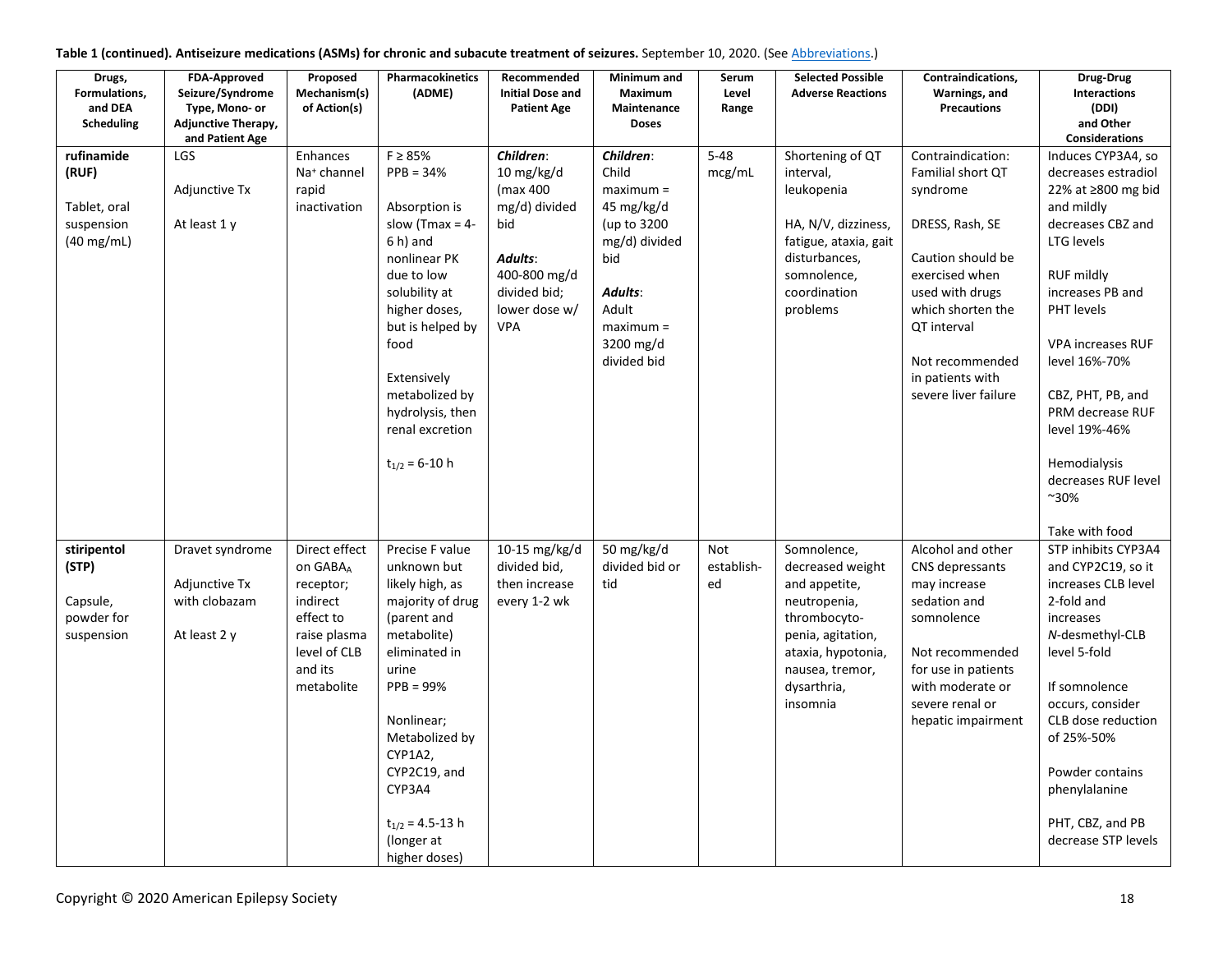| Table 1 (continued). Antiseizure medications (ASMs) for chronic and subacute treatment of seizures. September 10, 2020. (See Abbreviations.) |  |  |
|----------------------------------------------------------------------------------------------------------------------------------------------|--|--|
|----------------------------------------------------------------------------------------------------------------------------------------------|--|--|

| <b>FDA-Approved</b><br>Drugs,<br>Seizure/Syndrome<br>Formulations,<br>and DEA<br>Type, Mono- or<br><b>Scheduling</b><br><b>Adjunctive Therapy,</b><br>and Patient Age | Proposed<br>Mechanism(s)<br>of Action(s)                                                                                                           | Pharmacokinetics<br>(ADME)                                                                                                                                                            | Recommended<br><b>Initial Dose and</b><br><b>Patient Age</b>                                                                                   | Minimum and<br>Maximum<br>Maintenance<br><b>Doses</b>                                                          | Serum<br>Level<br>Range | <b>Selected Possible</b><br><b>Adverse Reactions</b>                                                                                                                                     | Contraindications,<br>Warnings, and<br><b>Precautions</b>                                                                                                                                                               | Drug-Drug<br><b>Interactions</b><br>(DDI)<br>and Other<br><b>Considerations</b>                                                                                                              |
|-----------------------------------------------------------------------------------------------------------------------------------------------------------------------|----------------------------------------------------------------------------------------------------------------------------------------------------|---------------------------------------------------------------------------------------------------------------------------------------------------------------------------------------|------------------------------------------------------------------------------------------------------------------------------------------------|----------------------------------------------------------------------------------------------------------------|-------------------------|------------------------------------------------------------------------------------------------------------------------------------------------------------------------------------------|-------------------------------------------------------------------------------------------------------------------------------------------------------------------------------------------------------------------------|----------------------------------------------------------------------------------------------------------------------------------------------------------------------------------------------|
| tiagabine<br>Focal onset<br>(TGB)<br>Adjunctive Tx<br>Tablet<br>At least 12 y                                                                                         | Selective<br><b>GABA</b><br>reuptake<br>inhibitor<br>(SGRI):<br>inhibits<br><b>GABA</b><br>reuptake<br>from<br>synapse into<br>neurons and<br>glia | $F = 90%$<br>$PPB = 96%$<br>Metabolized by<br>CYP3A4 and<br>glucuronida-<br>tion, then<br>metabolites are<br>excreted in<br>urine and feces<br>$t_{1/2}$ = 8 h (2-5 h<br>with EIASMs) | Children &<br>Adults:<br>$12 + y =$<br>4 mg once<br>daily (use<br>lower initial<br>dose if not<br>taking EIASMs)<br>Do not use<br>loading dose | Children &<br>Adults:<br>$12 + y = 32 - 56$<br>mg/d divided<br>bid (56 mg is<br>with<br>concomitant<br>EIASMs) | $5 - 70$<br>mcg/mL      | Dizziness, N/V,<br>somnolence,<br>fatigue, tremor,<br>cognitive slowing,<br>anxiety, diarrhea,<br>abdomen pain,<br>worsened pre-<br>existing spike-and-<br>slow-wave<br>complexes in EEG | Serious rash,<br>moderately severe<br>generalized<br>weakness, may bind<br>ocular melanin<br>Worsened<br>generalized seizures<br>and SE in people<br>with epilepsy<br>Seizure and SE in<br>patients without<br>epilepsy | PHT, CBZ, PB, and<br>PRM decrease TGB<br>levels<br>VPA increases free<br>TGB level 40% due<br>to high protein<br>binding<br>Hepatic failure<br>increases free TGB<br>level<br>Take with food |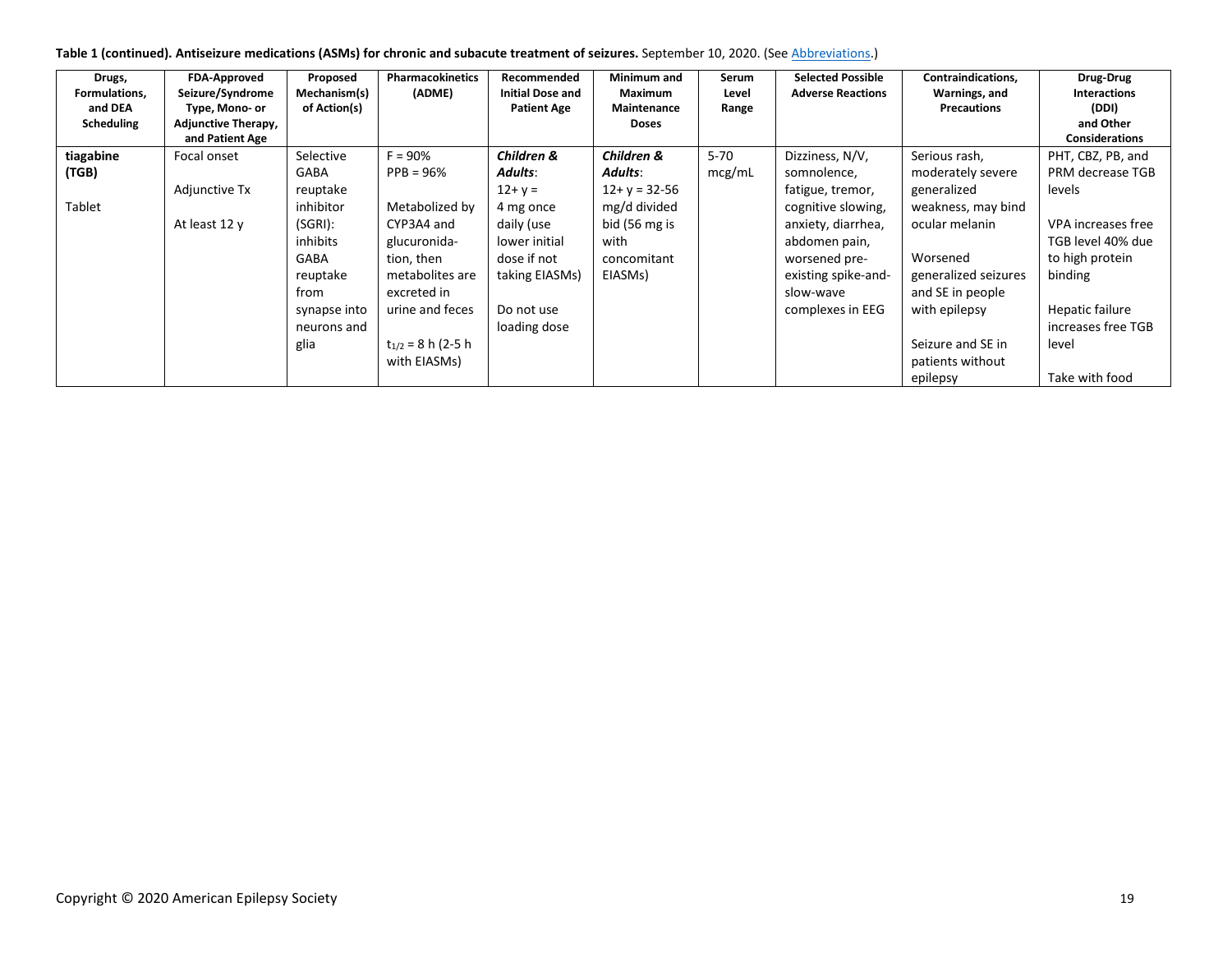| Table 1 (continued). Antiseizure medications (ASMs) for chronic and subacute treatment of seizures. September 10, 2020. (See Abbreviations.) |  |  |  |
|----------------------------------------------------------------------------------------------------------------------------------------------|--|--|--|
|----------------------------------------------------------------------------------------------------------------------------------------------|--|--|--|

| Drugs,<br>Formulations,<br>and DEA | FDA-Approved<br>Seizure/Syndrome<br>Type, Mono- or | Proposed<br>Mechanism(s)<br>of Action(s) | Pharmacokinetics<br>(ADME) | Recommended<br><b>Initial Dose and</b><br><b>Patient Age</b> | Minimum and<br>Maximum<br>Maintenance | Serum<br>Level<br>Range | <b>Selected Possible</b><br><b>Adverse Reactions</b> | Contraindications,<br>Warnings, and<br><b>Precautions</b> | Drug-Drug<br><b>Interactions</b><br>(DDI) |
|------------------------------------|----------------------------------------------------|------------------------------------------|----------------------------|--------------------------------------------------------------|---------------------------------------|-------------------------|------------------------------------------------------|-----------------------------------------------------------|-------------------------------------------|
| Scheduling                         | <b>Adjunctive Therapy,</b><br>and Patient Age      |                                          |                            |                                                              | <b>Doses</b>                          |                         |                                                      |                                                           | and Other<br><b>Considerations</b>        |
| topiramate                         | <b>Focal onset and</b>                             | Inhibits                                 | $F = 80%$                  | Children:                                                    | $\leq 11$ kg =                        | $7 - 30$                | Language and                                         | SJS and TEN.                                              | Decreased OC                              |
| (TPM)                              | GTCS:                                              | voltage-                                 | $PPB = 15% - 41%$          | $2 - 9y =$                                                   | 75-125 mg bid                         | mcg/mL                  | cognitive                                            |                                                           | efficacy (TPM >200                        |
|                                    | At least 2 y                                       | dependent                                | and decreases              | 25 mg qpm                                                    |                                       |                         | (confusion,                                          | Acute myopia w/                                           | mg/d)                                     |
| Tablet, capsule                    |                                                    | $Na+$                                    | at higher                  |                                                              | $12-22$ kg =                          |                         | memory, word-                                        | secondary angle                                           |                                           |
| $(IR and ER)$ ,                    | LGS:                                               | channels,                                | concentrations             | Children &                                                   | 100-150 mg                            |                         | finding, attention,                                  | closure glaucoma                                          | Monitor Li <sup>2+</sup> level            |
| sprinkle                           | Adjunctive Tx                                      | kainate                                  |                            | Adults:                                                      | bid                                   |                         | concentration)                                       | and vision loss,                                          | with higher-dose                          |
|                                    | At least 2 y                                       | glutamate                                | Not extensively            | $10 + y =$                                                   |                                       |                         | disturbances                                         | visual field defects                                      | <b>TPM</b>                                |
|                                    |                                                    | receptors,                               | metabolized.               | 25 mg bid                                                    | $23 - 31$ kg =                        |                         |                                                      |                                                           |                                           |
|                                    |                                                    | and                                      | Urinary                    |                                                              | 100-175 mg                            |                         | Kidney stones                                        | Oligohydrosis and                                         | In patients with                          |
|                                    |                                                    | carbonic                                 | excretion 70%              |                                                              | bid                                   |                         |                                                      | hyperthermia                                              | renal impairment,                         |
|                                    |                                                    | anhydrase;                               | as unchanged               |                                                              |                                       |                         | Paresthesia,                                         | (especially in                                            | use 1/2 dose and                          |
|                                    |                                                    | enhances                                 | drug                       |                                                              | $32 - 38$ kg =                        |                         | anorexia, weight                                     | children)                                                 | supplement after                          |
|                                    |                                                    | <b>GABA</b> <sub>A</sub>                 |                            |                                                              | 125-175 mg                            |                         | loss, fatigue,                                       |                                                           | hemodialysis                              |
|                                    |                                                    | currents                                 | $t_{1/2} = 21 h$           |                                                              | bid                                   |                         | somnolence,                                          | Decreased Cl <sup>-</sup> MA                              | PHT and CBZ lower                         |
|                                    |                                                    |                                          |                            |                                                              | $>38$ kg =                            |                         | dizziness, anxiety,<br>depression or                 | Hyperammonemia                                            | TPM concentration                         |
|                                    |                                                    |                                          |                            |                                                              | 125-200 mg                            |                         |                                                      |                                                           |                                           |
|                                    |                                                    |                                          |                            |                                                              | bid                                   |                         | mood problems,<br>abnormal vision,                   | and encephalopathy<br>$+/- VPA$                           | Use with other                            |
|                                    |                                                    |                                          |                            |                                                              |                                       |                         | fever, taste                                         |                                                           | carbonic anhydrase                        |
|                                    |                                                    |                                          |                            |                                                              |                                       |                         | perversion,                                          | Hypothermia with                                          | inhibitors (AZM,                          |
|                                    |                                                    |                                          |                            |                                                              |                                       |                         | diarrhea,                                            | <b>VPA</b>                                                | ZNS) increases risk                       |
|                                    |                                                    |                                          |                            |                                                              |                                       |                         | hypesthesia,                                         |                                                           | of MA and kidney                          |
|                                    |                                                    |                                          |                            |                                                              |                                       |                         | nausea, abdominal                                    | Chronic untreated                                         | stones                                    |
|                                    |                                                    |                                          |                            |                                                              |                                       |                         | pain, URI                                            | MA may lead to                                            |                                           |
|                                    |                                                    |                                          |                            |                                                              |                                       |                         |                                                      | decreased growth in                                       | Other DDIs exist                          |
|                                    |                                                    |                                          |                            |                                                              |                                       |                         |                                                      | children, increased                                       |                                           |
|                                    |                                                    |                                          |                            |                                                              |                                       |                         |                                                      | alkaline                                                  | Hydration is                              |
|                                    |                                                    |                                          |                            |                                                              |                                       |                         |                                                      | phosphatase level,                                        | recommended to                            |
|                                    |                                                    |                                          |                            |                                                              |                                       |                         |                                                      | hypophosphatemia,                                         | reduce kidney                             |
|                                    |                                                    |                                          |                            |                                                              |                                       |                         |                                                      | and osteomalacia                                          | stone formation                           |
|                                    |                                                    |                                          |                            |                                                              |                                       |                         |                                                      |                                                           | Use cautiously with<br>CNS depressants    |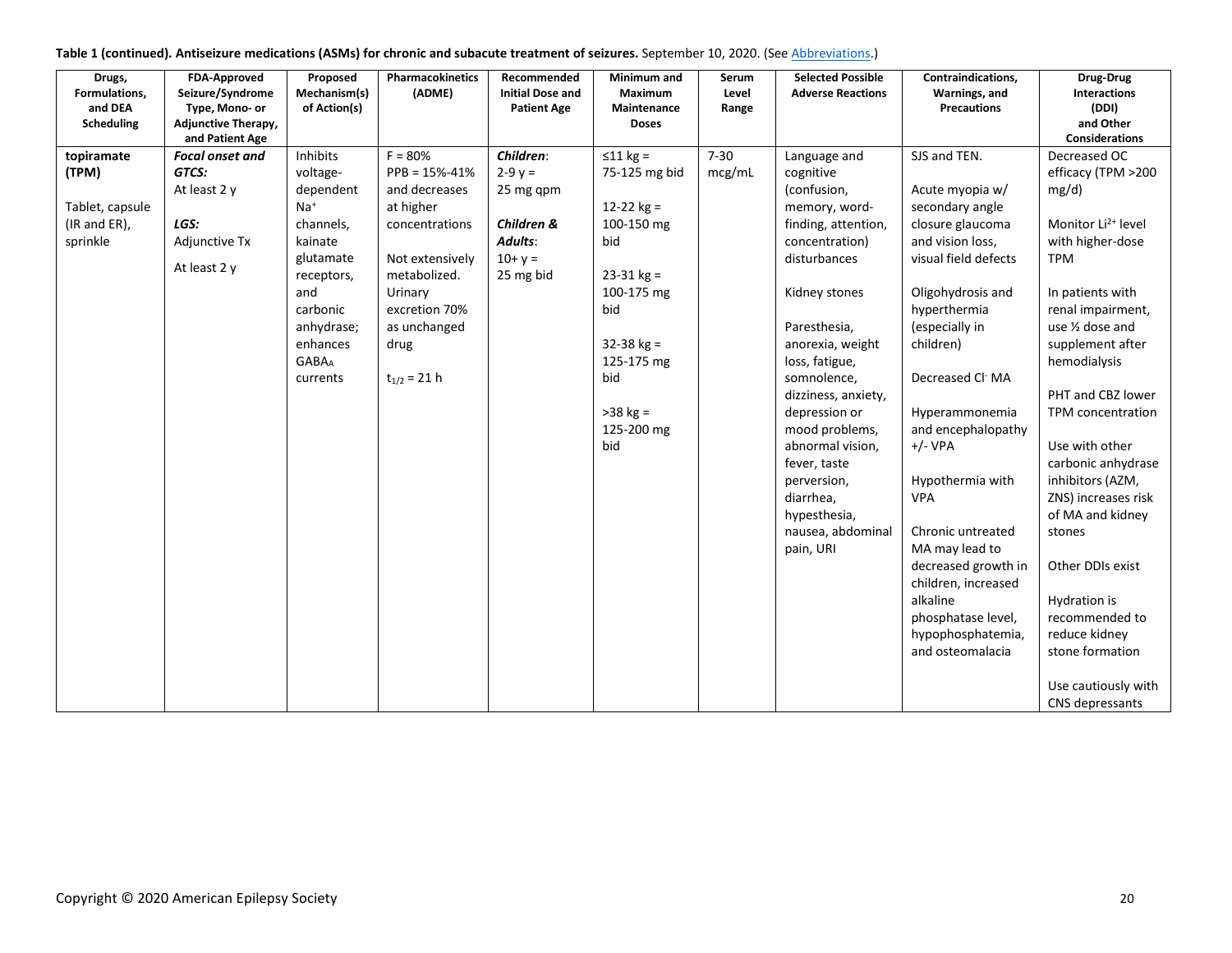| Drugs,<br>Formulations, | FDA-Approved<br>Seizure/Syndrome | Proposed<br>Mechanism(s) | Pharmacokinetics<br>(ADME)       | Recommended<br><b>Initial Dose and</b> | Minimum and<br>Maximum | Serum<br>Level | <b>Selected Possible</b><br><b>Adverse Reactions</b> | Contraindications,<br>Warnings, and         | Drug-Drug<br>Interactions                |
|-------------------------|----------------------------------|--------------------------|----------------------------------|----------------------------------------|------------------------|----------------|------------------------------------------------------|---------------------------------------------|------------------------------------------|
| and DEA                 | Type, Mono- or                   | of Action(s)             |                                  | <b>Patient Age</b>                     | Maintenance            | Range          |                                                      | <b>Precautions</b>                          | (DDI)                                    |
| Scheduling              | Adjunctive Therapy,              |                          |                                  |                                        | <b>Doses</b>           |                |                                                      |                                             | and Other                                |
|                         | and Patient Age                  |                          |                                  |                                        |                        |                |                                                      |                                             | <b>Considerations</b>                    |
| valproic acid           | <b>Focal onset and</b>           | Inhibits                 | $F = 90\%$ at                    | Children &                             | Children &             | $50 - 100 +$   | Hyperammonemia                                       | <b>Contraindications:</b>                   | Recommended                              |
| (VPA) and               | absence:                         | voltage-                 | 40 mcg/mL and                    | Adults:                                | Adults:                | mcg/mL         | $+/-$                                                | Women of                                    | monitoring:                              |
| divalproex              | Monotherapy                      | dependent                | 81.5% at                         | $10 + y =$                             | $10 + y =$             |                | encephalopathy                                       | childbearing                                | Platelet                                 |
| sodium                  |                                  | Na <sup>+</sup> and T-   | 135 mcg/mL, so                   | 15 mg/kg/d;                            | 60 mg/kg/d             |                | (especially with                                     | potential and                               | concentration, INR,                      |
|                         | <b>Multiple seizure</b>          | type Ca <sup>2+</sup>    | free VPA level is                | increase                               | divided bid or         |                | concomitant                                          | pregnancy, unless                           | PTT, CBC, NH <sub>3</sub>                |
| Tablet (IR and          | types that include               | channels,                | dose-                            | by 5-10                                | tid (IR) or daily      |                | TPM),                                                | other ASMs fail and                         | levels, liver enzyme                     |
| ER), capsule,           | absence:                         | enhances                 | dependent,                       | mg/kg/d at                             | (ER)                   |                | thrombocytopenia                                     | she is using effective                      | levels                                   |
| sprinkle, IV            | Adjunctive Tx                    | biosynthesis             | $(ER's F = 85% of$               | weekly                                 |                        |                | (especially with                                     | contraception                               |                                          |
| solution (100           |                                  | and inhibits             | IR)                              | intervals                              |                        |                | trough level                                         | (especially true for                        | CBZ, PHT, PB, PRM,                       |
| mg/mL)                  |                                  | degradation              |                                  |                                        |                        |                | $>110$ mcg/mL),                                      | migraine                                    | and rifampin                             |
|                         |                                  | of GABA                  | Metabolism:                      | $< 10 y =$                             |                        |                | coagulopathy,                                        | prophylaxis); hepatic                       | decrease VPA level                       |
|                         |                                  |                          | >40%                             | dose not                               |                        |                | hypothermia                                          | disease or significant                      |                                          |
|                         |                                  |                          | mitochondrial                    | established but                        |                        |                |                                                      | dysfunction;                                | FBM increases VPA                        |
|                         |                                  |                          | β-oxidation,                     | children aged                          |                        |                | Abdomen pain,                                        | mitochondrial                               | level                                    |
|                         |                                  |                          | 30%-50%                          | 3 mo-10 y have                         |                        |                | alopecia, blurred                                    | disorders with POLG                         |                                          |
|                         |                                  |                          | glucuroni-                       | 50% higher                             |                        |                | vision, anorexia,                                    | mutation, urea cycle                        | Monitor VPA levels                       |
|                         |                                  |                          | dation, <15%-                    | clearance                              |                        |                | ataxia, amnesia,                                     | disorders                                   | with aspirin,                            |
|                         |                                  |                          | 20% other                        | expressed on                           |                        |                | asthenia, back                                       |                                             | carbapenem, and                          |
|                         |                                  |                          | oxidation                        | weight                                 |                        |                | pain, constipation,                                  | Hepatotoxicity                              | estrogen-OCs                             |
|                         |                                  |                          |                                  |                                        |                        |                | depression,                                          | (especially in                              |                                          |
|                         |                                  |                          | Nonlinear PK:                    |                                        |                        |                | diarrhea, diplopia,                                  | patients aged <2 y                          | VPA may inhibit                          |
|                         |                                  |                          | total level                      |                                        |                        |                | dizziness,                                           | receiving multiple                          | metabolism or                            |
|                         |                                  |                          | increases with                   |                                        |                        |                | dyspepsia,                                           | ASMs, and in                                | affect binding of                        |
|                         |                                  |                          | dose to a lesser                 |                                        |                        |                | dyspnea,                                             | patients with:                              | CZP, DZP, ESM,                           |
|                         |                                  |                          | extent due to                    |                                        |                        |                | emotional lability,                                  | metabolic disorders,<br>intellectual delay, | LTG, PHT, and TGB                        |
|                         |                                  |                          | saturable PPB,<br>free VPA level |                                        |                        |                | fever, infection,<br>HA, increased                   |                                             |                                          |
|                         |                                  |                          | increases                        |                                        |                        |                |                                                      | organic brain<br>disease, and               | With RUF, start VPA<br>at a low dose and |
|                         |                                  |                          | linearly                         |                                        |                        |                | appetite,<br>insomnia, N/V,                          | mitochondrial                               | increase to clinical                     |
|                         |                                  |                          |                                  |                                        |                        |                | nervousness,                                         | disorders)                                  | effect                                   |
|                         |                                  |                          | <b>Elimination PK:</b>           |                                        |                        |                | nystagmus,                                           |                                             |                                          |
|                         |                                  |                          | children aged 3                  |                                        |                        |                | peripheral edema,                                    | DRESS, pancreatitis                         | TPM with VPA                             |
|                         |                                  |                          | mo-10 y have                     |                                        |                        |                | pharyngitis, rash,                                   |                                             | increases the risk of                    |
|                         |                                  |                          | 50% faster                       |                                        |                        |                | rhinitis,                                            | With gestational                            | increased NH <sub>3</sub> level          |
|                         |                                  |                          | clearance, and                   |                                        |                        |                | somnolence in                                        | exposure:                                   | and                                      |
|                         |                                  |                          | those aged                       |                                        |                        |                | older adults,                                        | Substantial risk of                         | encephalopathy                           |
|                         |                                  |                          | $68 + y$ have                    |                                        |                        |                | abnormal thinking,                                   | major congenital                            |                                          |
|                         |                                  |                          | ~40% lower                       |                                        |                        |                | tinnitus, tremor,                                    | malformations                               | Other DDIs: TCAs,                        |
|                         |                                  |                          | clearance                        |                                        |                        |                | weight gain or loss                                  | (especially neural                          | propofol, warfarin,                      |
|                         |                                  |                          |                                  |                                        |                        |                |                                                      | tube defects),                              | zidovudine                               |
|                         |                                  |                          | $t_{1/2}$ = 9-16 h               |                                        |                        |                |                                                      | intellectual delay,                         |                                          |
|                         |                                  |                          |                                  |                                        |                        |                |                                                      | decreased IQ,                               |                                          |
|                         |                                  |                          |                                  |                                        |                        |                |                                                      | and autism                                  |                                          |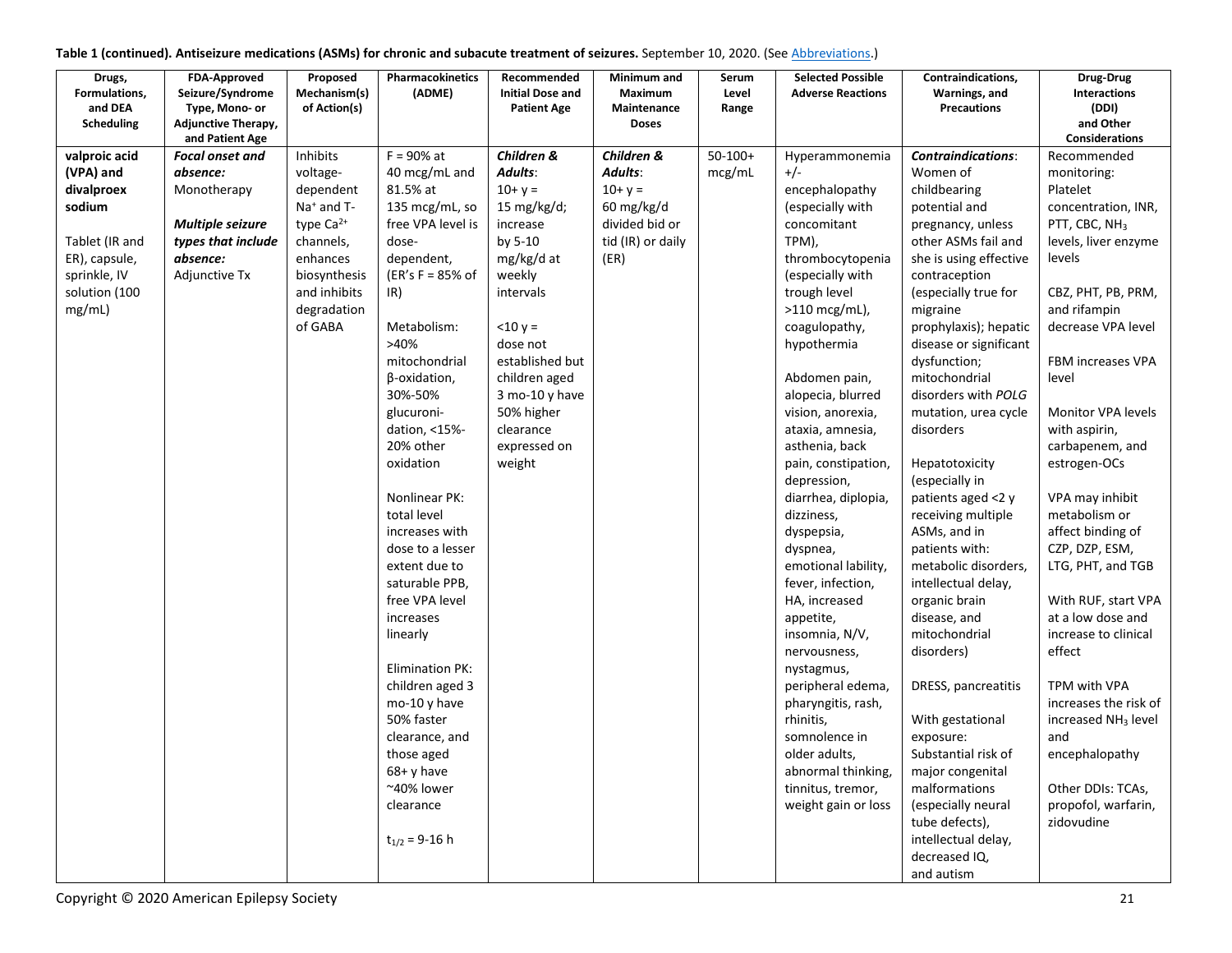| Table 1 (continued). Antiseizure medications (ASMs) for chronic and subacute treatment of seizures. September 10, 2020. (See Abbreviations.) |  |  |
|----------------------------------------------------------------------------------------------------------------------------------------------|--|--|
|----------------------------------------------------------------------------------------------------------------------------------------------|--|--|

| Drugs,<br>Formulations, | FDA-Approved<br>Seizure/Syndrome              | Proposed<br>Mechanism(s) | Pharmacokinetics<br>(ADME) | Recommended<br><b>Initial Dose and</b> | Minimum and<br>Maximum | Serum<br>Level | <b>Selected Possible</b><br><b>Adverse Reactions</b> | Contraindications,<br>Warnings, and | Drug-Drug<br><b>Interactions</b>   |
|-------------------------|-----------------------------------------------|--------------------------|----------------------------|----------------------------------------|------------------------|----------------|------------------------------------------------------|-------------------------------------|------------------------------------|
| and DEA                 | Type, Mono- or                                | of Action(s)             |                            | <b>Patient Age</b>                     | Maintenance            | Range          |                                                      | <b>Precautions</b>                  | (DDI)                              |
| Scheduling              | <b>Adjunctive Therapy,</b><br>and Patient Age |                          |                            |                                        | <b>Doses</b>           |                |                                                      |                                     | and Other<br><b>Considerations</b> |
| vigabatrin              | <b>Epileptic spasms</b>                       | Irreversibly             | $F = 100%$                 | ES:                                    | ES:                    | Not            | Somnolence,                                          | Permanent visual                    | Induces CYP2C9, so                 |
| (VGB)                   | (ES):                                         | inhibits                 | $PPB = 40%$                | 25 mg/kg bid                           | 75 mg/kg bid           | establish-     | nystagmus,                                           | field constriction,                 | decreases PHT level                |
|                         | Monotherapy                                   | <b>GABA trans-</b>       |                            |                                        |                        | ed             | dizziness, tremor,                                   | central retinal                     | 18%                                |
| Tablet, powder          |                                               | aminase                  | Extensive                  | <b>FIAS:</b>                           | <b>FIAS:</b>           |                | blurred vision,                                      | damage with                         |                                    |
| for oral                | 1 mo to 2 $y$                                 | (GABA-T)                 | binding to                 | Children:                              | Children:              |                | coordination                                         | decreased visual                    | Increases CZP level                |
| solution (500           | <b>Refractory FIAS:</b>                       | resulting in             | RBCs. No                   | $2 - 16y =$                            | $2 - 16y =$            |                | abnormal,                                            | acuity, abnormal                    | 30%                                |
| mg)                     | Adjunctive Tx                                 | increased                | significant                | 175-250 mg                             | 525-1000 mg            |                | memory                                               | MRI signal changes                  |                                    |
|                         |                                               | <b>GABA</b>              | hepatic                    | bid (weight-                           | bid (weight-           |                | impairment,                                          | in infants,                         | Stop if no                         |
|                         | At least 2 y                                  | concentra-               | metabolism.                | based)                                 | based)                 |                | weight gain,                                         | intramyelinic edema                 | substantial                        |
|                         |                                               | tions in the             | Renal excretion            |                                        |                        |                | arthralgia, ataxia,                                  | in infants, decreased               | decrease in FIAS in                |
|                         |                                               | <b>CNS</b>               |                            | Children &                             | Children &             |                | tremor, URI,                                         | ALT and AST levels,                 | 3 mo                               |
|                         |                                               |                          | $t_{1/2}$ = 10 h (10+      | <b>Adults:</b>                         | Adults:                |                | aggression,                                          | anemia,                             |                                    |
|                         |                                               |                          | y) or 5.7 h                | >60 kg or 17+ y                        | >60 kg or 17+ y        |                | diplopia,                                            | somnolence, and                     | Complete REMS                      |
|                         |                                               |                          | (infants)                  | $= 500$ mg bid                         | $= 1500$ mg bid        |                | withdrawal seizure                                   | fatigue                             | follow-up forms                    |
|                         |                                               |                          |                            |                                        |                        |                | with rapid                                           |                                     |                                    |
|                         |                                               |                          |                            |                                        |                        |                | discontinuation,                                     | Adjust dose in                      |                                    |
|                         |                                               |                          |                            |                                        |                        |                | peripheral                                           | patients with renal                 |                                    |
|                         |                                               |                          |                            |                                        |                        |                | neuropathy in                                        | impairment                          |                                    |
|                         |                                               |                          |                            |                                        |                        |                | adults, edema                                        |                                     |                                    |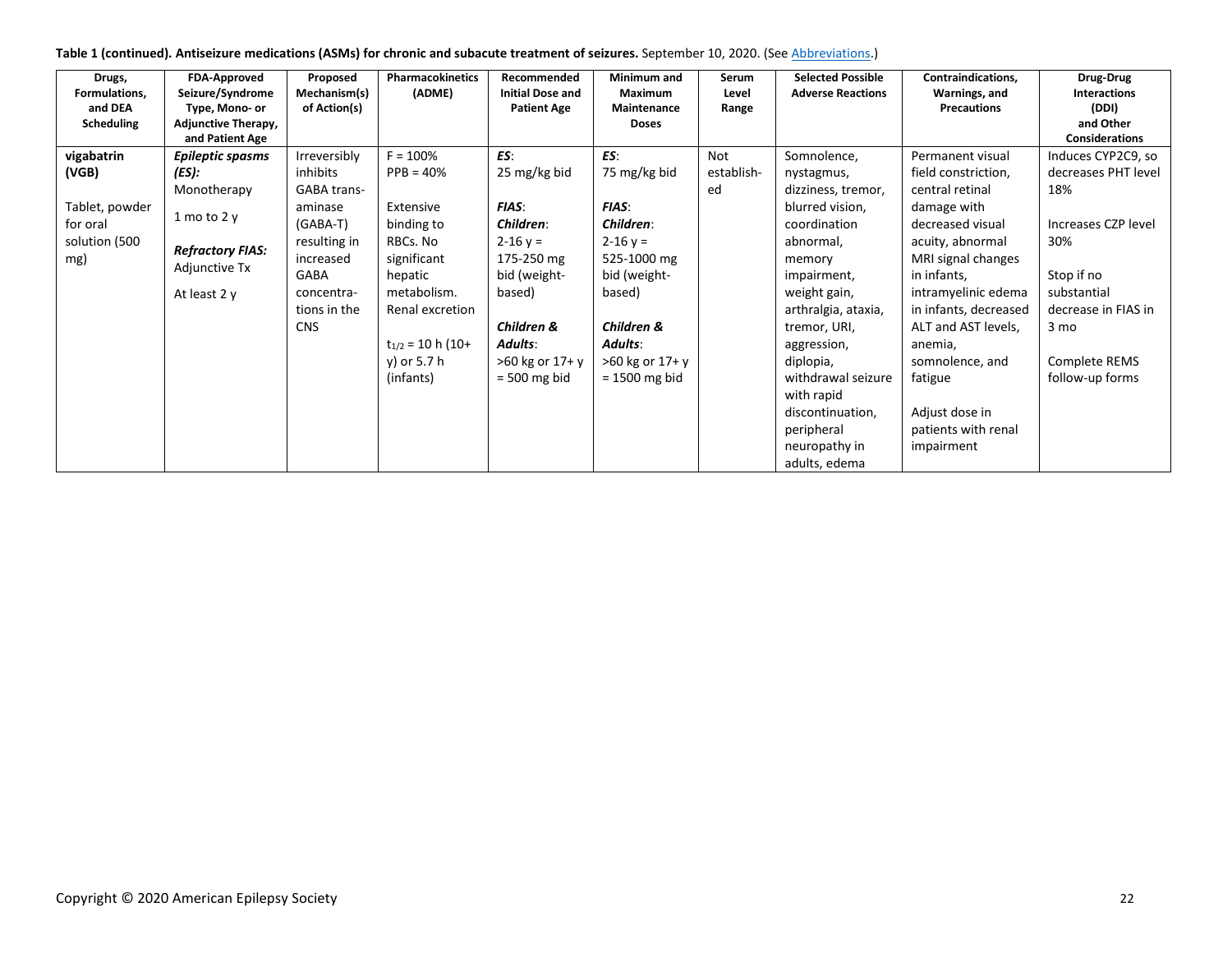| Table 1 (continued). Antiseizure medications (ASMs) for chronic and subacute treatment of seizures. September 10, 2020. (See Abbreviations.) |  |
|----------------------------------------------------------------------------------------------------------------------------------------------|--|
|----------------------------------------------------------------------------------------------------------------------------------------------|--|

| Drugs,<br>Formulations,<br>and DEA<br>Scheduling | <b>FDA-Approved</b><br>Seizure/Syndrome<br>Type, Mono- or<br><b>Adjunctive Therapy,</b><br>and Patient Age | Proposed<br>Mechanism(s)<br>of Action(s)                                                                                                                                                                                                                                                                                    | Pharmacokinetics<br>(ADME)                                                                                                                                                                                                                                                                       | Recommended<br><b>Initial Dose and</b><br><b>Patient Age</b>                                          | Minimum and<br>Maximum<br>Maintenance<br><b>Doses</b>                                                                           | Serum<br>Level<br>Range | <b>Selected Possible</b><br><b>Adverse Reactions</b>                                                                                                                                                                                                                                                                                                                            | Contraindications,<br>Warnings, and<br><b>Precautions</b>                                                                                                                                                                                                                                                                                                                                                                        | Drug-Drug<br>Interactions<br>(DDI)<br>and Other<br><b>Considerations</b>                                                                                                                                                                                                                                                                                              |
|--------------------------------------------------|------------------------------------------------------------------------------------------------------------|-----------------------------------------------------------------------------------------------------------------------------------------------------------------------------------------------------------------------------------------------------------------------------------------------------------------------------|--------------------------------------------------------------------------------------------------------------------------------------------------------------------------------------------------------------------------------------------------------------------------------------------------|-------------------------------------------------------------------------------------------------------|---------------------------------------------------------------------------------------------------------------------------------|-------------------------|---------------------------------------------------------------------------------------------------------------------------------------------------------------------------------------------------------------------------------------------------------------------------------------------------------------------------------------------------------------------------------|----------------------------------------------------------------------------------------------------------------------------------------------------------------------------------------------------------------------------------------------------------------------------------------------------------------------------------------------------------------------------------------------------------------------------------|-----------------------------------------------------------------------------------------------------------------------------------------------------------------------------------------------------------------------------------------------------------------------------------------------------------------------------------------------------------------------|
| zonisamide<br>(ZNS)<br>Capsule                   | Focal onset<br>Adjunctive Tx<br>At least 16 y                                                              | Enhances<br>rapid<br>inactivation<br>of Na <sup>+</sup><br>channels;<br>decreased<br>$low-$<br>threshold<br>T-type $Ca^{2+}$<br>currents;<br>binds GABA <sub>4</sub><br><b>BDZ</b><br>ionophore;<br>mild<br>carbonic<br>anhydrase-<br>inhibiting<br>effects;<br>facilitates<br>dopamine<br>and<br>serotonin<br>transmission | $F = 100%$<br>$PPB = 40\%$ to<br>albumin<br>Linear PK up to<br>800 mg/d but<br>increases<br>disproportion-<br>ally above that<br>dose due to an<br>8-fold binding<br>to RBCs<br>Partial hepatic<br>metabolism<br>Renal excretion<br>$t_{1/2}$ = 69 h,<br>27-38 h with<br>EIASM,<br>46 h with VPA | Children &<br>Adults:<br>$16 + y =$<br>$100 \text{ mg/d}$ ,<br>increase by<br>100 mg every 2<br>weeks | Children &<br>Adults:<br>$16 + y =$<br>increase by<br>100 mg every 2<br>weeks to 400-<br>600 mg/d<br>given once<br>daily or bid | $10 - 40$<br>mcg/mL     | Somnolence,<br>fatigue, anorexia,<br>weight loss,<br>dizziness, ataxia,<br>agitation,<br>irritability,<br>depression,<br>psychosis, speech<br>or language<br>disturbance,<br>psychomotor<br>slowing, kidney<br>stones (risk<br>increased when<br>used with TPM or<br>acetazolamide),<br>rash.<br>hyperammonemia<br>and<br>encephalopathy<br>Acute myopia and<br>secondary angle | SJS, TEN, DRESS,<br>hepatic necrosis,<br>agranulocytosis,<br>decreased WBC<br>counts, aplastic<br>anemia,<br>oligohydrosis and<br>hyperthermia in<br>children,<br>hyperchloremic MA<br>(especially if used<br>with other carbonic<br>anhydrase<br>inhibitors)<br>Chronic untreated<br>MA may lead to<br>decreased growth<br>rate in children,<br>increased risk of<br>kidney stones,<br>increased alkaline<br>phosphatase level, | Adjust dose in<br>patients with renal<br>impairment<br>ZNS $t_{1/2}$<br>significantly<br>decreases with CBZ,<br>PB, and PHT, and<br>moderately<br>decreases with VPA<br>Increased severity<br>of MA and risk of<br>kidney stones when<br>used with other<br>carbonic anhydrase<br>inhibitors (AZM,<br>TPM)<br>ZNS is a non-<br>arylamide<br>sulfonamide<br>(arylamide |
|                                                  |                                                                                                            |                                                                                                                                                                                                                                                                                                                             |                                                                                                                                                                                                                                                                                                  |                                                                                                       |                                                                                                                                 |                         | closure glaucoma                                                                                                                                                                                                                                                                                                                                                                | hypophosphatemia,<br>osteomalacia                                                                                                                                                                                                                                                                                                                                                                                                | sulfonamides may<br>produce severe<br>reactions)                                                                                                                                                                                                                                                                                                                      |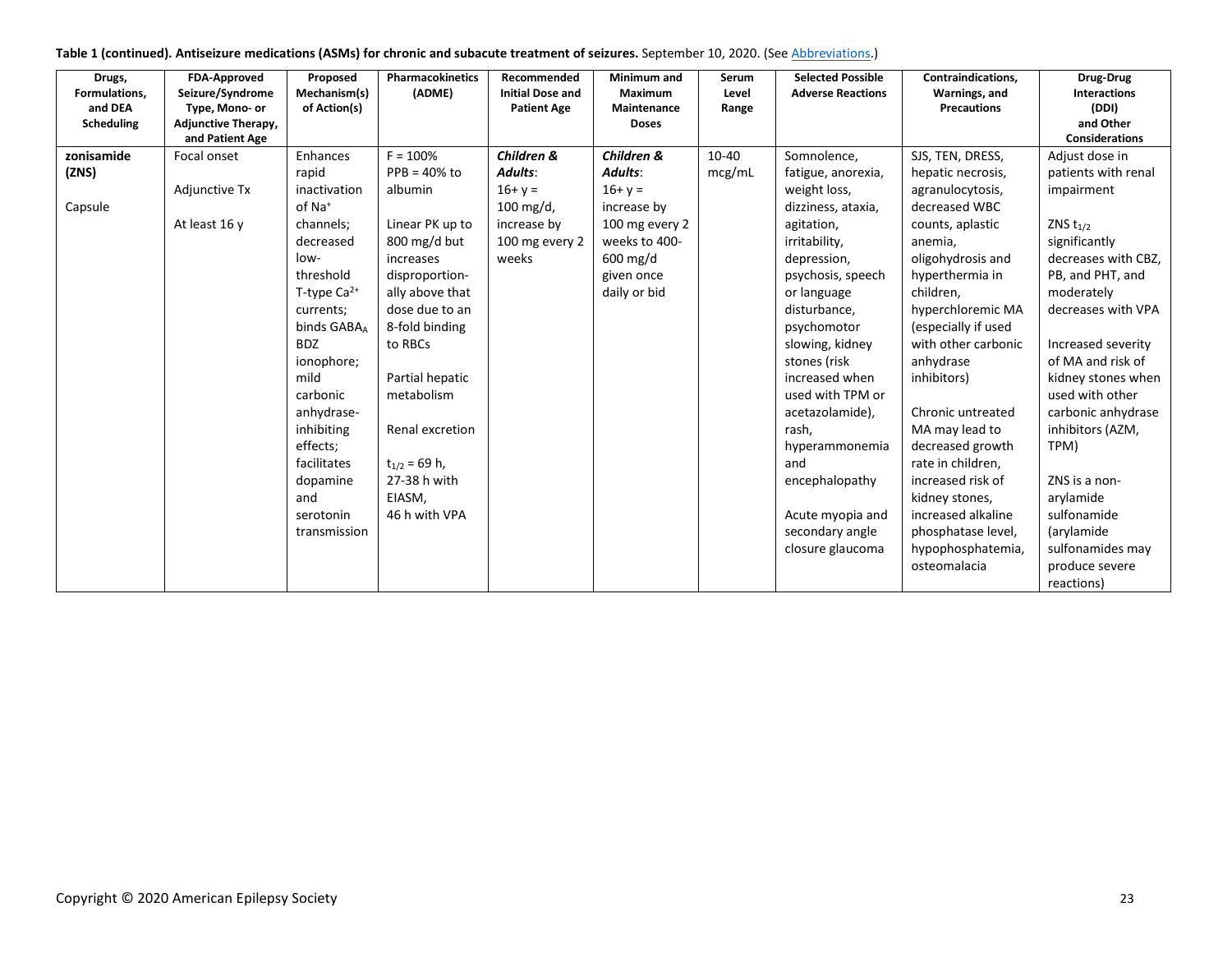| Drugs,<br>Formulations,<br>and DEA<br>Scheduling                                                                           | <b>FDA Approved</b><br>Seizure/ Syndrome<br>Type, Mono- or<br><b>Adjunctive Therapy,</b><br>and Patient Age | Proposed<br>Mechanism(s)<br>of Action(s)                                                                  | Pharmacokinetics<br>(ADME)                                                                                                                                                                                                                                                                                                                                                                                                                                                 | Recommended<br><b>Initial Dose and</b><br><b>Patient Age</b>                                                                                                                                                                                                       | Minimum and<br>Maximum<br>Maintenance<br>Doses                                                                                                                                                                 | <b>Selected Possible</b><br><b>Adverse Reactions</b>                                                                                                                                                               | Contraindications,<br>Warnings, and<br><b>Precautions</b>                                                                     | Drug-Drug<br><b>Interactions (DDI)</b><br>and Other<br><b>Considerations</b>                                                                                                                                                                                                                                                                                                                                                                         |
|----------------------------------------------------------------------------------------------------------------------------|-------------------------------------------------------------------------------------------------------------|-----------------------------------------------------------------------------------------------------------|----------------------------------------------------------------------------------------------------------------------------------------------------------------------------------------------------------------------------------------------------------------------------------------------------------------------------------------------------------------------------------------------------------------------------------------------------------------------------|--------------------------------------------------------------------------------------------------------------------------------------------------------------------------------------------------------------------------------------------------------------------|----------------------------------------------------------------------------------------------------------------------------------------------------------------------------------------------------------------|--------------------------------------------------------------------------------------------------------------------------------------------------------------------------------------------------------------------|-------------------------------------------------------------------------------------------------------------------------------|------------------------------------------------------------------------------------------------------------------------------------------------------------------------------------------------------------------------------------------------------------------------------------------------------------------------------------------------------------------------------------------------------------------------------------------------------|
| diazepam<br>(DZP)<br>Intranasal<br>spray<br>(individual<br>spray units $=$<br>5 mg, 10 mg,<br>15 mg, 20 mg)<br>Schedule IV | Seizure cluster,<br>acute repetitive<br>seizures<br>At least 6 y                                            | <b>GABA</b> <sub>A</sub><br>receptor<br>agonist;<br>binds<br>between<br>$\alpha$ and $\gamma$<br>subunits | Data from adults and<br>children >6 y:<br>$Tmax = 1.5 h$<br>$F = 97%$ compared<br>with IV; 2- to 4-fold-less<br>variability in systemic<br>exposure than rectal gel<br>Elimination PK same as<br>rectal DZP                                                                                                                                                                                                                                                                | Children:<br>6-11 y (0.3 mg/kg)<br>10-18 $kg = 5 mg$<br>19-37 $kg = 10$ mg<br>38-55 $kg = 15 mg$<br>56-74 $kg = 20$ mg<br><b>Children &amp; Adults:</b><br>12+ y (0.2 mg/kg)<br>14-27 $kg = 5 mg$<br>28-50 $kg = 10$ mg<br>51-75 $kg = 15$ mg<br>$76 + kg = 20 mg$ | 2nd dose may<br>be given 4-12 h<br>later prn<br>Maximum<br>dose:<br>2 doses to<br>treat a single<br>episode, and<br>no more than<br>1 episode<br>every 5 days<br>Not indicated<br>for chronic<br>daily therapy | CNS depression,<br>somnolence, HA,<br>nasal discomfort<br>See next entry<br>(DZP rectal gel) for<br>complete listing                                                                                               | Use with opioids can<br>cause respiratory<br>depression, coma,<br>and death<br>Contraindicated in<br>narrow-angle<br>glaucoma | No dose adjustments<br>required based on<br>concomitant<br>medications<br>See next entry (DZP<br>rectal gel) for<br>complete listing                                                                                                                                                                                                                                                                                                                 |
| diazepam<br>(DZP)<br>Rectal gel<br>(5 mg/mL)<br>Schedule IV                                                                | Acute repetitive<br>seizures<br>At least 2 y                                                                | <b>GABA</b> <sub>A</sub><br>receptor<br>agonist;<br>binds<br>between<br>$\alpha$ and $\gamma$<br>subunits | $F = 90%$<br>$Tmax = 1.5 h$<br>$PPB = 95 + \%$<br>Metabolism (CYP2C19 and<br>CYP3A4) principally to<br>N-desmethyldiazepam<br>(active)<br>Clearance is highly variable<br>likely due to CYP2C19 slow<br>metabolism in 3%-5% of<br>Caucasians<br>Rapid initial distribution<br>phase $(2 1 h)$ is followed by a<br>prolonged terminal<br>elimination phase (30-60 h)<br>Terminal elimination $t_{1/2}$ of<br>the active metabolite<br>N-desmethyldiazepam is<br>up to 100 h | Children:<br>$2-5 y = 0.5 mg/kg$<br>$6-11 y = 0.3$ mg/kg<br>$12 + y = 0.2$ mg/kg<br>Adults:<br>$0.2 \text{ mg/kg}$                                                                                                                                                 | Weight-based,<br>repeat once<br>prn 4-12 h<br>after first dose<br>Give no more<br>often than<br>every 5 days or<br>5x/mo<br>Not<br>recommended<br>for chronic,<br>daily use due<br>to tolerance                | Sedation,<br>dizziness,<br>depression,<br>fatigue, motor and<br>cognitive<br>impairment,<br>dependence<br>Tonic SE has<br>occurred with IV<br>DZP use for<br>absence SE<br>Withdrawal effects<br>after chronic use | Use with opioids can<br>cause respiratory<br>depression, coma,<br>and death<br>Contraindicated in<br>narrow-angle<br>glaucoma | May cause absence SE<br>Clearance is slowed<br>2- to 5-fold in patients<br>with alcoholic<br>cirrhosis<br>CNS-depressant<br>effects potentiated by<br>VPA, PB, narcotics,<br>phenothiazines,<br>MAOIs, and other<br>antidepressants<br>Inhibitors of CYP2C19<br>(cimetidine) and<br>CYP3A4 (azoles) may<br>decrease DZP<br>clearance<br>Inducers of CYP2C19<br>(rifampin) and CYP3A4<br>(CBZ, PB, PHT,<br>dexamethasone) may<br>increase elimination |

# **Table 2. Antiseizure Medications (ASMs) for treatment of acute repetitive seizures.** September 10, 2020. (See [Abbreviations.](#page-26-0))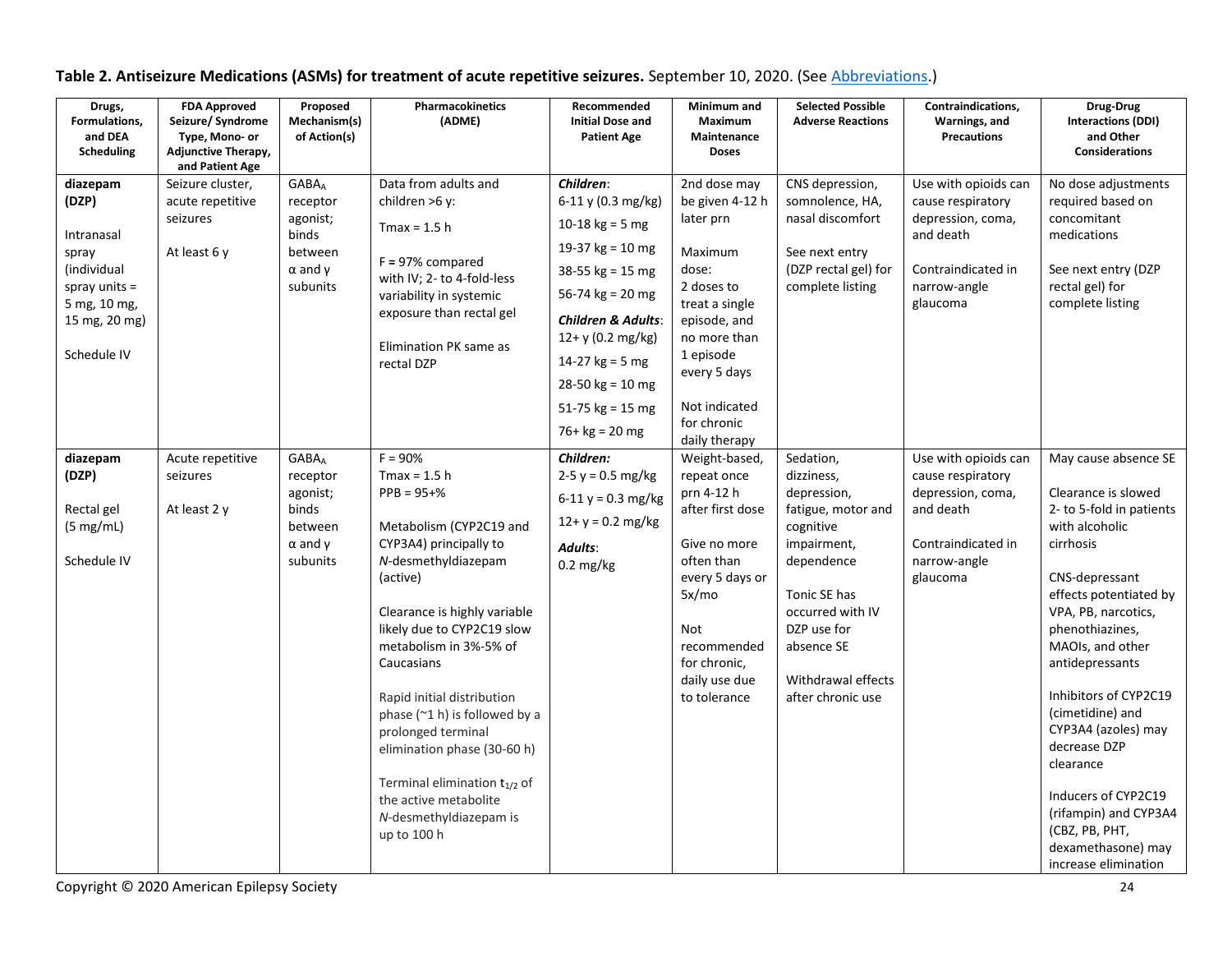| Drugs,<br>Formulations,<br>and DEA<br>Scheduling                                                     | <b>FDA Approved</b><br>Seizure/ Syndrome<br>Type, Mono- or<br><b>Adjunctive Therapy,</b><br>and Patient Age | Proposed<br>Mechanism(s)<br>of Action(s)                                                                  | <b>Pharmacokinetics</b><br>(ADME)                                                                                                                                                                                                                                                                                                          | Recommended<br><b>Initial Dose and</b><br><b>Patient Age</b>                                                                                                                      | Minimum and<br>Maximum<br>Maintenance<br><b>Doses</b>                                                                                                                                           | <b>Selected Possible</b><br><b>Adverse Reactions</b>                                                                  | Contraindications,<br>Warnings, and<br><b>Precautions</b>                                                                     | Drug-Drug<br><b>Interactions (DDI)</b><br>and Other<br><b>Considerations</b> |
|------------------------------------------------------------------------------------------------------|-------------------------------------------------------------------------------------------------------------|-----------------------------------------------------------------------------------------------------------|--------------------------------------------------------------------------------------------------------------------------------------------------------------------------------------------------------------------------------------------------------------------------------------------------------------------------------------------|-----------------------------------------------------------------------------------------------------------------------------------------------------------------------------------|-------------------------------------------------------------------------------------------------------------------------------------------------------------------------------------------------|-----------------------------------------------------------------------------------------------------------------------|-------------------------------------------------------------------------------------------------------------------------------|------------------------------------------------------------------------------|
| midazolam<br>(MDZ)<br>Intranasal<br>spray<br>(individual<br>spray unit $=$<br>$5$ mg)<br>Schedule IV | Seizure clusters,<br>acute repetitive<br>seizures<br>At least 12 y                                          | <b>GABA</b> <sub>A</sub><br>receptor<br>agonist;<br>binds<br>between<br>$\alpha$ and $\gamma$<br>subunits | Data from adults:<br>$F = 44%$<br>$PPB = 97%$<br>Tmax (5-mg dose) = 17 min<br>Cmax = $54.7$ ng/mL<br>Less variability in absorption<br>compared with IV MDZ<br>Gut and hepatic metabolism<br>via CYP3A4 to active<br>metabolite<br>1-hydroxymidazolam<br>$t_{1/2}$ of parent and active<br>metabolite = $2-6$ h and<br>2-7 h, respectively | <b>First dose:</b><br>5 mg $(1$ spray)<br>into 1 nostril<br>Second dose<br>(if needed):<br>10 min following<br>the first dose $=$<br>5 mg $(1$ spray)<br>into opposite<br>nostril | Maximum<br>dose:<br>No more than<br>2 intranasal<br>doses to treat<br>1 episode<br>Should not be<br>used to treat<br>more than 1<br>episode every<br>3 days<br>Not for chronic<br>daily therapy | CNS depression,<br>somnolence,<br>impaired<br>cognition, HA,<br>nasal discomfort,<br>runny nose, throat<br>irritation | Use with opioids can<br>cause respiratory<br>depression, coma,<br>and death<br>Contraindicated in<br>narrow-angle<br>glaucoma | Use with caution in<br>patients receiving<br>CYP3A4 inhibitors               |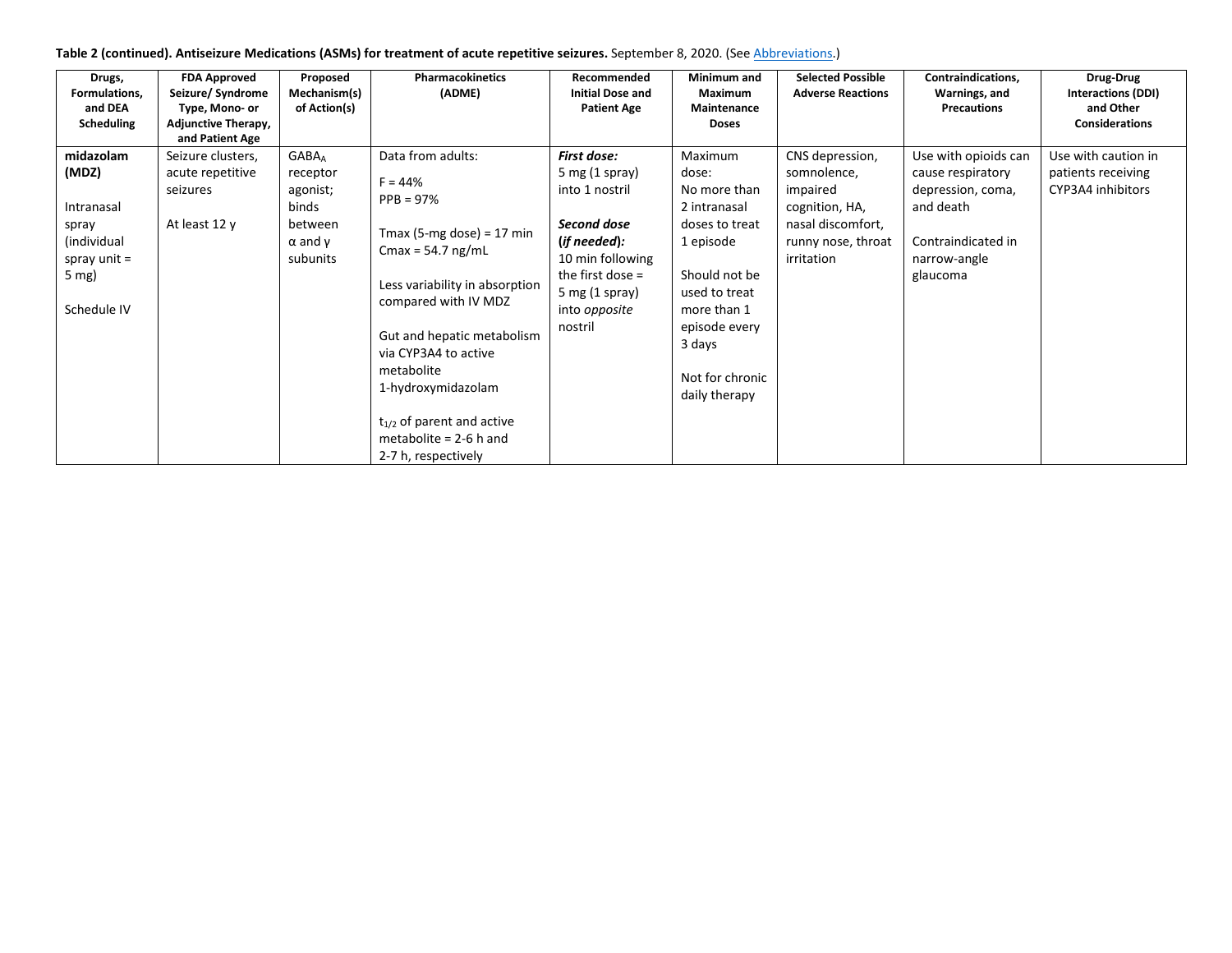| Table 3. Medications for Initial Treatment of Convulsive Status Epilepticus. <sup>6,14</sup> September 10, 2020. (See Abbreviations.) |  |  |  |
|---------------------------------------------------------------------------------------------------------------------------------------|--|--|--|
|---------------------------------------------------------------------------------------------------------------------------------------|--|--|--|

<span id="page-26-0"></span>

| <b>Drug - Generic Name</b> | <b>Route/Dose</b>              |
|----------------------------|--------------------------------|
| lorazepam                  | IV:                            |
|                            | $0.1 \text{ mg/kg}$            |
|                            | Maximum dose = $4 mg$          |
|                            | May repeat once                |
| midazolam                  | IM:                            |
|                            | 5 mg (patient weight 13-40 kg) |
|                            | 10 mg (patient weight > 40 kg) |
| diazepam                   | IV:                            |
|                            | 0.15-0.2 mg/kg                 |
|                            | Maximum dose = $10$ mg         |
|                            | May repeat once                |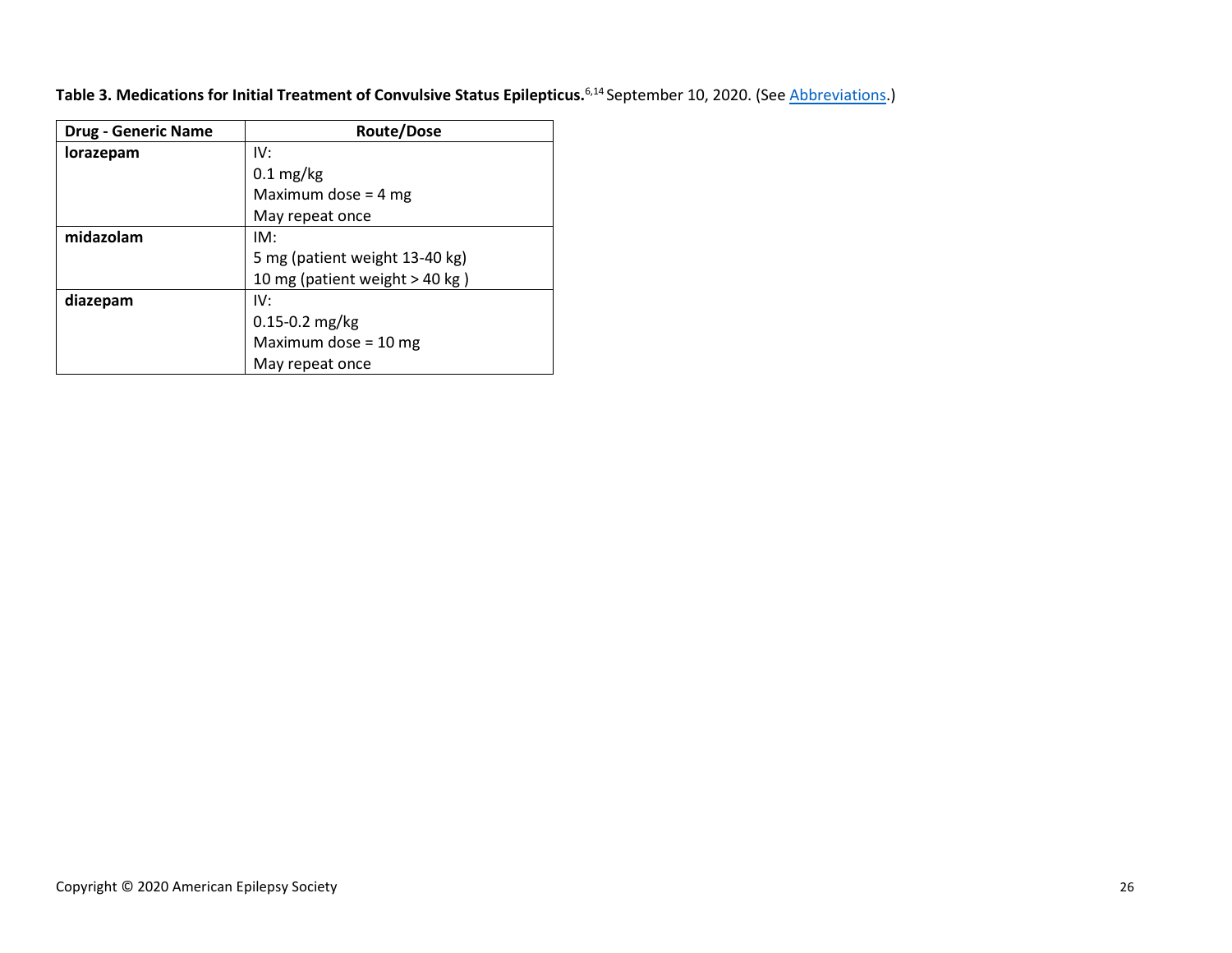ACTH = adrenocorticotropic hormone ADME = absorption, distribution, metabolism, and excretion AE = adverse event ALT = alanine aminotransferase AST = aspartate aminotransferase BDZ = benzodiazepine bid = twice a day BP = blood pressure BRV = brivaracetam CBC = complete blood cell count CBD = cannabidiol CBZ = carbamazepine CK = creatine kinase  $CI$  B = clobazam Cmax = maximum plasma concentration CMP = comprehensive metabolic panel CNG = cenobamate CNS = central nervous system CrCl = creatinine clearance CYP = cytochrome P CZP = clonazepam  $d = day$ DDI = drug-drug interaction DEA = Drug Enforcement Administration DRESS = drug reaction with eosinophilia and systemic symptoms (formerly known as multiorgan hypersensitivity) DZP = diazepam EIASM = enzyme-inducing antiseizure medication (e.g., CBZ, PHT, PB, PRM) EKG = electrocardiogram ER = extended release ES = epileptic spasms ESL = eslicarbazepine acetate ESM = ethosuximide ETOH = ethyl alcohol  $FVI = \epsilon v$ erolimus F = bioavailability FBM = felbamate

FEN = fenfluramine FIAS = focal impaired awareness seizure focal onset = focal-onset seizures with or without progression to bilateral tonic-clonic convulsions (formerly known as partial-onset seizures) FOS = fosphenytoin GABA = γ-aminobutyric acid GBP = gabapenti GGT = γ-glutamyl transferase GTCS = generalized-onset tonic-clonic seizure  $h = hour$ HA = headache HCN = hyperpolarization-activated, cyclic nucleotide-gated IM = intramuscular INR = international normalized ratio IQ – intelligence quotient IR = immediate release IV = intravenous LCM = lacosamide LEV = levetiracetam LFT = liver function test LGS = Lennox-Gastaut syndrome LTG = lamotrigine mo = month MA = metabolic acidosis MAOI = monoamine oxidase inhibitor MDZ = midazolam MHD = monohydroxy derivative of OXC (R- and Slicarbazepine) mTOR = mammalian target of rapamycin N/A = not applicable Na+ = sodium *N*-desmethyl-CLB = N-desmethylclobazam NE = norepinephrine NMDA = N-methyl-D-aspartate nor-FEN = norfenfluramine  $N/V$  = nausea and vomiting OC = oral contraceptive OXC = oxcarbazepine

PB = phenobarbital PE = phenytoin sodium equivalent PEMA = phenylethylmalonamide PER = perampanel PGB = pregabalin PHT = phenytoin PI = FDA-approved prescribing information PK = pharmacokinetics PPB = plasma protein binding PRM = primidone prn = as needed PTT = partial thromboplastin time q6h = every 6 hours qhs = every night at bedtime qpm = every afternoon or evening RBC = red blood cell REMS = risk evaluation and mitigation strategies RUF = rufinamide SGPT = serum glutamic-pyruvic transaminase SJS = Stevens-Johnson syndrome SE = status epilepticus STP = stiripentol  $t_{1/2}$  = half-life TCA = tricyclic antidepressant TCS = tonic-clonic seizure TEN = toxic epidermal necrolysis TGB = tiagabine tid = three times a day Tmax = time at which Cmax is observed TPM = topiramate  $Tx =$  therapy URI = upper respiratory infection Vd = volume of distribution VGB = vigabatrin VPA = valproic acid WBC = white blood cell wk = week  $v = vear$ ZNS = zonisamide

Copyright © 2020 American Epilepsy Society 27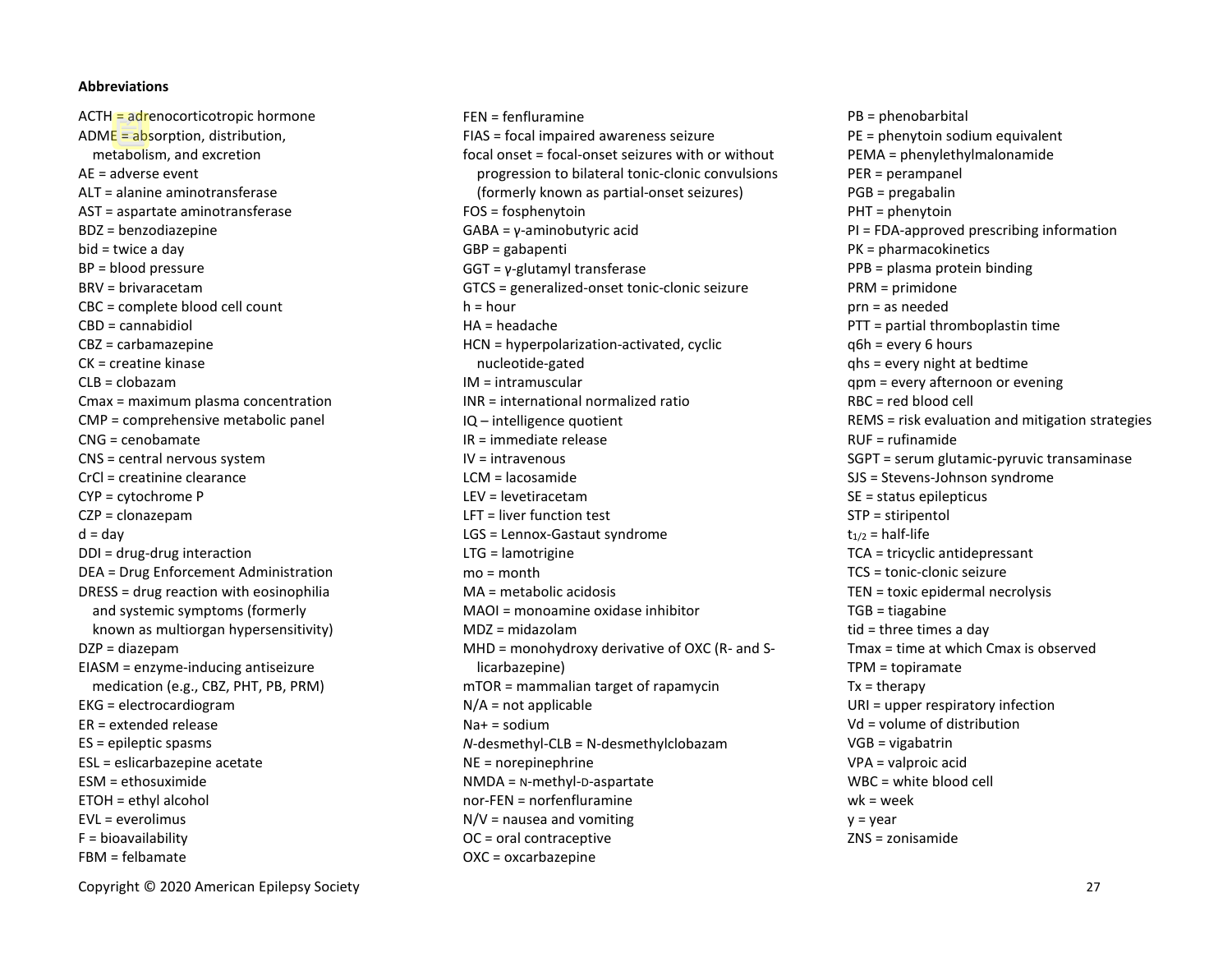## **References**

- <span id="page-28-0"></span>1. Vossler DG, Weingarten M, Gidal BE; American Epilepsy Society Treatments Committee. Summary of antiepileptic drugs available in the United States of America: working toward a world without epilepsy. *Epilepsy Curr*. 2018;18(4 Suppl 1):1-26. doi:10.5698/1535-7597.18.4s1.1.
- <span id="page-28-1"></span>2. Kotloski R, Wechsler R, Uthman B, Salimes B. Less commonly used antiseizure medications. In: Wyllie E, ed. *Wyllie's Treatment of Epilepsy*. 7th ed. Wolters Kluwer Health; 2021:763-771.
- <span id="page-28-2"></span>3. US Food and Drug Administration. Drugs@FDA: FDA-Approved Drugs. [https://www.accessdata.fda.gov/scripts/cder/daf/index.cfm.](https://www.accessdata.fda.gov/scripts/cder/daf/index.cfm) Accessed June 1, 2020.
- <span id="page-28-3"></span>4. Eli Lilly and Company. Phenobarbital. In: *Physicians' Desk Reference*. Medical Economics Company; 1997:1523-1525.
- <span id="page-28-4"></span>5. White HS, Rho JM. *Mechanisms of Action of Antiepileptic Drugs*. Professional Communications, Inc.; 2010.
- <span id="page-28-5"></span>6. Levy RH, Mattson RH, Meldrum BS, Perucca E. *Antiepileptic Drugs*. 5th ed. Lippincott Williams Wilkins; 2002.
- <span id="page-28-6"></span>7. Fisher RS, Cross JH, French JA, et al. Operational classification of seizure types by the International League Against Epilepsy: Position Paper of the ILAE Commission for Classification and Terminology. *Epilepsia*. 2017;58(4):522-530. doi:10.1111/epi.13670.
- <span id="page-28-7"></span>8. Mintzer S, French JA, Perucca E, et al. Is a separate monotherapy indication warranted for antiepileptic drugs? *Lancet Neurol*. 2015;14(12):1229-1240. doi:10.1016/S1474-4422(15)00229-X.
- <span id="page-28-8"></span>9. Conway J. Phenytoin and Fosphenytoin. In: Wyllie E, ed. *Wyllie's Treatment of Epilepsy*. 7th ed. Philadelphia, PA: Wolters Kluwer Health; 2021:678-692.
- <span id="page-28-9"></span>10. Harvard Medical School and The Massachusetts General Hospital. The North American Antiepileptic Drug Pregnancy Registry. [http://www.aedpregnancyregistry.org/.](http://www.aedpregnancyregistry.org/) Accessed June 4, 2020.
- <span id="page-28-10"></span>11. US Food and Drug Administration. MedWatch: The FDA Safety Information and Adverse Event Reporting Program. [https://www.fda.gov/safety/medwatch-fda-safety-information-and-adverse-event-reporting-program.](https://www.fda.gov/safety/medwatch-fda-safety-information-and-adverse-event-reporting-program) Updated June 1, 2020. Accessed June 4, 2020.
- <span id="page-28-11"></span>12. Wiemer-Kruel A, Stiller B, Bast T. Cannabidiol Interacts Significantly with Everolimus-Report of a Patient with Tuberous Sclerosis Complex. *Neuropediatrics*. 2019;50(6):400-403. doi:10.1055/s-0039-1695786.
- <span id="page-28-12"></span>13. Leino AD, Emoto C, Fukuda T, Privitera M, Vinks AA, Alloway RR. Evidence of a clinically significant drug-drug interaction between cannabidiol and tacrolimus. *Am J Transplant*. 2019;19(10):2944-2948. doi:10.1111/ajt.15398.
- <span id="page-28-13"></span>14. Glauser T, Shinnar S, Gloss D, et al. Evidence-Based Guideline: Treatment of Convulsive Status Epilepticus in Children and Adults: Report of the Guideline Committee of the American Epilepsy Society. *Epilepsy Curr*. 2016;16(1):48-61. doi:10.5698/1535-7597-16.1.48.